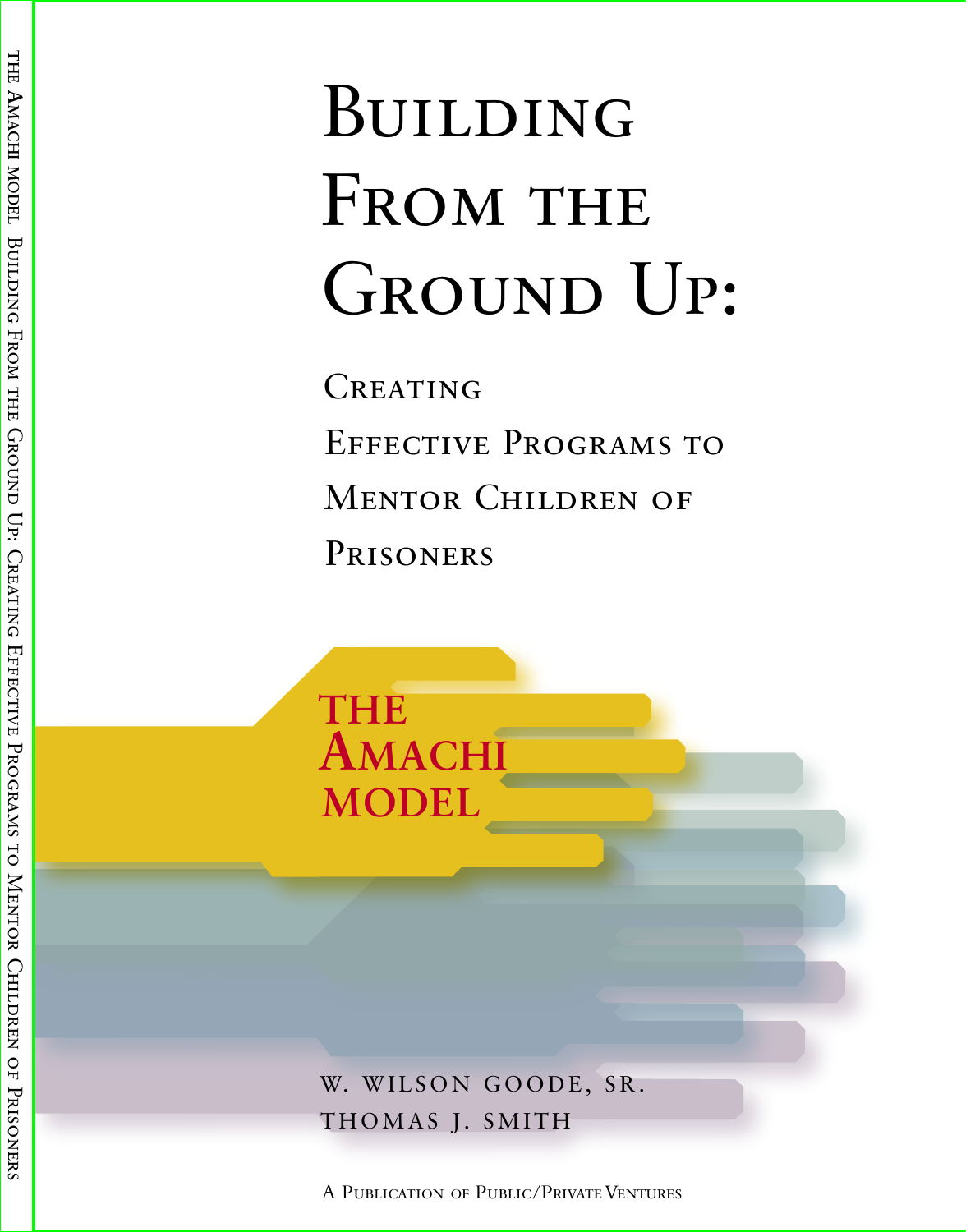# *"I went to a prison*

*and saw a grandfather, a father and a grandson, all in the same prison at the same time, and they told me that they met for the first time in prison. When I was about to leave, the grandson pulled me aside and told me that he too had a son who he had not seen, and he presumed he would meet him for the first time in prison also. In 2005, it is possible to have four generations in prison at the same time."*

> *W. Wilson Goode, Sr. National Association of Blacks in Criminal Justice Prayer Breakfast, July 24,2002*

## BUILDING FROM THE GROUND UP:

Creating Effective Programs to Mentor Children of Prisoners

W. WILSON GOODE, SR. THOMAS J. SMITH

A Publication of Public/Private Ventures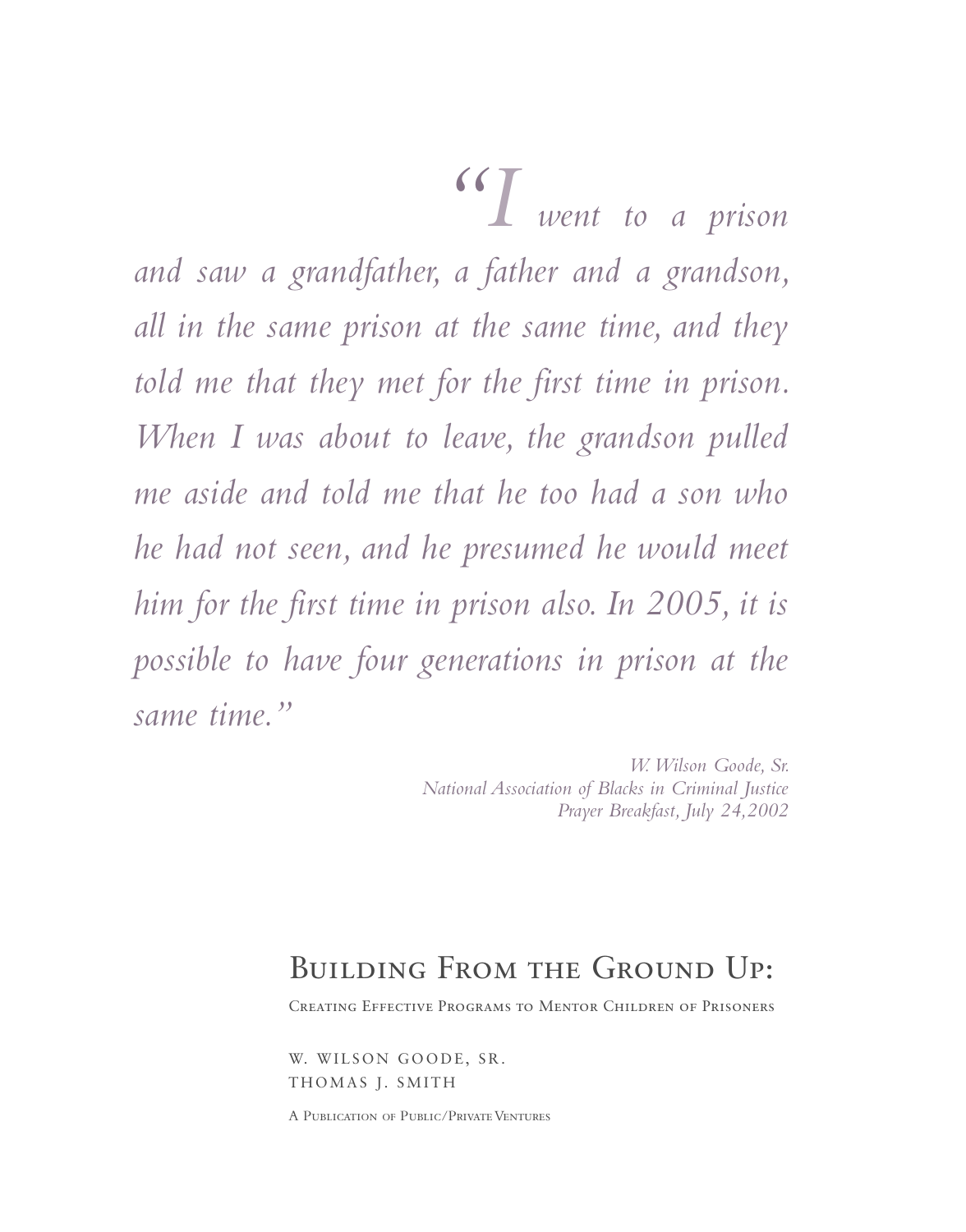Public/Private Ventures is a national nonprofit organization that seeks to improve the effectiveness of social policies and programs. P/PV designs, tests and studies initiatives that increase supports, skills and opportunities of residents of low-income communities; works with policymakers to see that the lessons and evidence produced are reflected in policy; and provides training, technical assistance and learning opportunities to practitioners based on documented effective practices.

#### **Board of Directors**

Siobhan Nicolau, Chair *President Hispanic Policy Development Project* Gary Walker *President Public/Private Ventures* Amalia Betanzos *President Wildcat Service Corporation* Yvonne Chan *Principal Vaughn Learning Center* Mitchell S. Fromstein *Chairman Emeritus Manpower, Inc.* The Honorable Renée Cardwell Hughes *Judge, Court of Common Pleas The First Judicial District, Philadelphia, PA* Christine L. James-Brown *President and CEO United Way International* John A. Mayer, Jr. *Retired, Chief Financial Officer J.P. Morgan & Co.* Matthew McGuire *Vice President Ariel Capital Management, Inc.* Maurice Lim Miller *Director Family Independence Initiative* Anne Hodges Morgan *Consultant to Foundations* Marion Pines *Senior Fellow Institute for Policy Studies Johns Hopkins University* Clayton S. Rose *Retired, Head of Investment Banking J.P. Morgan & Co.* Cay Stratton *Director National Employment Panel, London, U.K.* William Julius Wilson *Lewis P. and Linda L. Geyser University Professor Harvard University*

#### **Research Advisory Committee**

Jacquelynne S. Eccles, Chair *University of Michigan*

Ronald Ferguson *Kennedy School of Government*

Robinson Hollister *Swarthmore College*

Alan Krueger *Princeton University*

Reed Larson *University of Illinois*

Milbrey W. McLaughlin *Stanford University*

Katherine S. Newman *Kennedy School of Government*

Laurence Steinberg *Temple University*

Thomas Weisner *UCLA*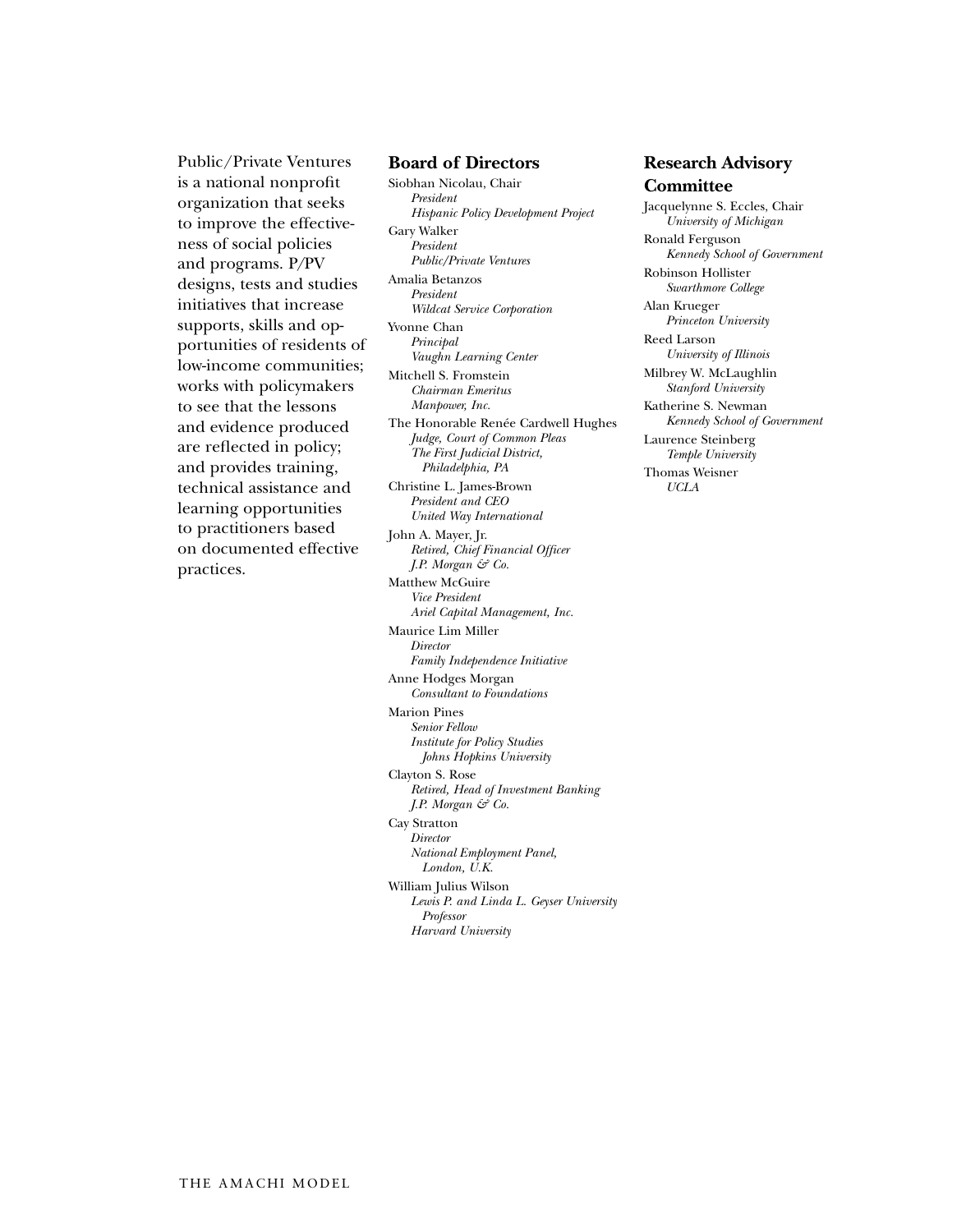#### **ACKNOWLEDGMENTS**

Many people contributed to the evolution of the Amachi model and the development of this report. We thank John DiIulio, Jr., former P/PV senior advisor and board member, for his advocacy on behalf of children of inmates and for his belief that mentoring these children could transform their lives. We also thank P/PV President Gary Walker for his superb leadership and for creating the environment in which the Amachi program could blossom.

Early on, Joe Tierney, Jodina Hoobler-Hicks, Rodney Rogers and Terry Cooper provided excellent management of various aspects of the Amachi program. Douglas Powell of Big Brothers Big Sisters of Philadelphia provided critical early guidance and direction. Marlene Olshan, with a supporting cast of Judy Spangler, George Taylor and Darryl Cofield, also provided aggressive and visionary leadership, as Big Brothers Big Sisters of Southeastern Pennsylvania helped to move the Amachi model to a new level. Judy Vredenburg, president of Big Brothers Big Sisters of America, was instrumental both in Amachi's success in Philadelphia and in supporting and encouraging other Big Brothers Big Sisters agencies around the country to implement Amachi.

In the past, Gayle Washington, Larry Watson, John Coger and Ruben Ortiz led efforts to recruit and maintain 42 congregations as partners. These partnerships have been invaluable. In addition, we owe a great deal to the Philadelphia prison system for opening their doors and making it possible to gain access to inmates with children. We especially want to thank former Commissioner Thomas Costello, Commissioner Leon King and Harriett Spencer, who coordinated the visits. We also extend a special thank you to Nancy Lewis, Jorina Ahmed and the Corporation for National and Community Service who—through the VISTA program—have helped to expand this work.

Muna A. Walker, program officer for Amachi, provided excellent coordination and early editing of the report. We also would like to thank Chelsea Farley for her brilliant editing of the copy and Penelope Malish for applying her extraordinary creative skills to the report's graphic design.

Finally, we want to thank the Pew Charitable Trusts and the Department of Health and Human Services (HHS) for supporting this work. Julie Sulc from Pew and Harry Wilson from HHS deserve special recognition for their passion and exceptional leadership.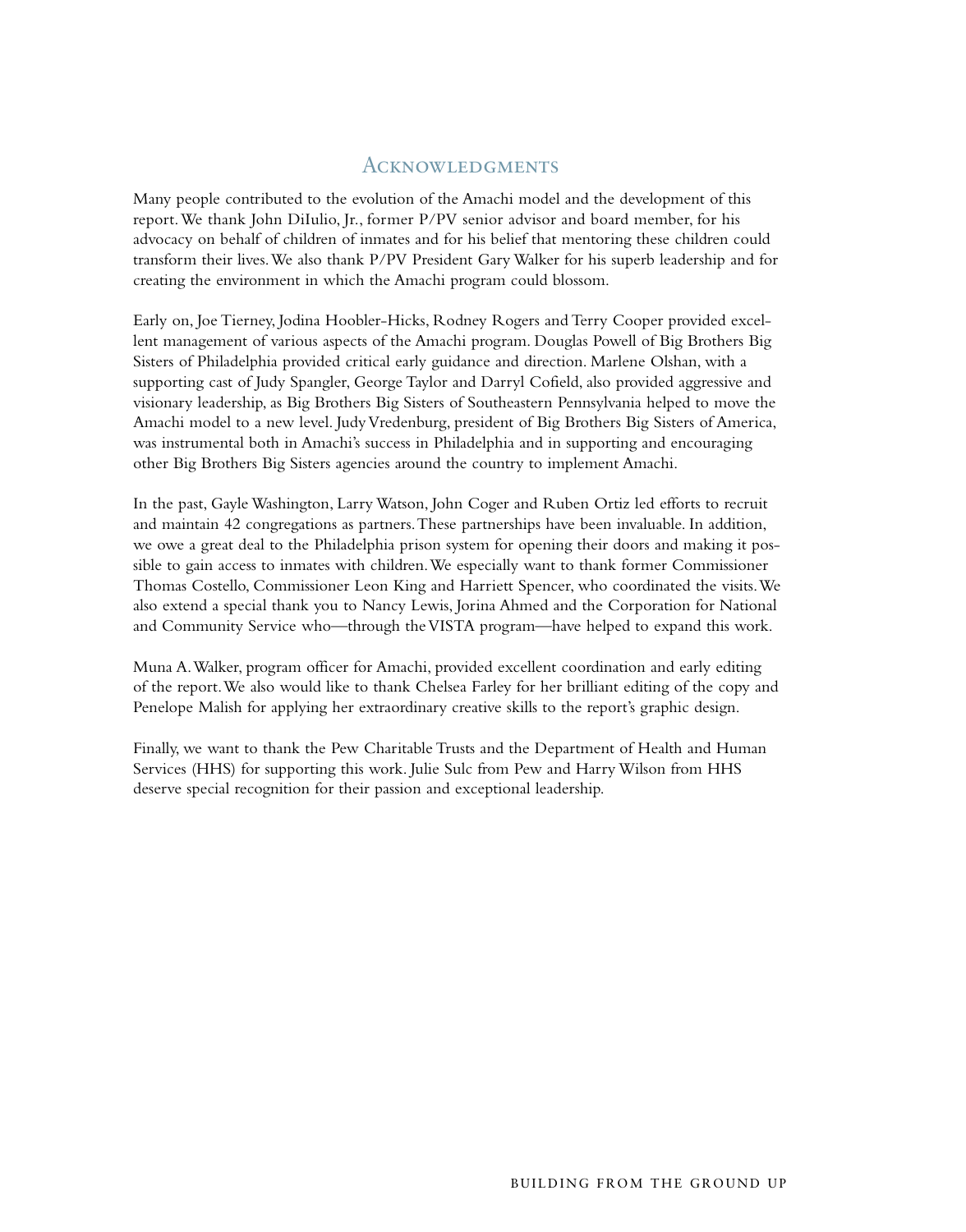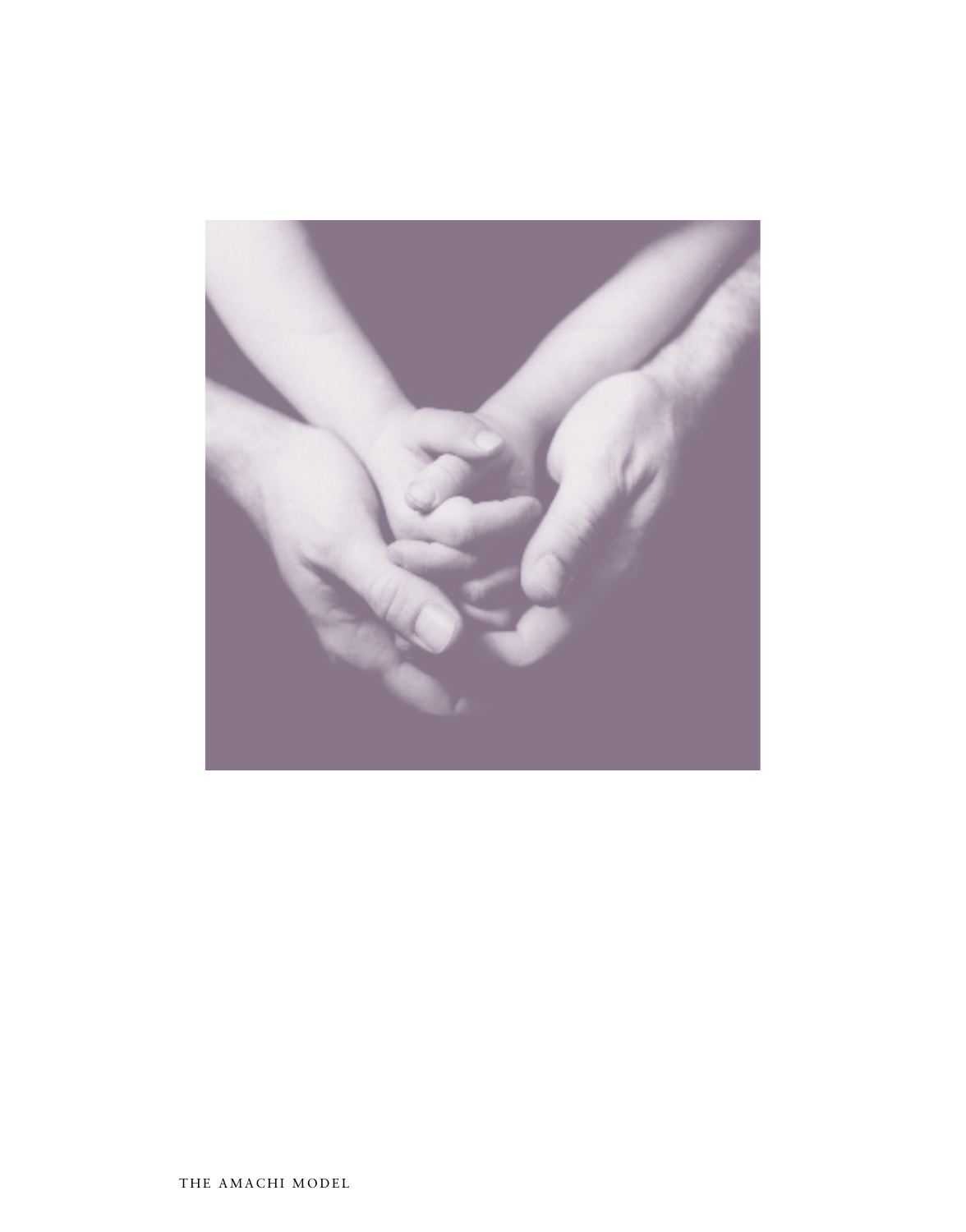## TABLE OF CONTENTS

|  | I. INTRODUCTION: AMACHI AND THE CHILDREN OF PRISONERS I |               |
|--|---------------------------------------------------------|---------------|
|  | CHALLENGES AND RISKS: THE NATIONAL SPOTLIGHT            | 3             |
|  | <b>WHAT THIS GUIDE DOES</b>                             | 5             |
|  | II. PLANNING THE PROGRAM: KEY FACTORS TO ADDRESS 7      |               |
|  | <b>KEY QUESTIONS</b>                                    | $\mathcal{S}$ |
|  | CAN THE PROGRAM SUCCEED HERE?                           | 8             |
|  | IN WHAT NEIGHBORHOODS WILL THE PROGRAM OPERATE?         | $\circ$       |
|  | HOW LARGE SHOULD THE PROGRAM BE?                        | IO            |
|  | WHO ARE THE ORGANIZATIONS AND                           |               |
|  | PEOPLE WHO NEED TO BE INVOLVED?                         | H             |
|  | WHAT SHOULD THE PROGRAM'S MESSAGE BE?                   | <b>I2</b>     |
|  | HOW WILL THE PROGRAM BE STRUCTURED AND STAFFED?         | $I$ 3         |
|  | HOW WILL THE PROGRAM ATTRACT AND SUSTAIN FUNDING?       | I5            |
|  | HOW WILL THE PROGRAM'S SUCCESS BE JUDGED-AND BY WHOM?   | <b>17</b>     |
|  | UP AND RUNNING: A TIMETABLE FOR PLANNING                | 18            |
|  |                                                         | .2I           |
|  | THE MAJOR BUILDING TASKS                                | 23            |
|  | CONNECTING WITH CONGREGATIONS AND FAITH LEADERS         | 23            |
|  | <b>FINDING THE CHILDREN</b>                             | 26            |
|  | THE SUPPORT ORGANIZATION                                | 28            |
|  | <b>BRINGING ON THE VOLUNTEERS</b>                       | 29            |
|  |                                                         |               |
|  | <b>CASE MANAGEMENT</b>                                  | 32            |
|  | <b>COMMUNICATION AND RELATIONSHIPS</b>                  | 33            |
|  | <b>TECHNICAL ASSISTANCE AND SUPPORT</b>                 | 34            |
|  | FISCAL MANAGEMENT                                       | 35            |
|  | <b>DOCUMENTING RESULTS</b>                              | 36            |
|  |                                                         |               |
|  | RESOURCES AND INFORMATION FOR PROGRAM                   |               |
|  |                                                         |               |
|  | <b>ORGANIZATIONS</b>                                    | 43            |
|  | <b>PUBLICATIONS</b>                                     | 44            |
|  | <b>AMACHI ALL STARS</b>                                 | 45            |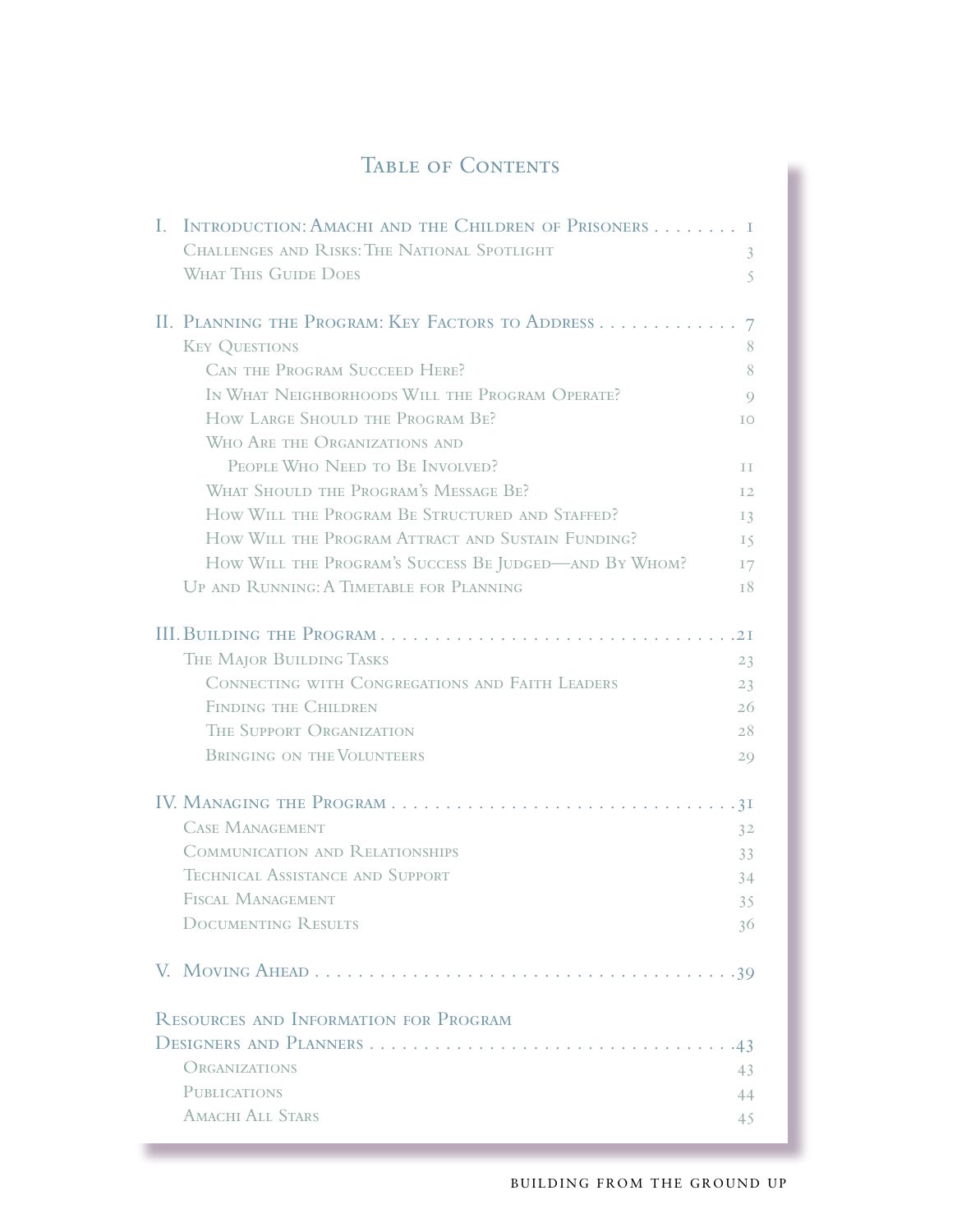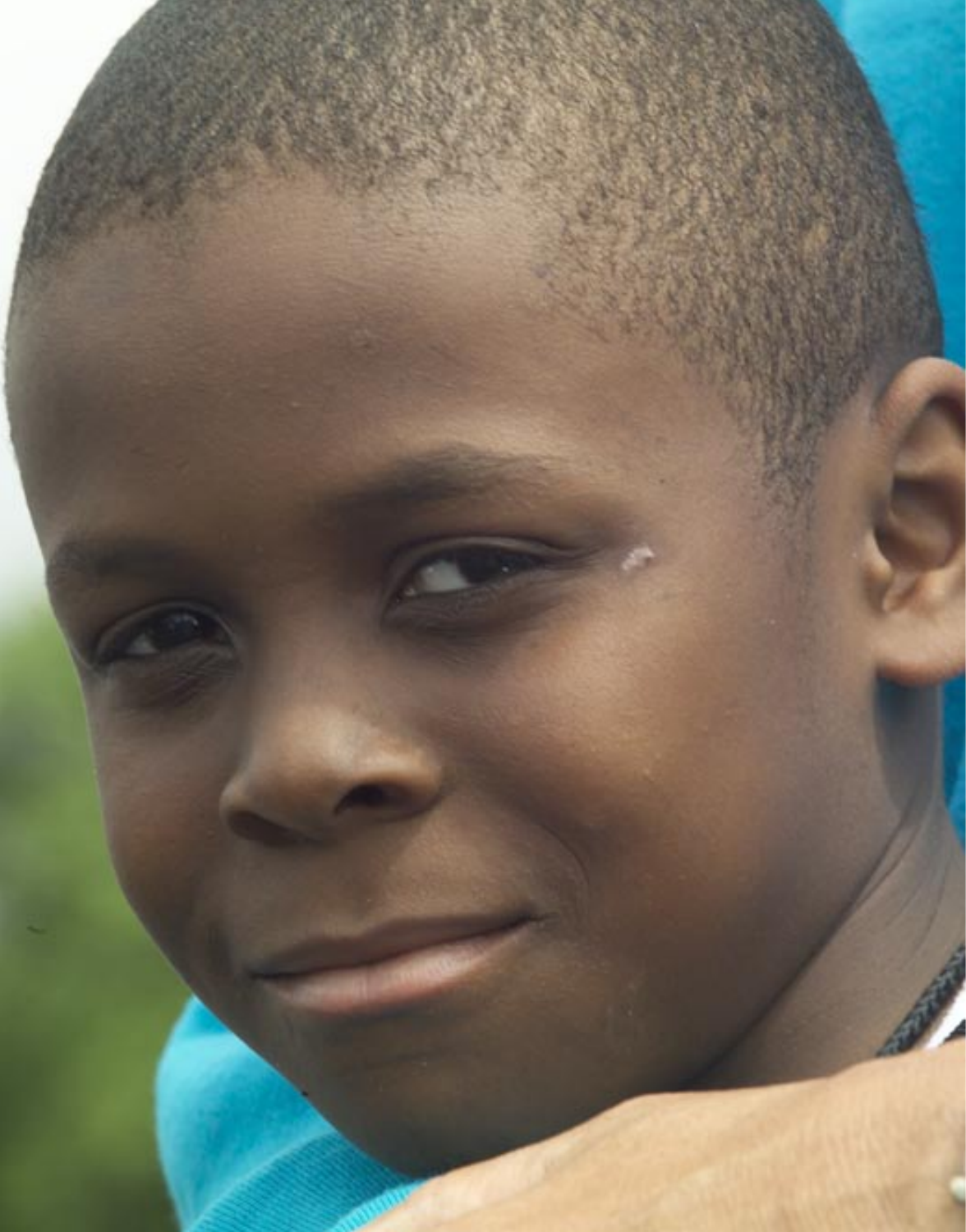## INTRODUCTION: AMACHI AND THE Children of Prisoners

Since 2000 a small but encouraging program initiative has<br>been directed toward a population all but forgotten in<br>American social policy. On any given day there are 7.3 been directed toward a population all but forgotten in American social policy. On any given day there are 7.3 million children with a parent in prison or under state or federal supervision. These children are the most at-risk in our society. Yet until recently there have been few efforts to address their needs on a national level. Statistics suggest that as many as 70 percent of these youngsters may eventually follow their parents into prison. Their risk of poor performance in school, in the labor market and in society is distressingly high.

The Amachi program, a collaborative effort established at Public/Private Ventures, aims to assist these young people through mentoring—a strategy proven to reduce risky behavior and promote achievement among disadvantaged youth.

> Amachi is a West African word that means, "Who knows but what God has brought us through this child?"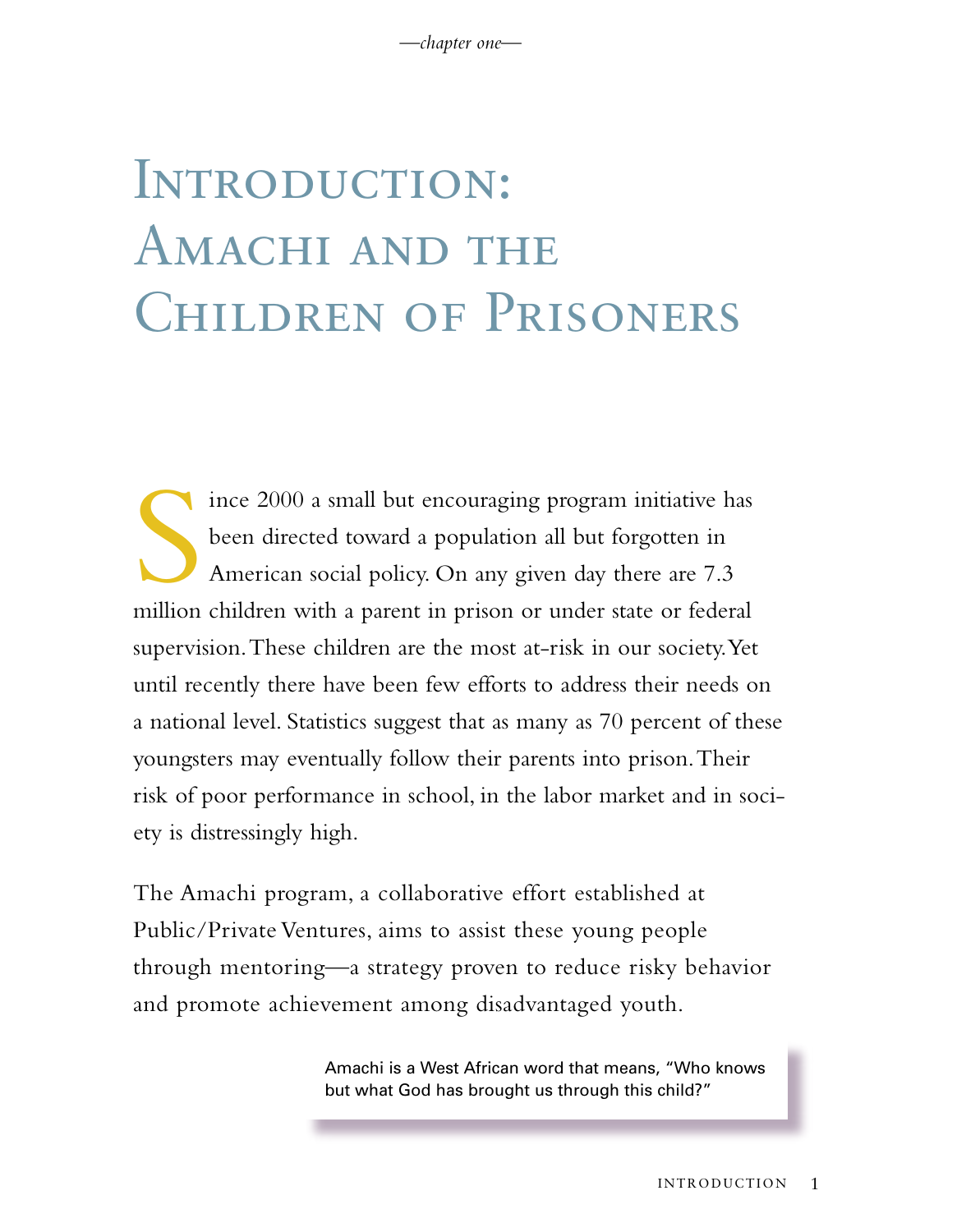The Amachi program's innovative design includes three key elements:

## ✔ The support and involvement of faith-based congregations from the youngsters' own or nearby neighborhoods.

Drawing on a sense of compassion and spiritual mission, these congregations provide the volunteer mentors for the Amachi program.

## ✔ The promotion of strong personal relationships between youth and their mentors.

Following the one-to-one community-based model widely implemented by Big Brothers Big Sisters, Amachi mentoring "matches" require frequent and regular contact between the adult mentor and the child, in a relationship that lasts up to a year—and sometimes longer.

## $\triangledown$  Professional case management and support of the mentoring matches to ensure that the "mentee," her family and the mentor can all work together harmoniously.

When this happens, the child benefits.

**The Amachi model has been implemented in 101 cities in 38 states.**

From its beginning as a demonstration operating in Philadelphia and funded by the Pew Charitable Trusts, Amachi—whose program motto is "People of Faith Mentoring Children of Promise"—has expanded considerably. The Amachi model has been brought to 101 cities in 38 states, drawing on the resources, strength and volunteers of 1,000 faith organizations. Support from the U.S. Department of Health and Human Services (HHS), as well as the Corporation for National and Community Service, has fueled this expansion. At present roughly 5,000 children are in Amachi mentoring matches, and more than 8,000 children have been touched by the program.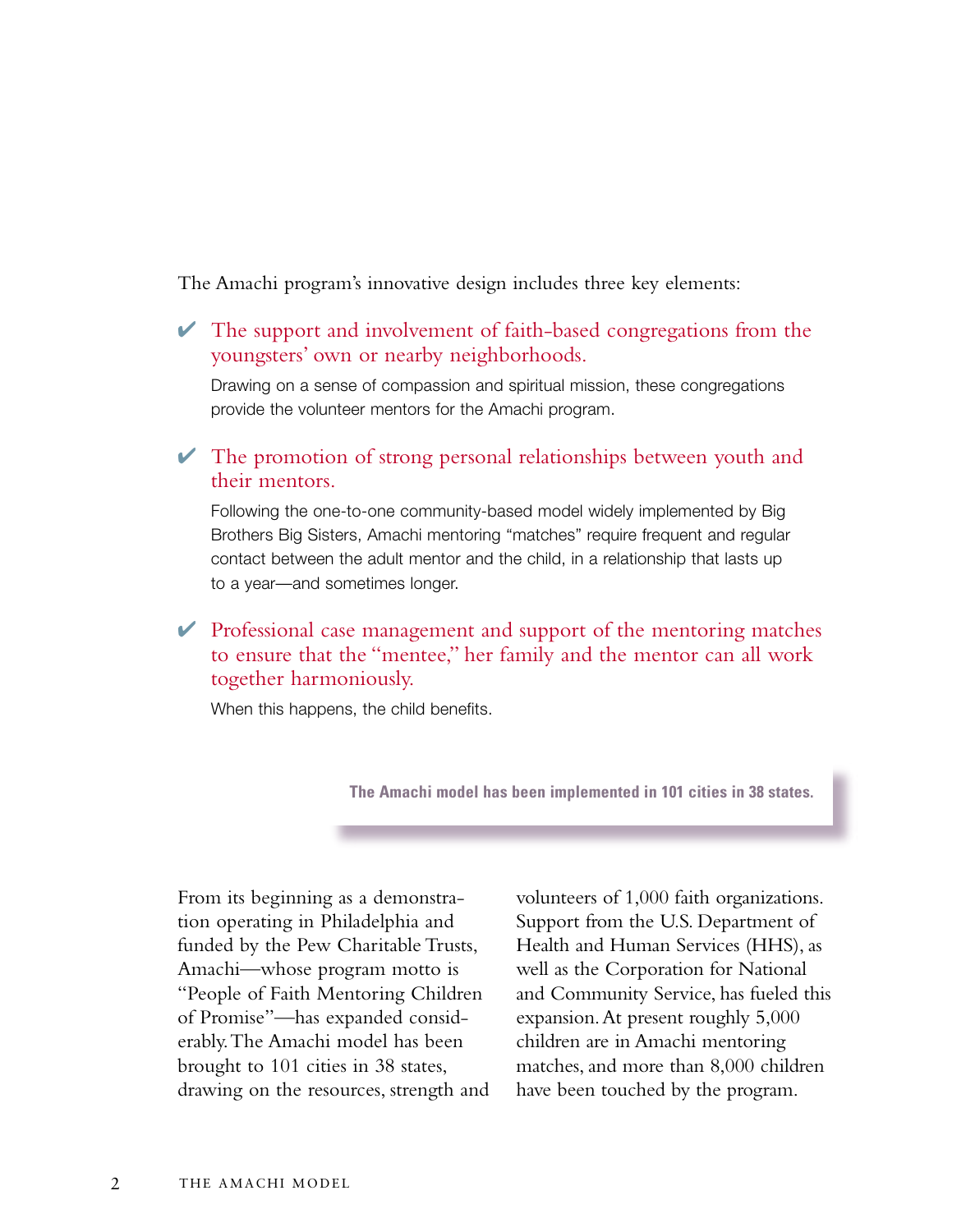## Challenges and Risks: The National Spotlight

Amachi's impact has also reached beyond the congregations and the children who are directly involved. The program's start-up in Philadelphia coincided with President Bush's stated policy goal to stimulate faith-based initiatives as a means of addressing many social ills, thereby drawing on the unique blend of traditional community presence and compassion that are found in congregations across the U.S.

With faith-based initiatives on the public policy agenda, the Amachi program attracted national interest—because of its sound construction, its early positive results and its "faith-based" character. Indeed, President Bush, in his 2002 State of the Union address, explicitly stated the need to direct more attention to children of prisoners, and after visiting Philadelphia, he again stressed the goal of reaching these children. In response, HHS created a Mentoring Children of Prisoners (MCP) program, which supports some 220 such efforts nationally.

The federal government has established a goal of serving up to 100,000 children through these programs by 2008. In many respects this is good and positive news for a hitherto "invisible" population of youngsters. It puts the spotlight on a group whose needs have long gone unrecognized and unmet. It provides resources—and thus the impetus

*"We need mentors to love children, especially children whose parents are in prison."*

> *President George W. Bush, State of the Union Address, January 2002*

*"Tonight I ask Congress and the American people to focus the spirit of service and resources of government on the needs of some of our most vulnerable citizens—boys and girls trying to grow up without guidance and attention, and children who have to go through a prison gate to be hugged by their mom or dad."*

> *President George W. Bush, State of the Union Address, January 2003*

for local programs to meet some of those needs swiftly. And it may also stimulate more sustained programmatic attention and support for these children.

The notion of mentoring children of prisoners has powerful intuitive appeal both to policy leaders and program managers. It is based on an apparently simple program strategy —mentoring—which a decade and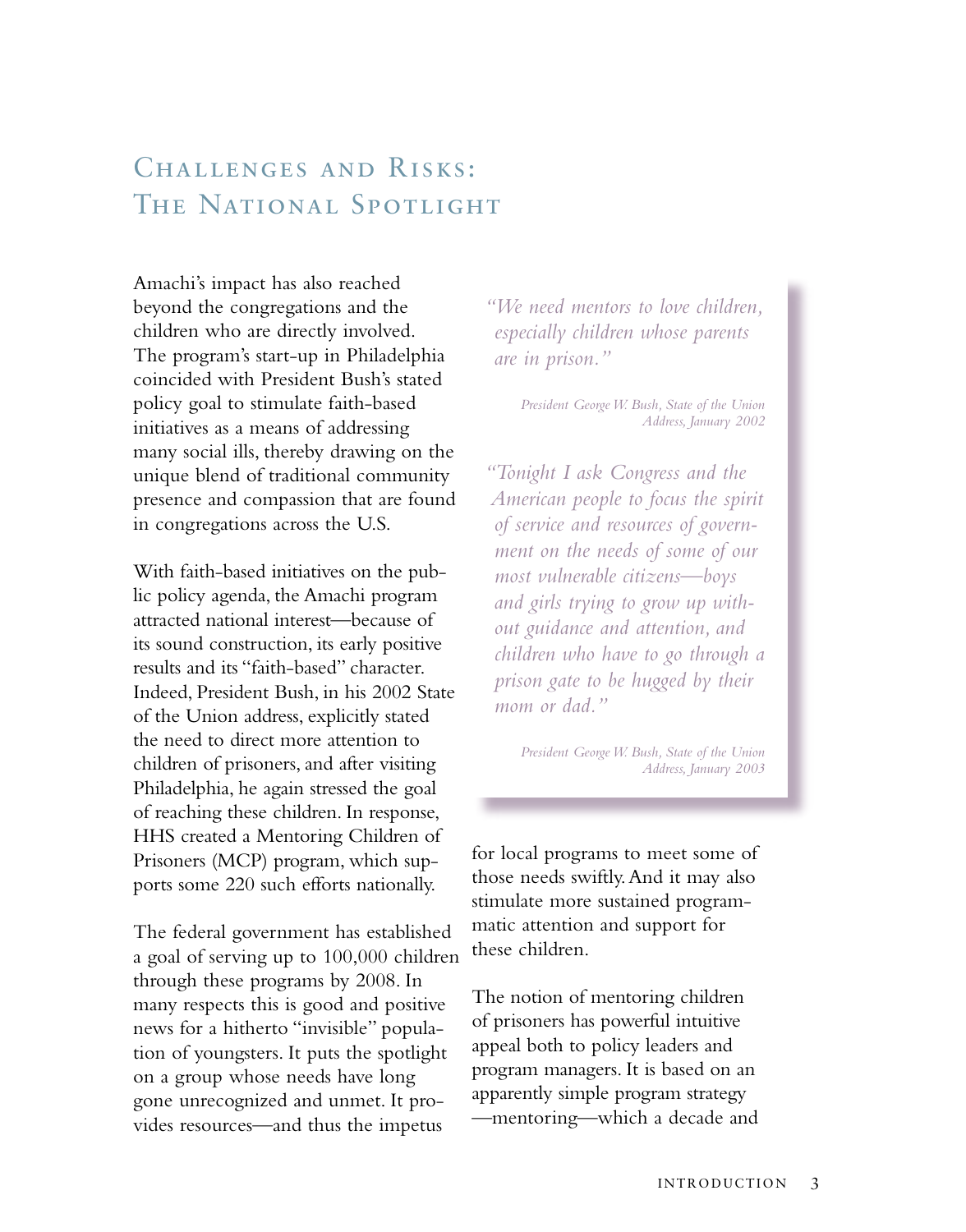*"Fervor without infrastructure is dangerous. It is dangerous at the program level because it leads to disappointed mentors and youth. It is dangerous at the policy level because it plays into the unfortunate tendency to lunge at new and glossy strategies, glorify them over the short term, and discard them as they tarnish."*

> *Mark Freedman,*  The Kindness of Strangers: Reflections on the Mentoring Movement, *1987*

a half ago spurred a considerable wave of policy interest. Yet the national spotlight represents both risk and challenge.

The risk is that a national push for Mentoring Children of Prisoners may lead to the rapid deployment of new programs that are not soundly planned and that will prove to be ineffective in reaching and helping the young people for whom they are intended. Local organizations, unaware of the many challenges and intricacies of programs like Amachi, may look to start new programs without the necessary tools and knowledge.

The "rush to implement," spurred by the national visibility and the availability of new funding, may prove wasteful, unhelpful and even discouraging to the children it seeks to assist, unless it is tempered by sound planning and attention to program design and operation.

And that is the challenge: to sustain the visibility and momentum of this growing initiative while also ensuring that new programs everywhere benefit from the lessons learned and best practices already achieved—meaning they have clear goals, are solidly planned and implemented, and have adequate resources and effective staff and management. The Amachi experience proves that, while the basic concept is straightforward, implementation is not.

There needs to be a careful sequence of recruiting the collaborative partners essential to the program's success; reaching out effectively to faith leaders and congregations; creating relationships with prisons and prisoners—a delicate and challenging task; and establishing a balance between the natural compassion to be found in faith congregations and the professional practices, standards and management that effective programs require.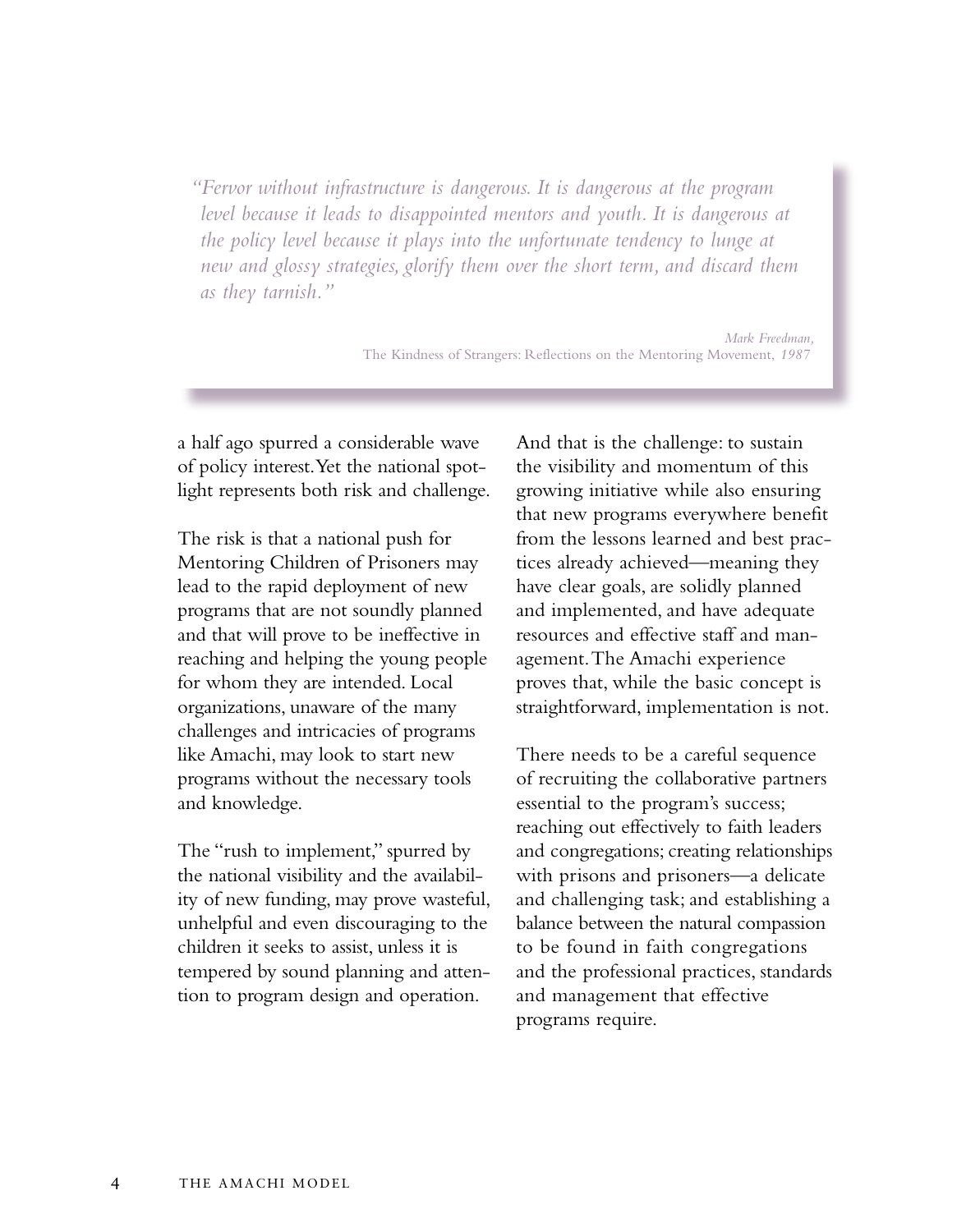## WHAT THIS GUIDE DOES

This guide is based on nearly five years of hands-on experience gained in designing and implementing Amachi programs. It is meant to offer pragmatic, concrete, clear and usable advice about establishing "mentoring children of prisoner" programs in local communities. It provides descriptions of best practices, along with explanations and

illustrations of why these have worked in creating successful Amachi programs in a wide spectrum communities.

The guidelines and lessons are provided in a framework that encompasses three critical phases of establishing the programs:

#### $\vee$  Planning

The critical stage of setting clear goals, deciding on the scale of the program, identifying and recruiting the major collaborators (including faith leaders and congregations), and establishing the program's basic organizational structure.

#### $\vee$  Building

Carrying through the implementation steps needed to bring together resources, people and activities in a coordinated way.

### ✔ Managing

Ensuring that matches are well supported and that all the key parties are kept "in the loop," and establishing management and accountability tools for the project.

The hope is that this guide will be equally useful to potential funders, to program designers and to those with day-to-day responsibility in implementing and managing programs. Using the lessons in the following pages will help programs that mentor children of prisoners achieve success—building from the ground up.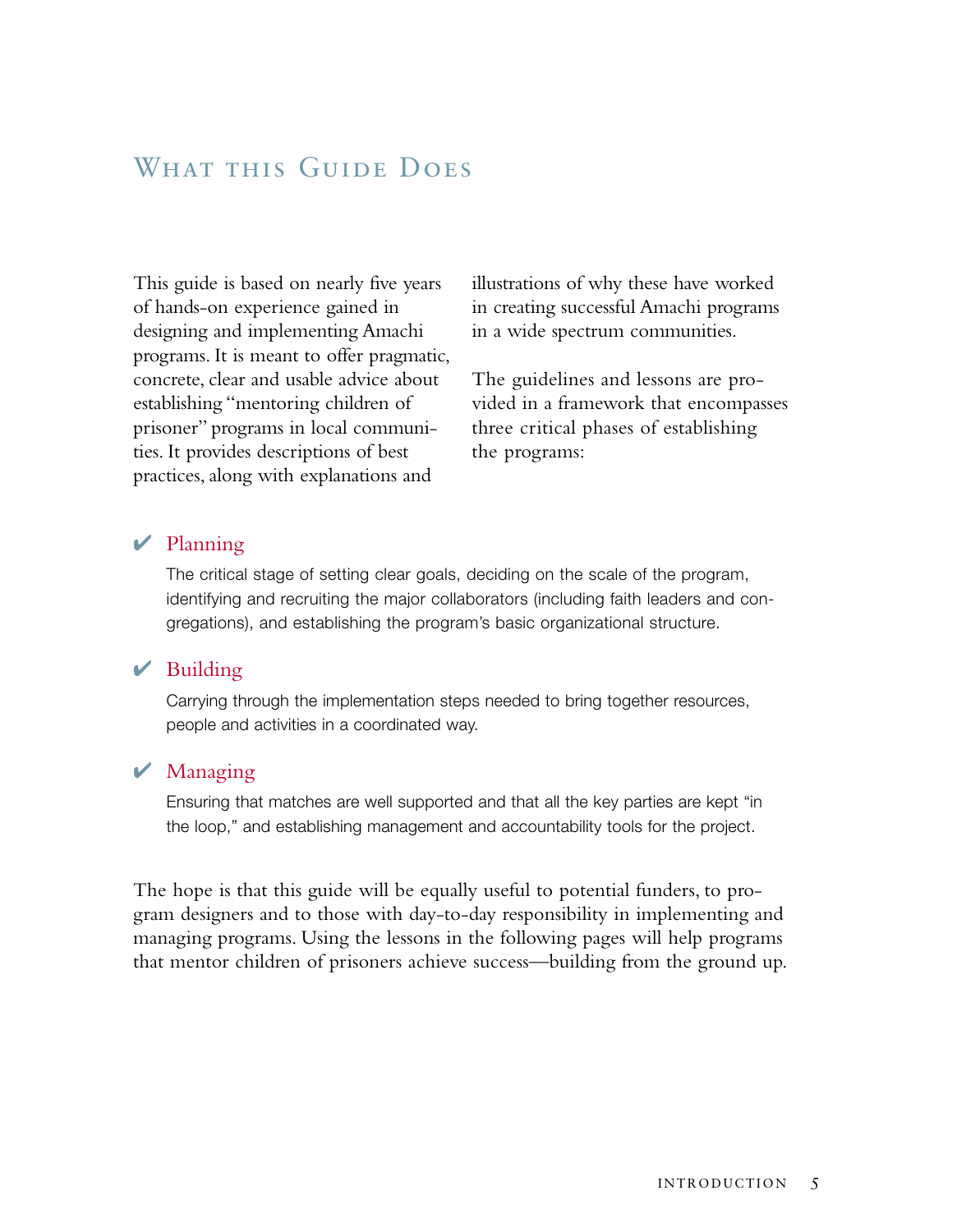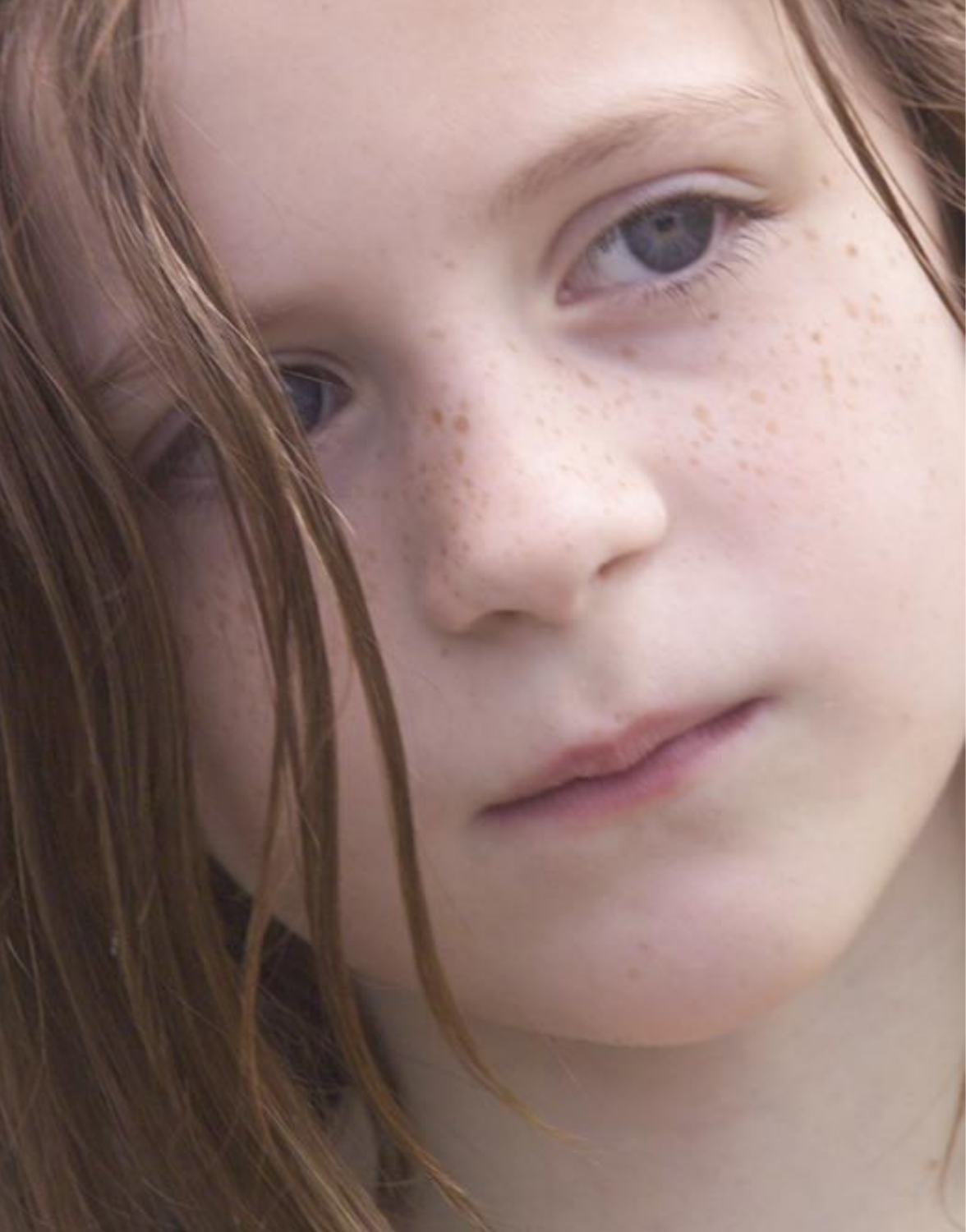## PLANNING THE PROGRAM: Key Factors to Address

The critical first phase of a program to mentor children of<br>prisoners—or any program—is planning. This may seem<br>obvious, but in practice the planning phase is often hanprisoners—or any program—is planning. This may seem obvious, but in practice the planning phase is often handled quickly, superficially —or not at all. This is unfortunate and has undermined many initiatives that had the resources to succeed.

Often the need to respond in a timely way to funding opportunities leads to an "apply now, plan later" mentality. This can prove fatal to the application and, if funded, to the hastily conceived project itself. Careful planning is the building block that has gone furthest toward making Amachi programs successful. It requires leadership, time, attention and resources.

> If you don't know where you're going, any road will take you there.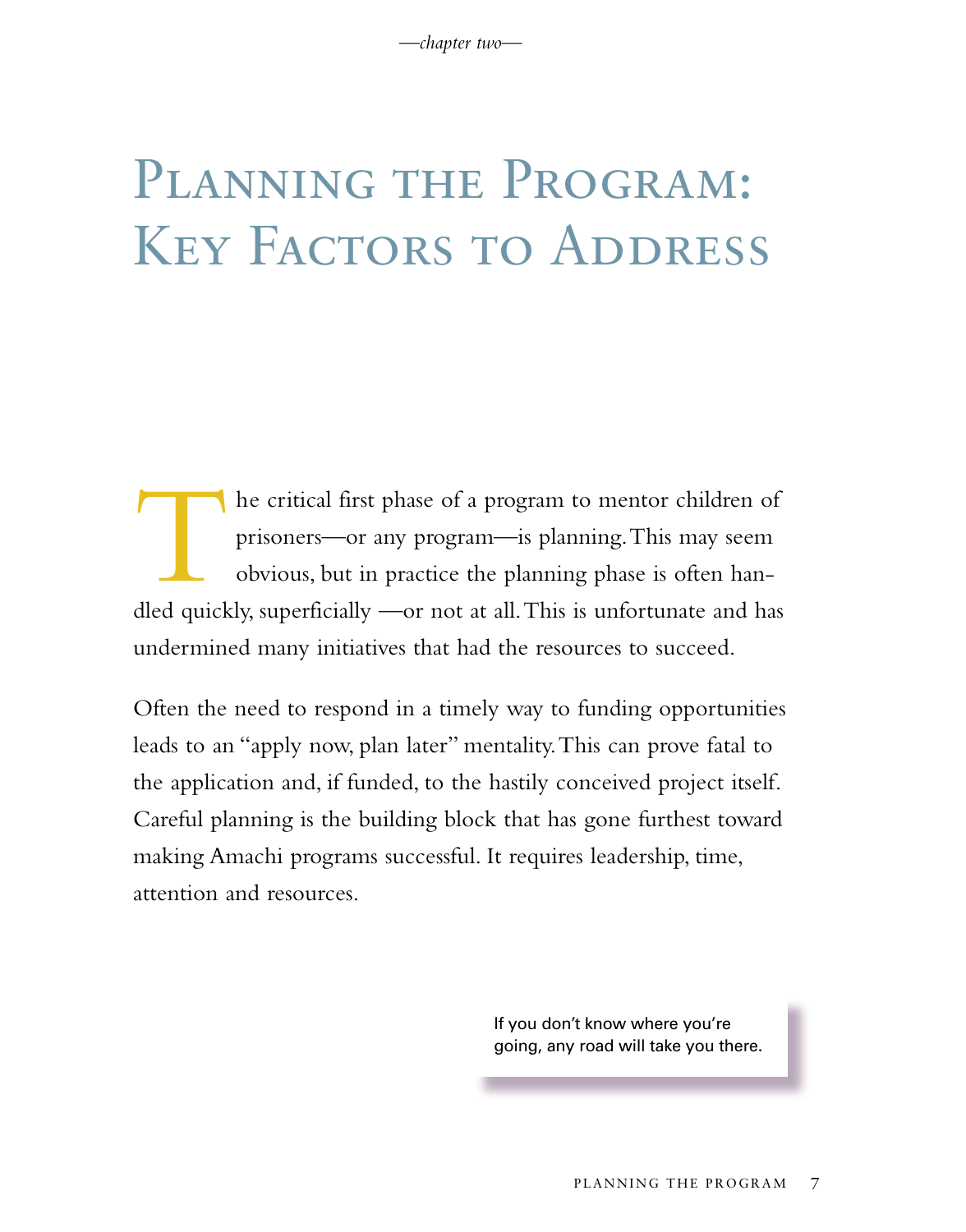## Key Questions

The Amachi experience suggests that eight key questions need to be addressed in the planning phase.

## 1. Can the program succeed here?

The most obvious question, one often not cogently addressed, is whether a given program is right for a particular city or community. Yet this is the first issue that needs to be looked at and decided upon objectively and clearheadedly.

From the outset, program designers need to have a well-grounded appraisal of whether there are enough interested congregations, support within communities, funding resources, and children of prisoners who can be successfully identified within the community to make a mentoring program worthwhile and successful.

One Amachi program was initiated by a group with great contacts in the community. Congregations quickly signed on as partners. The group was able to secure both federal and foundation funding in an amount that seemed to guarantee a successful program. But because there had been no prior planning for the recruitment of children, the program's operations came to a virtual halt for months, despite the availability of funding and congregationbased volunteers.

Another program made early contact with Prison Fellowship's Angel Tree project and received the names of several hundred

children in their area. They were equally successful with fundraising. However, they had no contacts in the faith community, and no efforts were made to identify potential congregations in the planning phase of the project. Consequently, there was a two-month delay in implementation.

As you can see, there may be circumstances within a given community that could delay, complicate or even rule out a successful program to mentor children of prisoners. The whole gamut of feasibility factors needs to be scrupulously looked at before moving ahead.

**The tasks discussed here will often be addressed early on, during a careful process in support of a grant application or proposal—which should always include a good deal of planning. But some may need to await funding support, or other developments or partnerships, before they can be completed. However, it's important that all the issues receive careful attention prior to taking "Building" steps for the program.**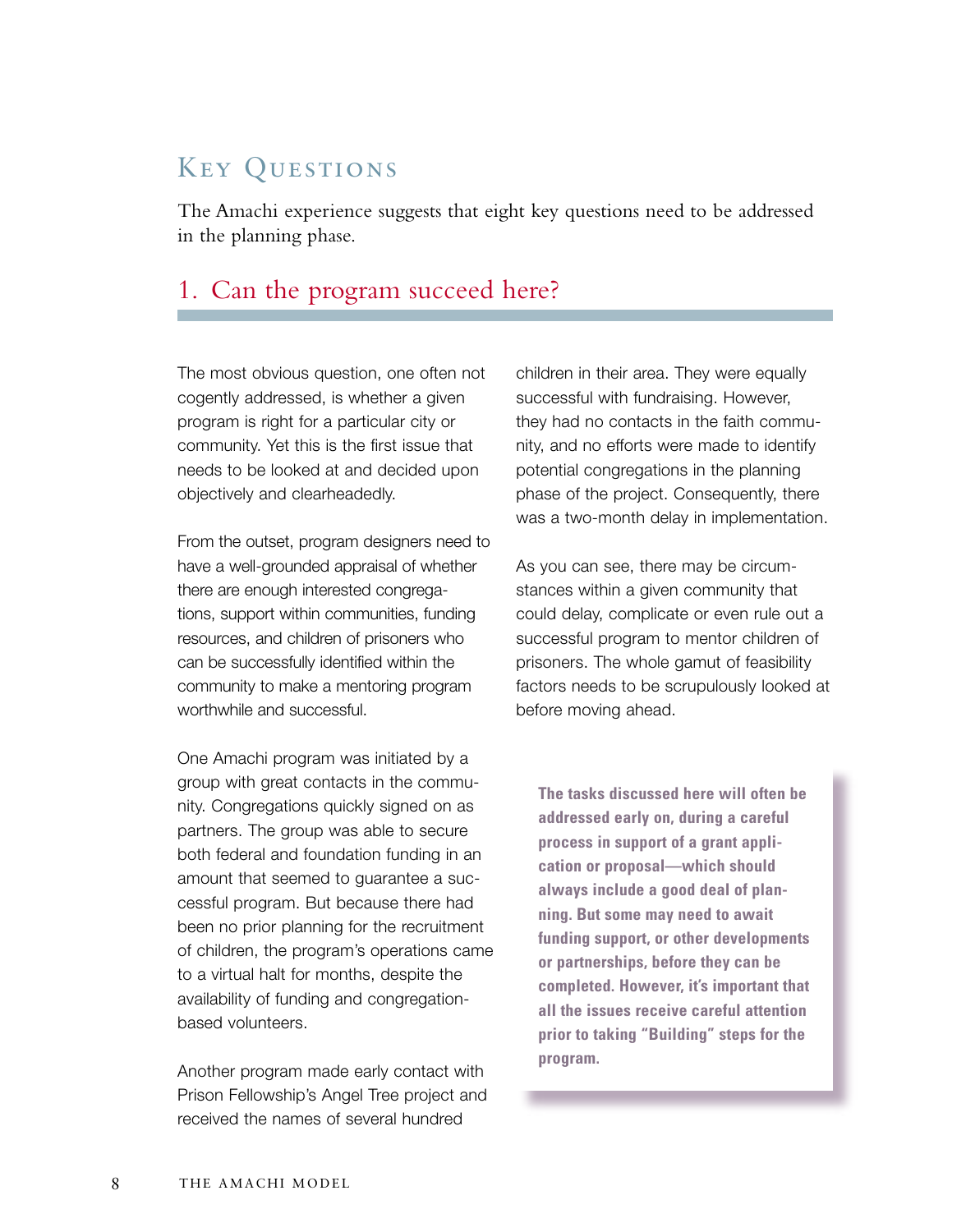## 2. In what neighborhoods will the program operate?

This is really two related questions, but both must be answered. First, where are the congregations that might be considered as partners in the program? To answer that, information both about potential target neighborhoods for finding children and about the geographical distribution of congregations needs to be brought together and studied. Most frequently, the decision will be whether to work in one or several neighborhoods.

The related question is: where are the children of prisoners likely to be living? Because this population is so often "invisible," which means it has not been the subject of systematic study or information-collecting, the answer to this "where" question is generally harder to determine.

In many cases, the best proxy is to target high-crime neighborhoods (using census data) as well as low-income neighborhoods within the community, since many of the involved families have come from these neighborhoods, and the children frequently still live in them. This also will guide the identification of likely partnercongregations. It is usually easier to work with congregations (and their volunteers) who are physically close to the children who are to be mentored. However, this is not always true with "commuter churches," whose members may come from a distance to services. Amachi has even succeeded in involving volunteers from suburban congregations in some of its programs.

The larger lesson should be clear enough: some early analysis should be done to identify target locations both for congregations and children, to ensure that the "match" exists, and to ensure that both congregations and children can be identified in sufficiently large numbers.

**It is always helpful for program planners to obtain current census and/or other information regarding their community to use in thinking about broad needs and also possible locations. The Internet, county and city offices, planning departments and community organizations are usually the best sources of such information.**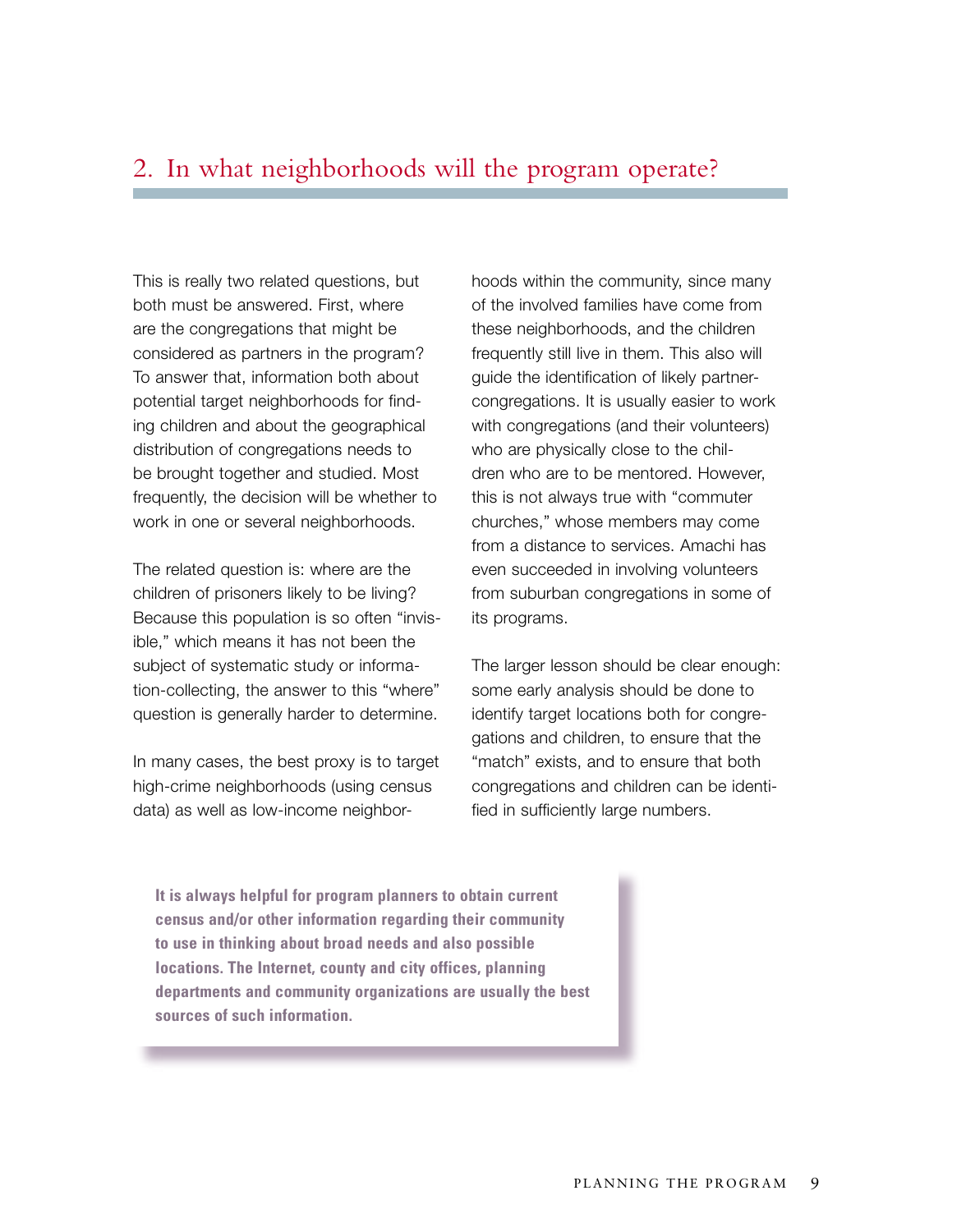## 3. How large should the program be?

As with the location, the scale of MCP programs depends on two factors: the number of congregations and volunteers, and the number of children who are to be mentored. Many newly implemented programs do not succeed because they start out with overly ambitious goals—in this case with unrealistic ideas about how many children can be identified, how many congregations can be recruited, or how many volunteers will come forward.

The Amachi program in Philadelphia decided to make moderate demands on the congregations—10 volunteers and matches from each—and also to recruit a relatively large number of them, about 40, in a city that had many hundreds of congregations. This would provide enough volunteers to mentor approximately 400 children. Earlier planning and research had determined that there were some 20,000 children of prisoners in the city, so program planners assumed it would be feasible to identify 400 youngsters.

These were neither minimal nor grandiose objectives; they fit comfortably within the existing numbers of children and congregations. Each individual community presents its own unique circumstances, challenges and constraints, and planners need to carefully weigh those, and set realistic objectives for the recruitment of congregations, volunteers and children.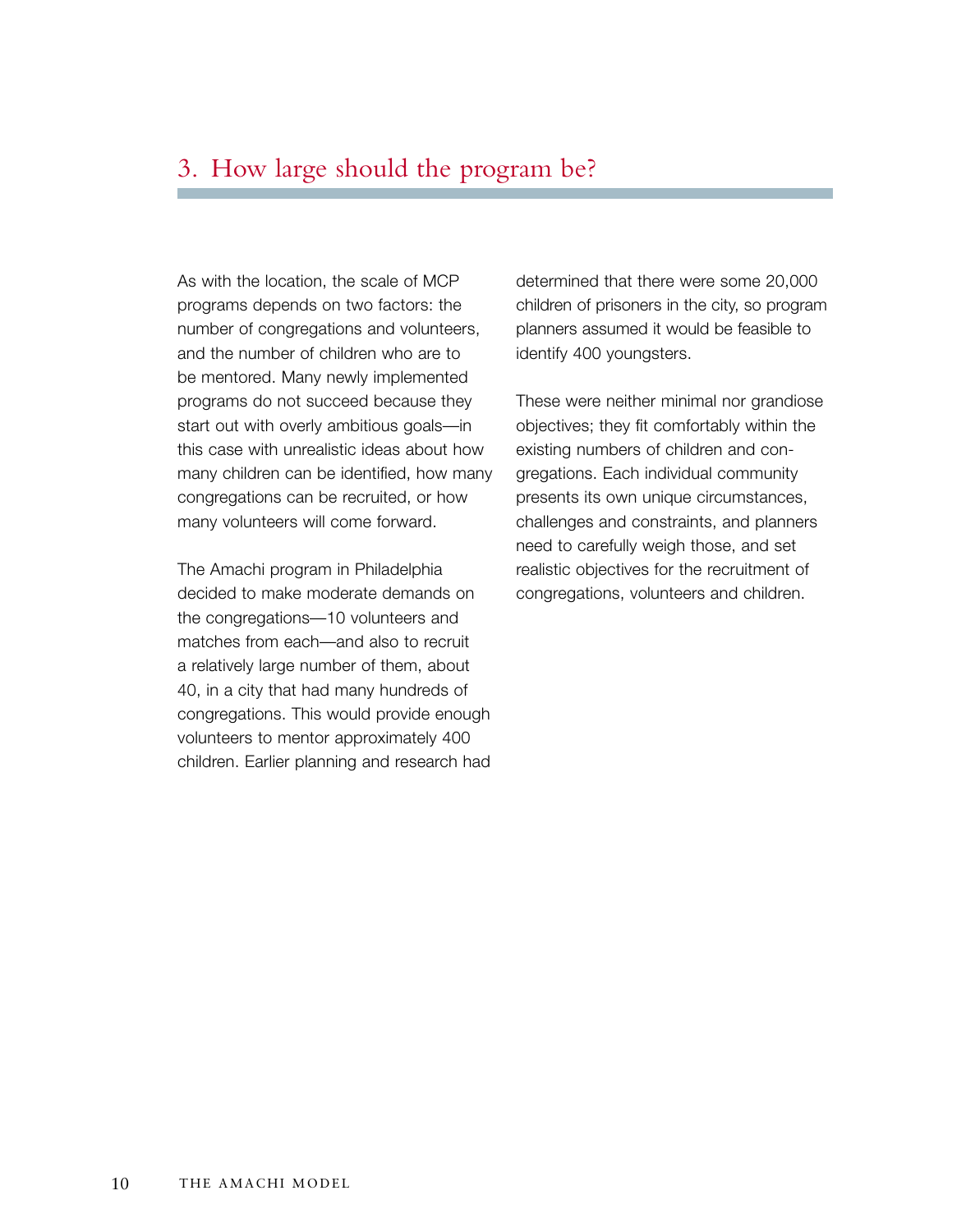## 4. Who are the organizations and people who need to be involved?

While the specific organizations vary from community to community, the following types of organizations will be important to every MCP initiative.

Congregations, naturally, are essential partners. Though the location planning described above will help to identify many of the congregations, it may also be helpful to make contact with a local faith "membership" organization—such as a local council of churches, denominational organization or other entity that represents a cluster of local congregations. That organization may help to identify more congregations and assist with contact information for the individual faith leaders.

Just as important as congregations are the advisers and information sources who help to identify the families and children of prisoners. As suggested earlier, this is a complicated search; no single source of information may provide all the answers. However, one critical partner will be the local corrections agency (or agencies), in particular the senior staff of the detention facilities where prisoners are being held. Learning how these local corrections agencies work will be important in establishing relationships with the families of the children of prisoners later on.

A third essential element is the involvement of a professional agency to provide support in creating mentoring matches, and also in supplying case management once matches are underway. Amachi programs have partnered extensively with local affiliates of Big Brothers Big Sisters (BBBS) of America, drawing on their extensive knowledge and expertise with mentoring programs. Other local community resources may have comparably strong credentials, though it should be stressed that BBBS affiliates are located near or in most communities, and they have now developed considerable experience with MCP initiatives.

Finally, local community organizations and local government also should be viewed as potential partners. Though their roles in the actual program may not be direct or extensive, their support and encouragement, as well as their value in providing guidance and information, may prove important in planning, starting up and sustaining the new program.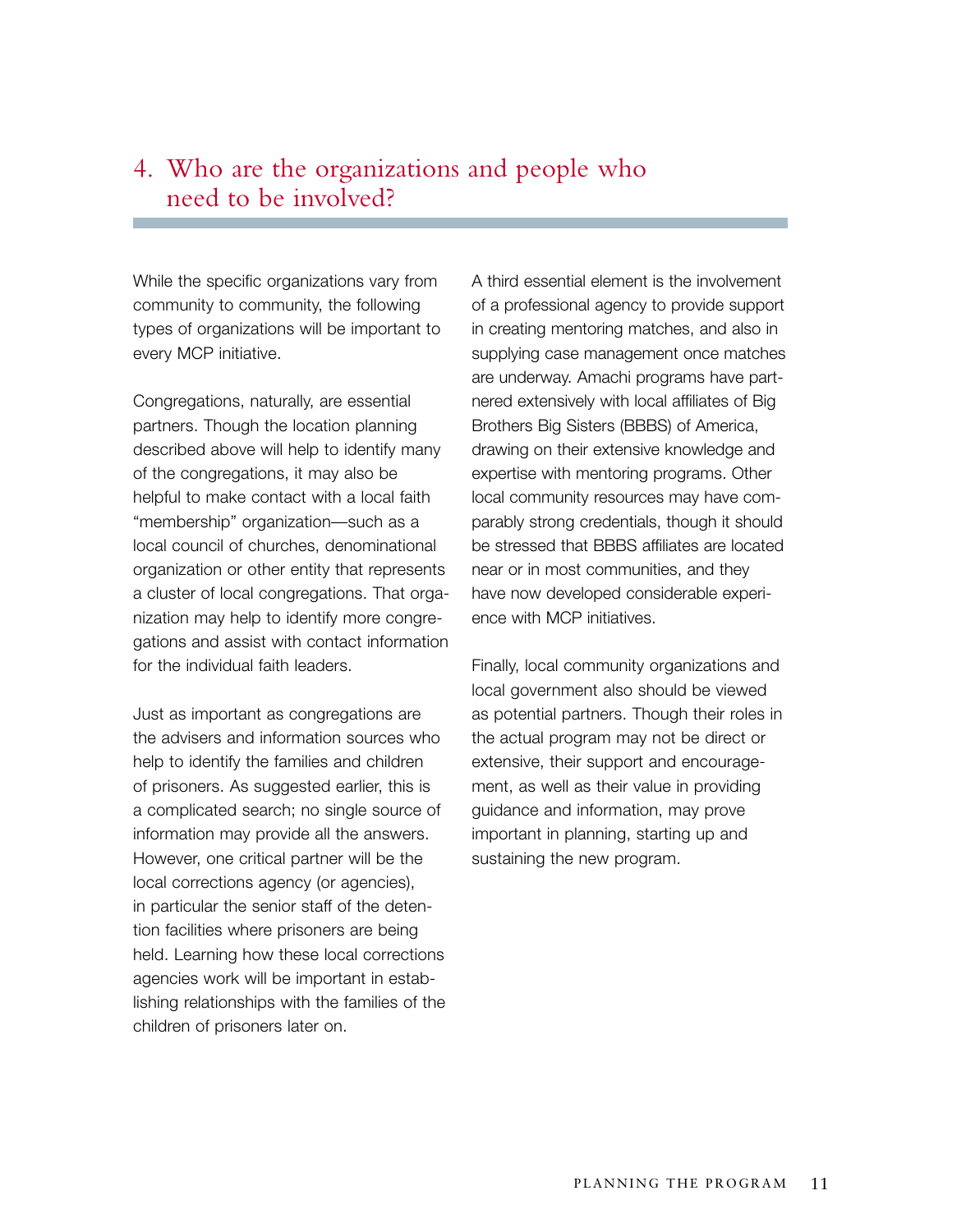## 5. What should the program's message be?

Early on, the Amachi program in Philadelphia adopted a motto, "People of Faith Mentoring Children of Promise," which succinctly presented the key dimensions of the program. Amachi programs nationwide embraced the adage. That message helped with the task of selling the program to different audiences, sparking their enthusiasm for its aims, and helping to enlist their energies and support for the effort.

Establishing a strong and clear message for the program makes sense, and should be considered early on in the planning phase. While a single, compelling motto or catchphrase is generally useful, different audiences will need to be reached with different messages, tailored to their interests and concerns.

Explaining the program to faith leaders and congregations requires an approach very different from what would be appropriate for an incarcerated parent, or the caregiver of a prisoner's child. In each case the right points about the program need to be emphasized—the "right" points being those most likely to produce the support and buy-in needed. Illustrations from other programs emphasizing how they have succeeded, information about the value of mentoring, data about children of prisoners, as well as relevant personal anecdotes all can be blended into forceful and effective messages that will help sell the program to its partners.

**P/PV's evaluation of Big Brothers Big Sisters demonstrated that children and youth in mentoring relationships lasting more than 12 months (as compared to similar youth who were not in such relationships):**

- **Felt more confident about doing their school work;**
- **Skipped fewer days of school;**
- **Had higher grades; and**
- **Were less likely to start using drugs or alcohol.**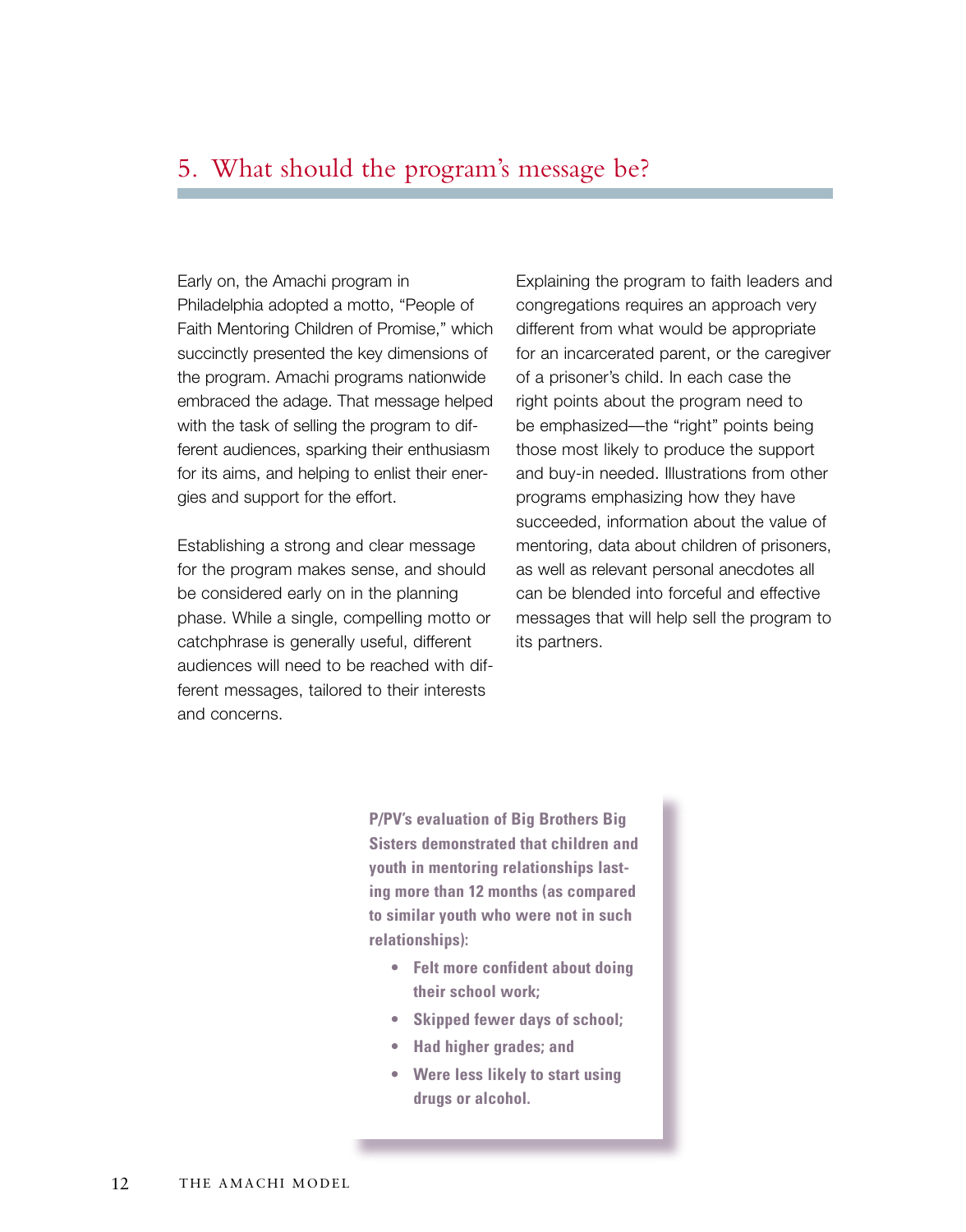## 6. How will the program be structured and staffed?

## *FIGURE 1:*  Initial Program Structure of Amachi in Philadelphia



Once some basic parameters about the program have been established (principally location and overall size), attention should be turned to how the program will be structured and staffed. Operating in several neighborhoods and with a comparatively large number of congregations, when the Amachi program in Philadelphia first started, it used a structure like the one depicted in Figure 1.

Overall organization and management of the Philadelphia initiative was provided by Amachi, headquartered at Public/Private Ventures, and coordinated with Big Brothers Big Sisters of Southeastern Pennsylvania (BBBSSEPA). For each of the four neighborhoods, a

community impact director coordinated the efforts of the local congregations and ensured that their volunteers were effectively supported.

In each individual congregation, a stipend was paid to a church volunteer coordinator (CVC) who was responsible for coordinating the efforts of volunteers there and also provided administrative assistance, particularly around collecting data and information regarding program activity and results. In addition, BBBSSEPA supplied one mentor support coordinator for each group of 60 volunteers—this staff person provided professional assistance with matching and case management, both essential to maintaining program quality.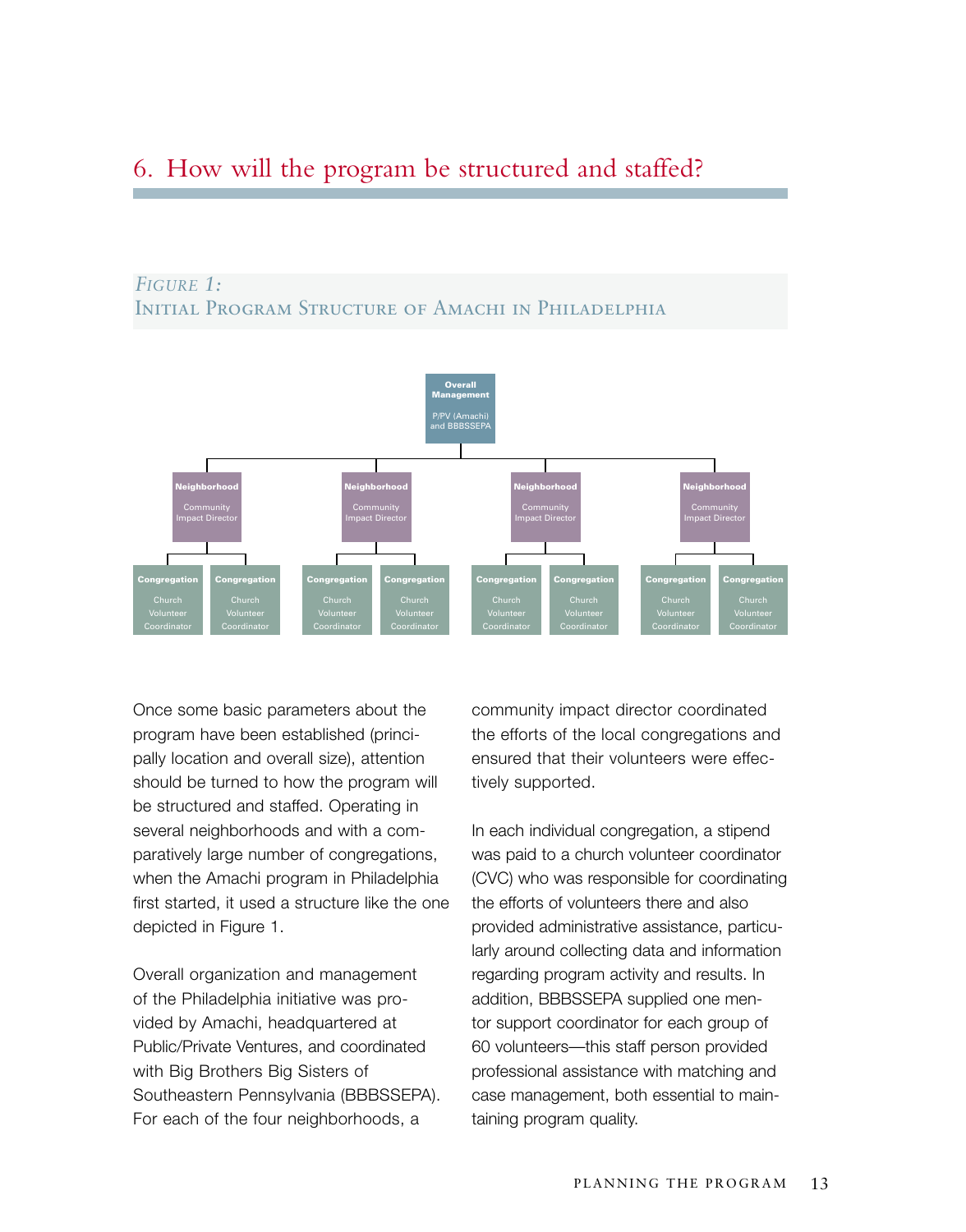The specifics for each Amachi program will of course depend on the size and characteristics of a city or community, the partnering organizations, the number of congregations and overall scale of the program. The point to be emphasized here is that a clearly articulated structure, with well-defined responsibilities, is critical to the success of an MCP program.

In addition, recruitment and training of quality program staff is a vital element. Too often, in the push to get the program up and running, the recruitment process is hurried, and the "hires" turn out not to have the skills and staying power needed to keep the program operating smoothly. The end result is that

implementation, rather than being accelerated, is delayed and diluted. Over the long term, time and effort spent early in screening and selecting staff carefully, and making sure they have ample training, will repay itself in a strong and effective program.

It's important to avoid burdening faith organizations with administrative *tasks, as they are often thinly staffed. As the Rev. Cean James of Bright Hope Baptist Church in Philadelphia points out, faith leaders can often be reluctant to get involved with outside organizations because "[W]hen someone from the outside comes and says, 'We'd like for you to supply volunteers to do X, Y, and Z,' they'll say in the beginning that we only need volunteers. It will turn out that it will take money, it will take space, and usually you're asked to do it and after awhile, the people who asked you to do it kind of disappear."*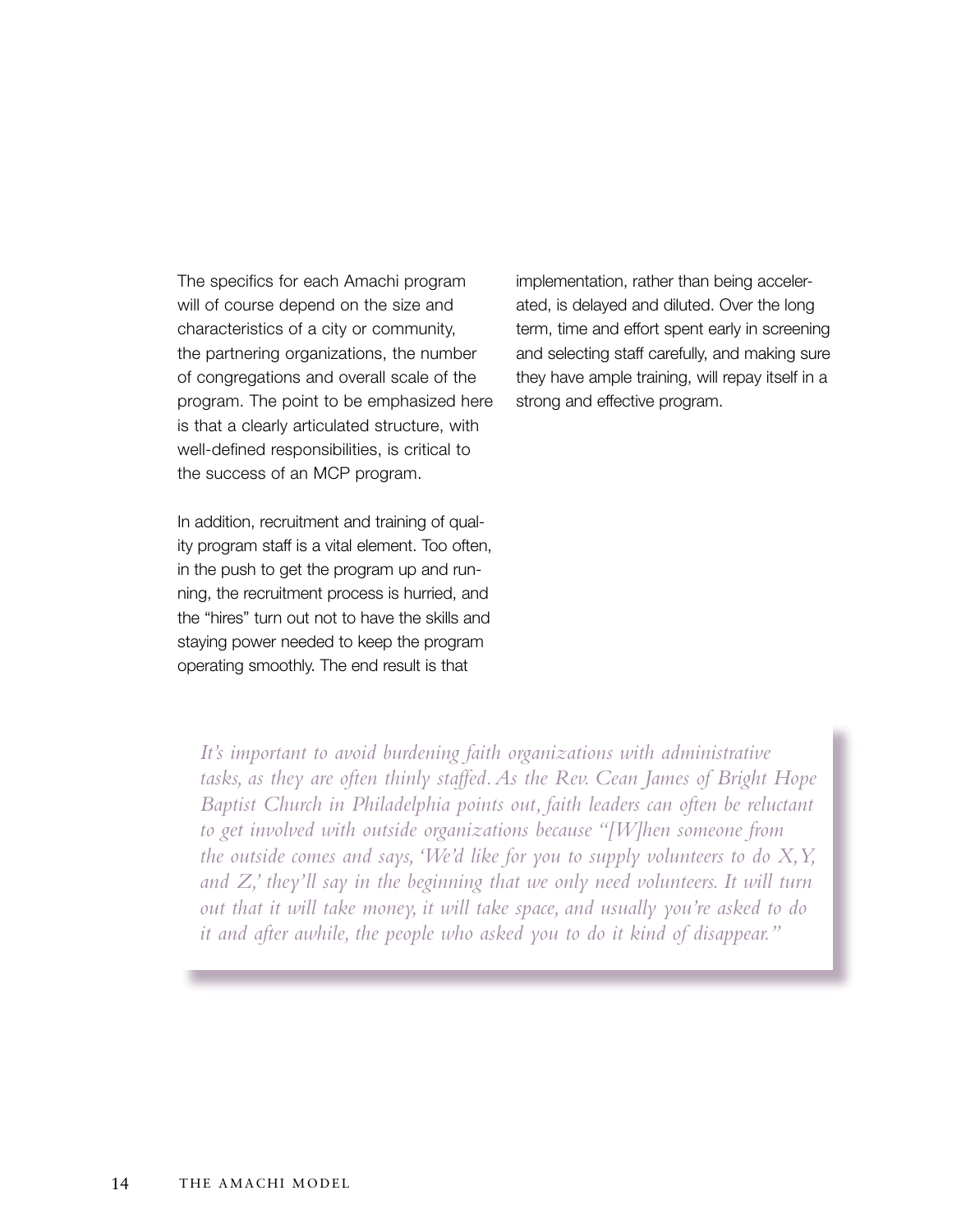## 7. How will the program attract and sustain funding?

### *TABLE 1:*  Original Budget for Amachi Program in Philadelphia

Program planners who are responding to a request for proposals or other funding opportunities have at least part of the answer to this question: they expect their proposal to be supported. In many cases, they may already have developed preliminary or first-year budgets for their program. However, several other issues also need to be carefully explored.

First, as this discussion emphasizes, the planning period for the program is important in its own right, and needs the proper level of resources. Too often proposal planning is hasty and stops when the proposal is submitted—with no further planning after the funding is received. Clear attention to all major planning issues will head off that problem.

Second, the resources need to match up with realistic plans for organization and staffing. Trying to keep funding requests artificially low by underestimating the real costs of personnel will hamper the program's ability to reach its goals. Though costs for Amachi are comparatively modest, they do add up when one includes expenses for congregational volunteer coordinators, and possibly also community impact directors in programs where multisite efforts are envisioned. In addition, the professional services of a BBBS-like entity also need to be reflected in the funding package. Table 1 above provides a sample budget, drawn from the first year of the Amachi program in Philadelphia.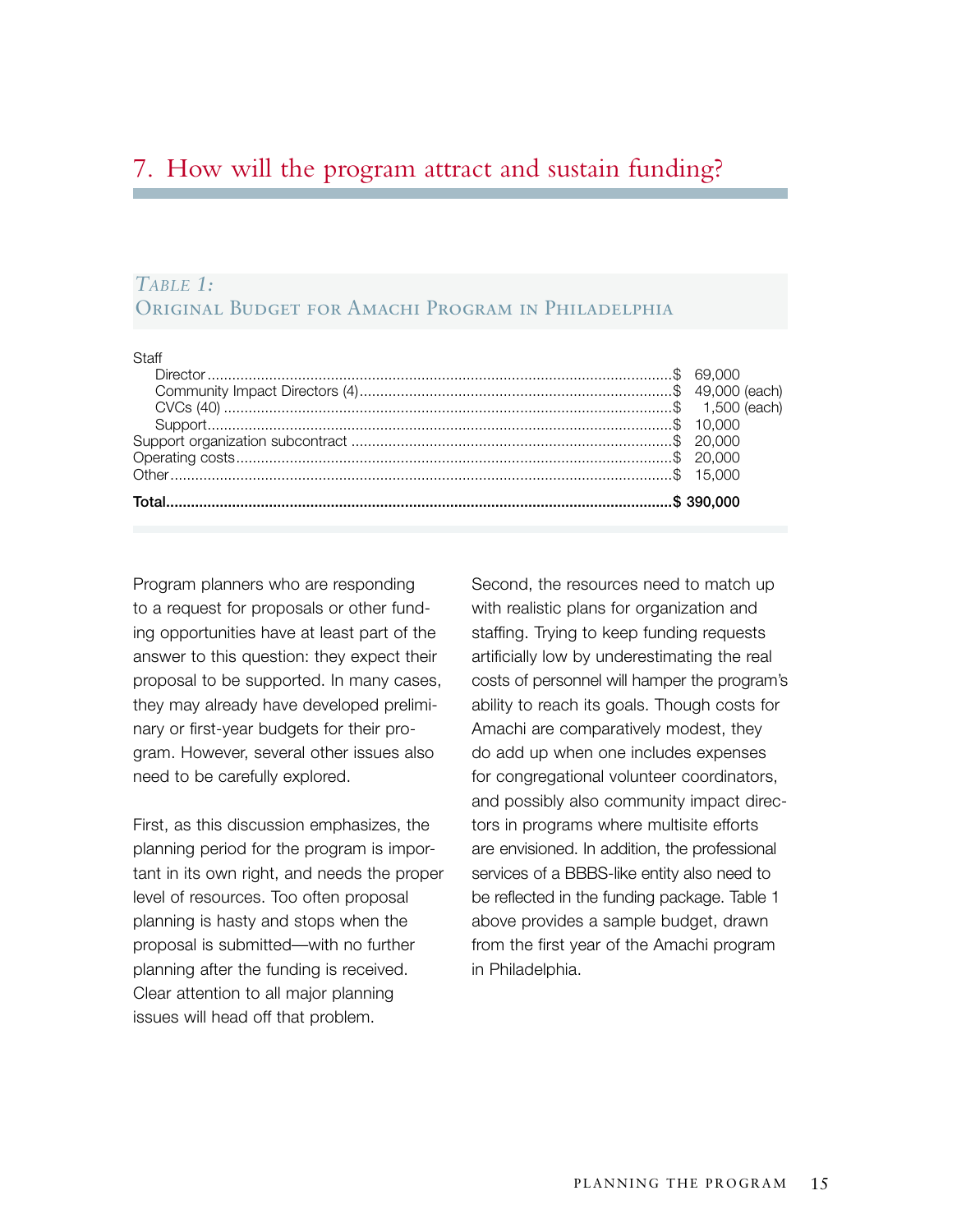In many cases, a single funding source will not be adequate to support all the program's costs. Thus program planners need to scan the environment and identify complementary funding to cover the overall expenses.

Finally, the issue of sustainability must be realistically addressed. When a funding source comes into view, it sometimes prompts proposals that may work for a year, but that include no plans to sustain the program, hoping that "institutionalization" funding will naturally appear. Planners must be realistic. Can this program be funded over the long term? Do funding sources currently exist that will carry the effort; if not, are there realistic chances that the resources can later be identified?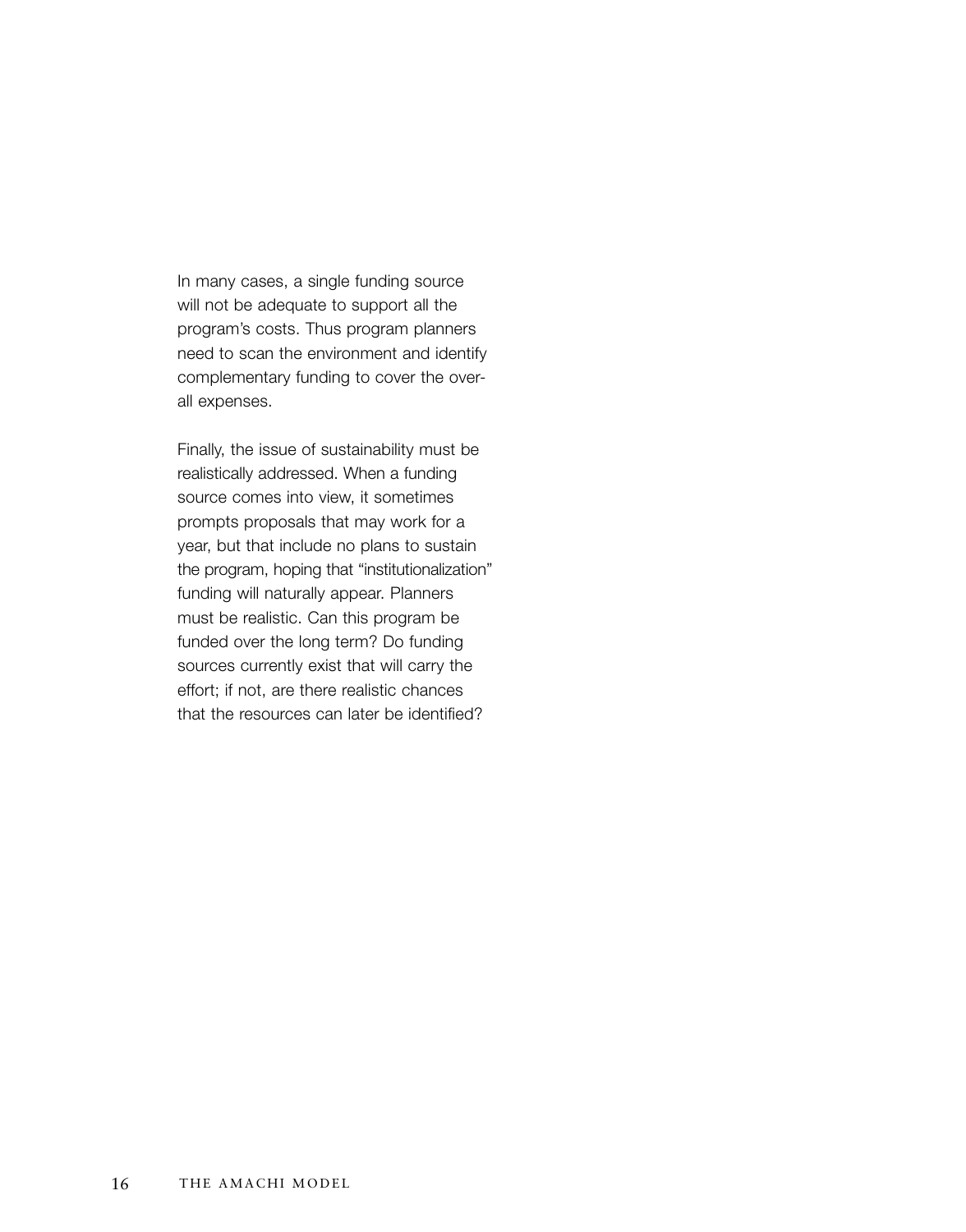## 8. How will the program's success be judged and by whom?

Increasingly, at all levels of government and funding, accountability has become an important theme in social programs. Not content with supporting programs that merely promise to address serious issues, government, foundations and private sector philanthropies expect to see hard evidence that their investments are paying off.

Thus, from the outset, attention to measuring performance and results needs to have a prominent place in the planning phase. First of all, what are the reasonable measures for an MCP program? Amachi, for example, stresses number of matches, frequency of meetings, and length of matches—all in line with outcome measurement systems that have been developed by BBBS—as well as keeping track of demographics about the children served and the volunteers.

Individual funders may have different or additional reporting requirements, and these need to be carefully understood and incorporated upfront. As will be discussed below, this need is particularly important because faith leaders and congregations are quite frequently unfamiliar with the importance of "data collection." They usually need help establishing systems and using forms to handle the work. Thus it is critical to have a clear sense, from the start, of what performance data will be needed.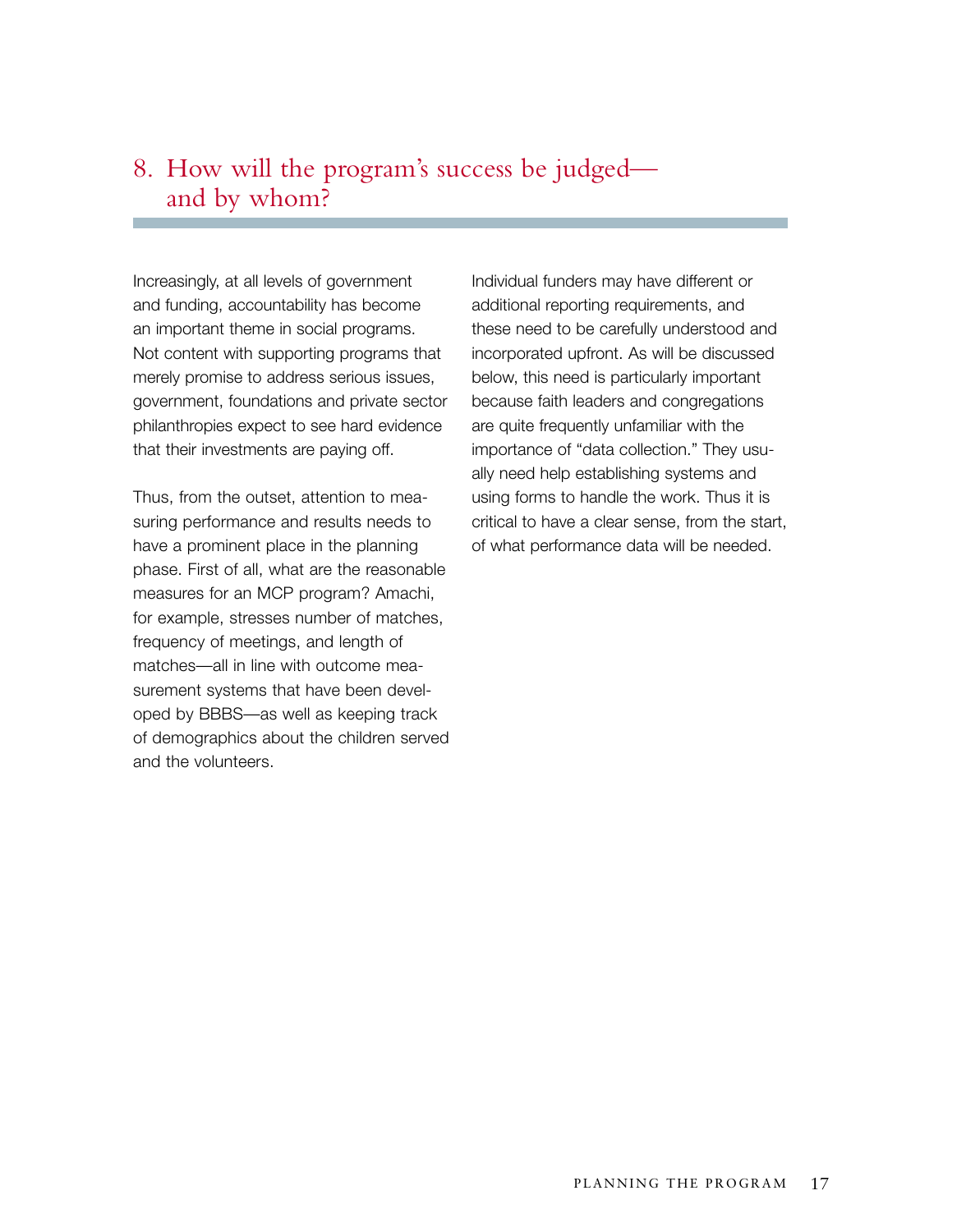## Up and Running: A Timetable for Planning

How long will it take to go from first steps to program operation? A number of factors, naturally, will affect this: how much planning goes on before, as part of, or after funding proposals; the nature of a community's resources, partners, congregations; and many other variables.

Based on the experiences of Amachi programs nationwide, some broad guidelines can be suggested. Moving from the beginning of the planning phase to the start of program operation can take from two to four months; several months in addition

may be needed before the program reaches full scale—that is, when the planned number of matches have been reached.

The chart in Figure 2 provides a rough timeline for the full process. It should be noted that there are some important sequencing issues program planners should be aware of: when staff should be in place; when to recruit volunteers and find the children; etc. The chart indicates this sequence in broad-brush terms. The next section of this guide discusses these issues in greater detail.



There is a difference between doing things right and doing the right things.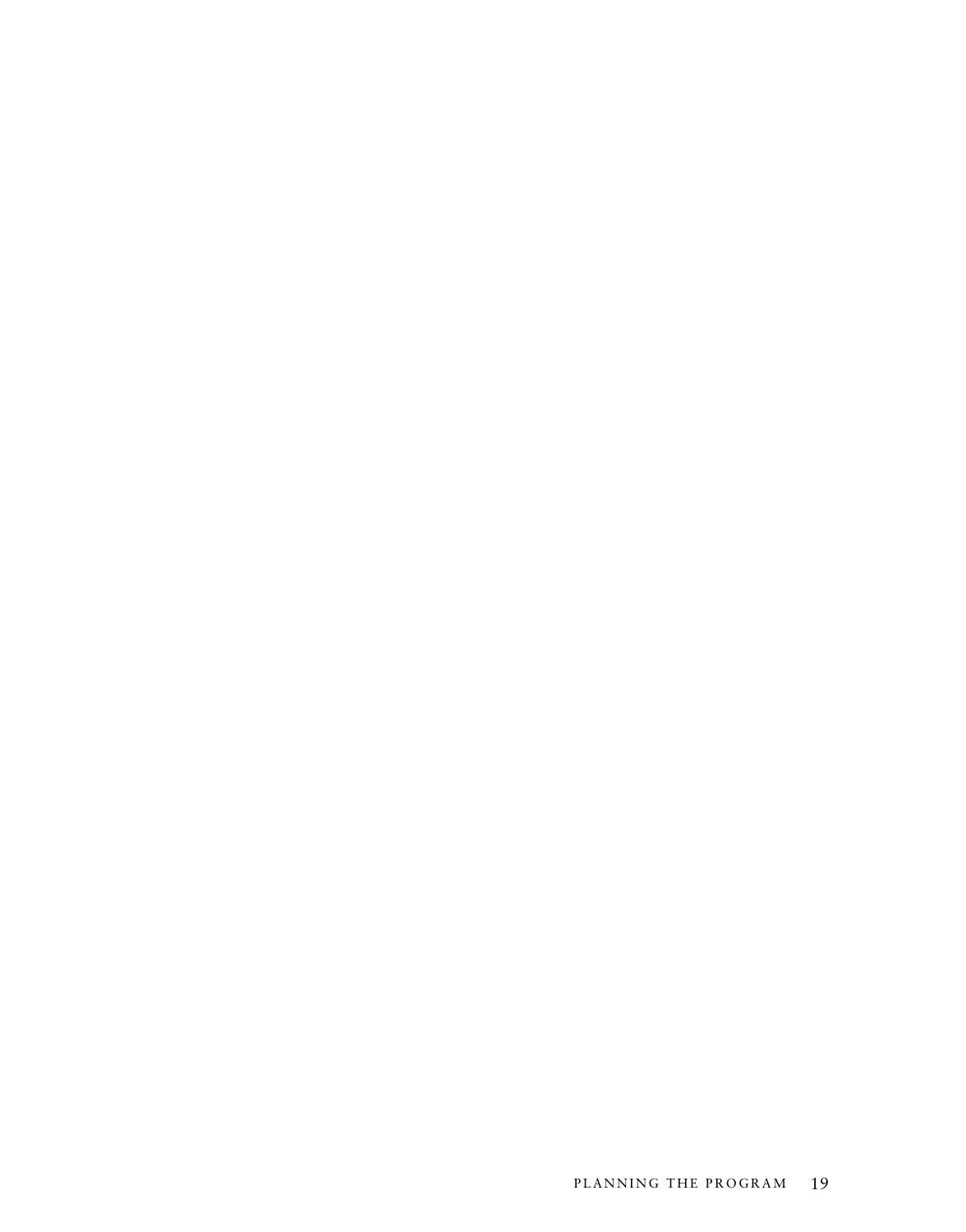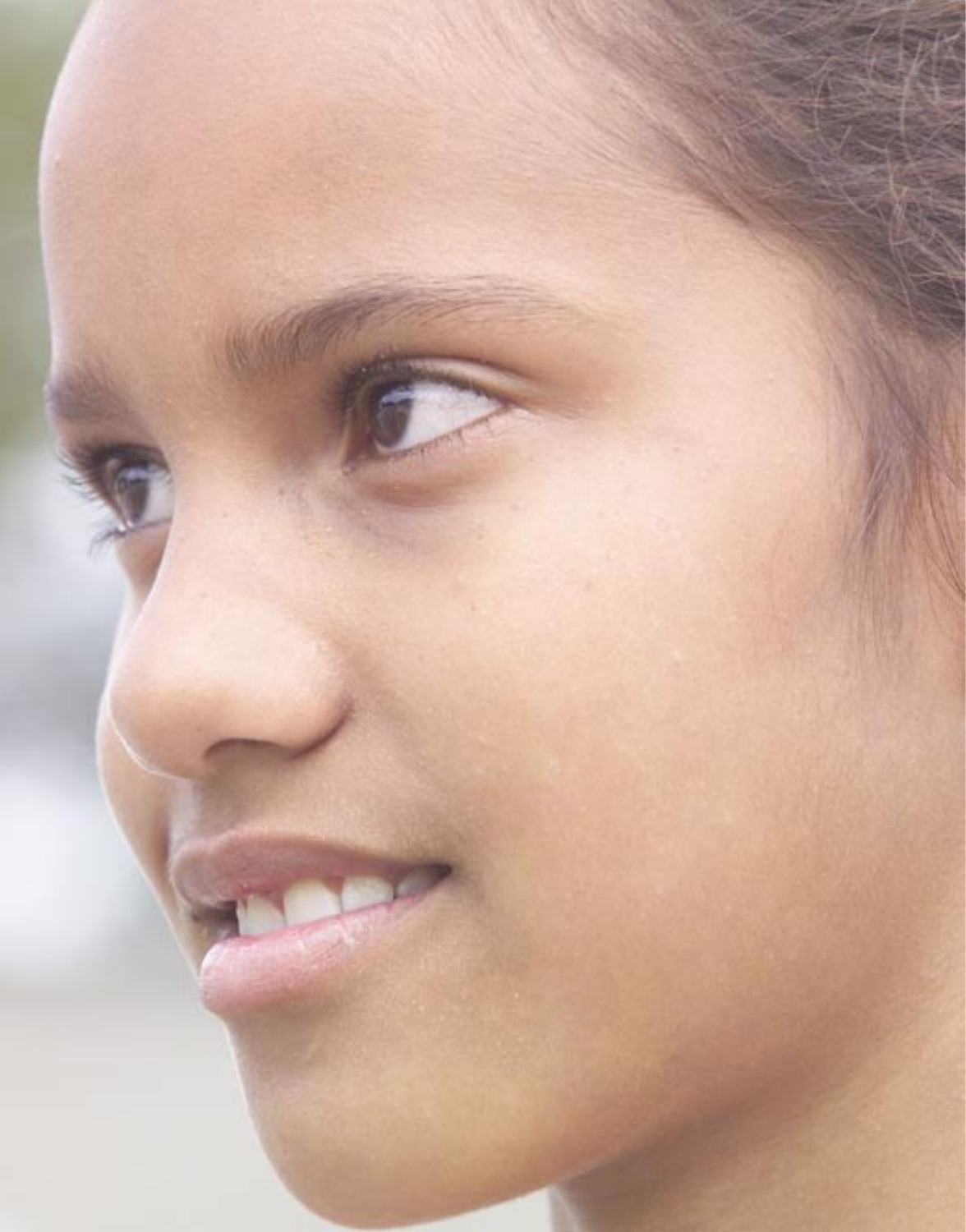## Building the Program

with resources in hand, the challenges of putting<br>the program into action can now begin. Usually the<br>program of the telse of anoning measurement compliances diamond with resources in hand, the challenges of putting the program into action can now begin. Usually this phase and the tasks of ongoing program management are discussed together under the heading "implementation." In this guide they are taken separately.

The "Building" phase comprises the following steps:

- $\vee$  Identifying and recruiting all partners.
- $\vee$  Getting their commitments and support for the program.
- ✔ Ensuring that all roles and responsibilities are fully understood and agreed to.
- $\vee$  Beginning program operations.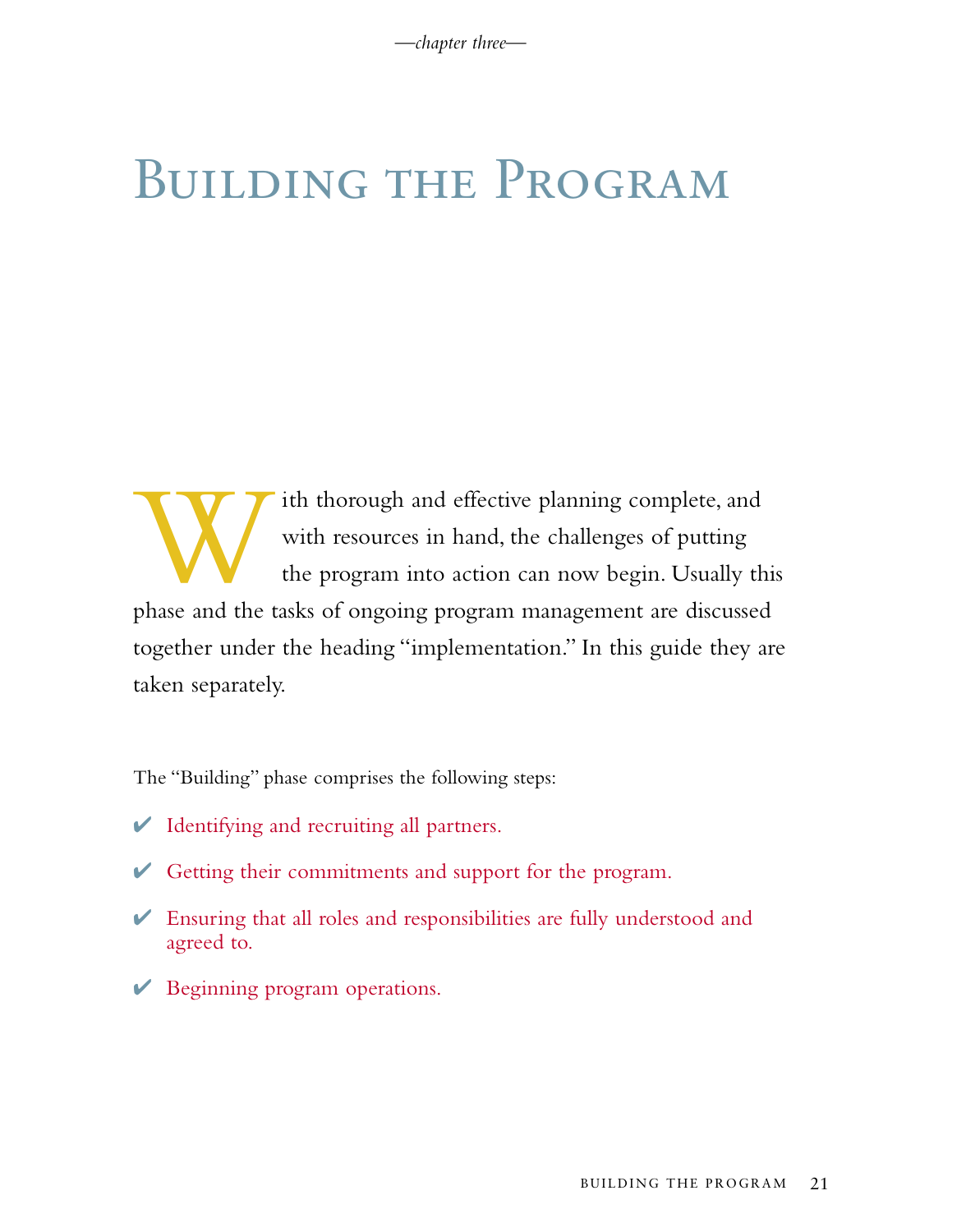Breaking the steps down in this way emphasizes the importance of upfront discussion and agreements, of developing effective working relationships among a diverse cast of partners, and bringing all the key components (volunteers, identified children, case management and support) together simultaneously.

It is at this juncture that key staff should have been recruited and brought on board. Their skills and efforts will be needed in all the "Building" activities discussed below, and as stressed earlier, it is important that their backgrounds and qualifications match the challenges to come.

Perhaps one role that is important to describe, but not always easy to fill in practice, is that of the "Program Champion." This is the person who is deeply committed to the aims of MCP programs, who has the energy and willingness to reach out to potential partners and persuade them to come on board, and who in particular has the credentials and entrée to make the crucial contacts with faith organizations in the local community.

The Amachi program in Philadelphia was fortunate enough to have a respected former mayor and community leader who also was an ordained minister. His leadership has been instrumental in the "building" phase of Amachi in Philadelphia and elsewhere. While it is unlikely that every community will have a champion with those credentials, it is important to seek out one or more leaders who can give the program visibility and clout as it is put into place, and beyond.

**The "Major Building Tasks" in the next section are described roughly in the sequence in which they should be completed. However, some tasks described separately may have substantial overlap. For instance, recruiting congregations and recruiting volunteers are described separately, but if all goes well, these two steps will flow into one another.**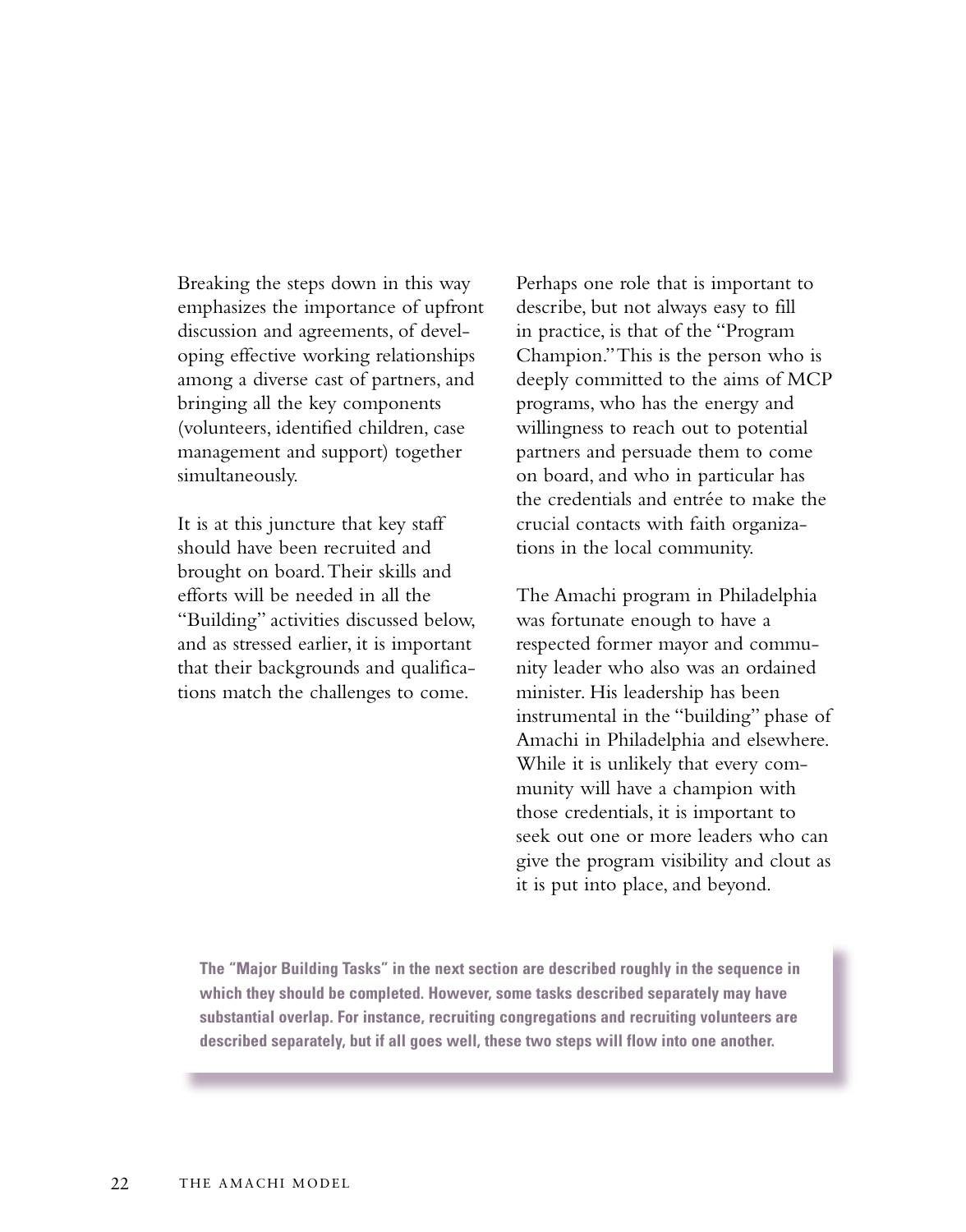## The Major Building Tasks

## 1. Connecting with congregations and faith leaders.

This task, which can be complicated and challenging, is the centerpiece of MCP programs. It is here that the program channels the enthusiasm of the faith leaders, and finds the volunteers who will be the front line of contact with the children of prisoners.

The faith leader of the congregation is the single most important point of contact. More than trustees or congregation leaders, this person is the linchpin of each faith community, and in every case needs to be the initial person the program reaches out to.

Faith leaders are not always full-time. They seldom keep regular hours, nor are they strongly bound to the "office"—if indeed the congregation has an office. If the congregation has an official phone number, it may only connect to an answering machine, which may not be regularly checked. Thus leaving a message does not always move the process forward.

*"Amachi makes the church the church." –Rev. Steve Avinger, Sr.*

The Amachi experience suggests that obtaining the direct office and/or cell phone number for the faith leader is usually required if a contact is to be made. Again, this may not be a straightforward matter, and may still require a face-to-face contact. Visiting the congregation site to meet the leader in person may be necessary.

Sometimes a bit of detective work is helpful. A reconnaissance visit to the congregation site may determine when evening programs and activities are scheduled that will involve the faith leader. A subsequent visit during one of those activities will permit an introduction, exchange of contact information, and a scheduled meeting time to describe the MCP program.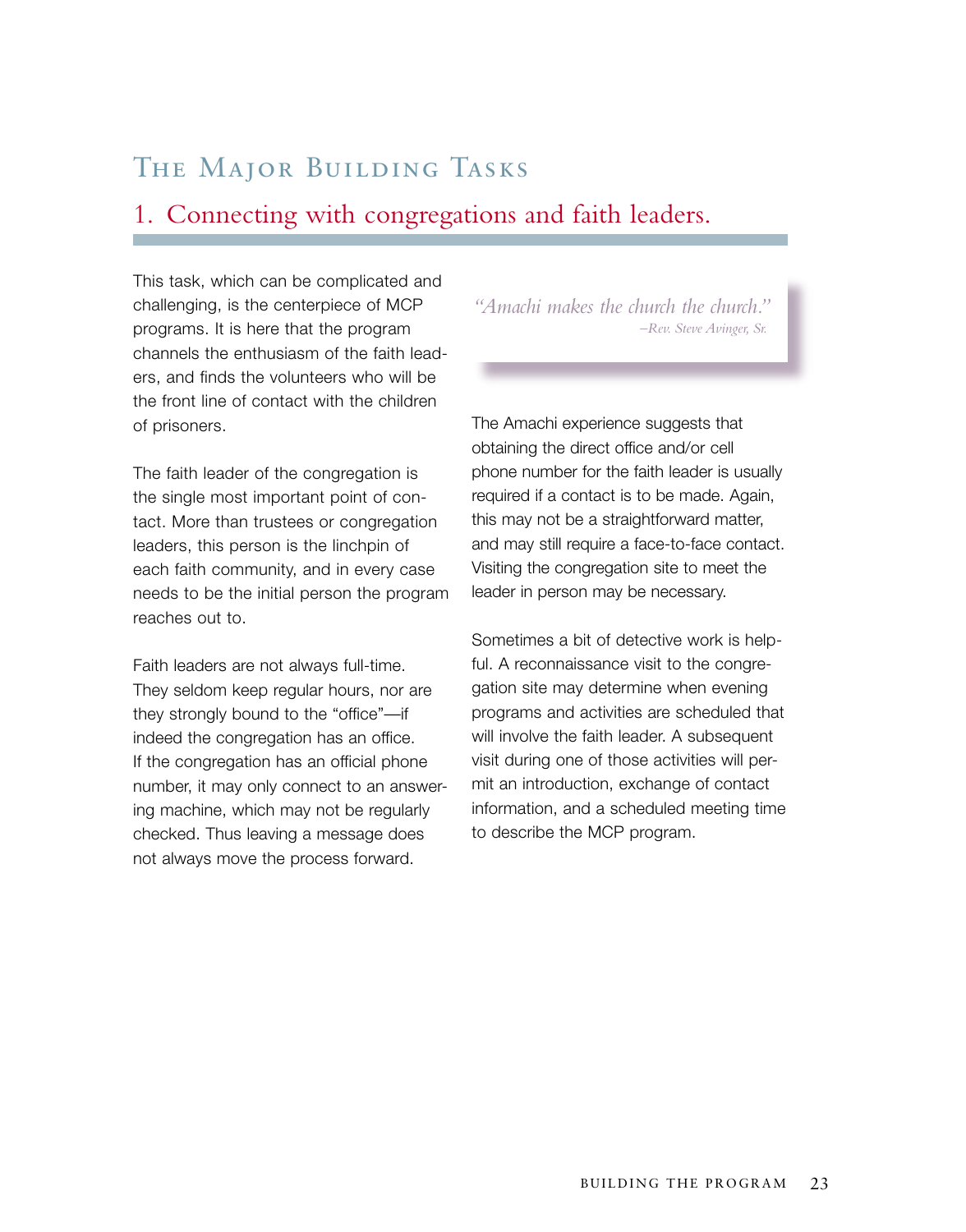For that meeting the "message" mentioned earlier becomes important. The Amachi experience suggests that faith leaders respond well to messages that:

- ◆ Are succinct, not exceeding five to seven minutes.
- $\blacktriangleright$  Make clear why this program is important.
- $\blacktriangleright$  Emphasize the link between the program and the spiritual mission of the congregation, describing participation as an extension and enrichment of what the congregation already is doing.
- $\blacktriangleright$  Personalize the program by providing anecdotes and using data about local children.
- $\blacktriangleright$  Make clear that the scale and demands of the program are not beyond the capabilities of the congregation and volunteers.

Faith leaders often respond enthusiastically to these messages, and frequently they wish to engage the full congregation in a discussion about the program. They may request that the program representative make a presentation. This is an important opportunity both to reach out—meet leaders and key members—and also to learn more about the congregation. In Philadelphia, Amachi representatives used "Church Overview Forms" to help keep track of each prospective faith organization.

Again, in group presentations, the program's message needs to be clear and compelling. And while it is important to be encouraging and seek to enlist the energies and support of the congregation, this is also a time to be candid about some aspects of the program that congregants may not normally think about.

For example, this is a good time to describe specifically the expectations of volunteer mentors. They will need to commit to weekly meetings—of at least an hour—with their mentees, for a minimum of a year. Being clear about this requirement upfront will help avoid misunderstandings later.

**Some states have established lists of known child abuse offenders or have created other avenues for background checks. Usually the support organization will know how to carry out these checks without needing to involve the faith organization.**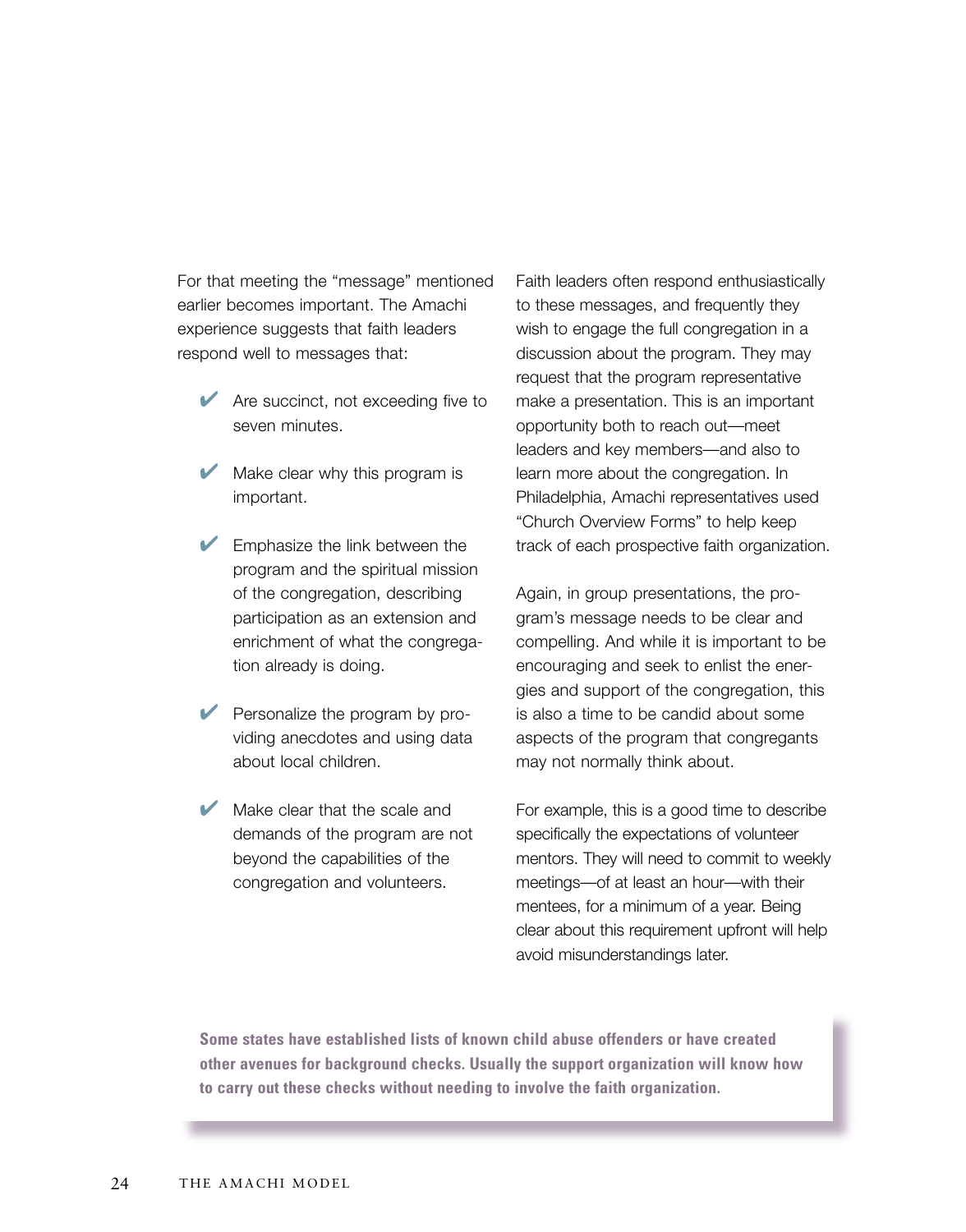**The Amachi mentoring model was built on these requirements:**

- **A relationship that lasts at least one year.**
- **Meetings between the mentor and child at least once a week.**
- **Meetings that last at least an hour.**

**In practice, meetings often last longer and occur more frequently; the relationships in many cases last longer than a year.**

Likewise, this may be a good time to bring up a sensitive issue: the need for professional screening of all volunteer mentors—including an official background and child abuse check. It is important to emphasize that this procedure is required for the safety of the children; most volunteers will understand and accept this. As much as possible, the visit/presentation is a good opportunity to discuss and defuse the issue.

The sequence of interactions among program manager, faith leader and congregation may take varying paths. It is important to allow adequate time for all needed discussions to take place. The

development of strong, positive relationships among all parties goes a long way toward ensuring a solid program. Patience and a personal touch help smooth over many difficulties.

Whatever the process, the objective will remain constant: reaching agreement to participate with a full understanding of the requirements, organizational framework, number of volunteers, staffing, resources, and so forth. One way of marking this formally is through a "covenant," a written partnership agreement that expresses the faith leader and congregation's readiness to participate and their acceptance of the conditions that participation will entail.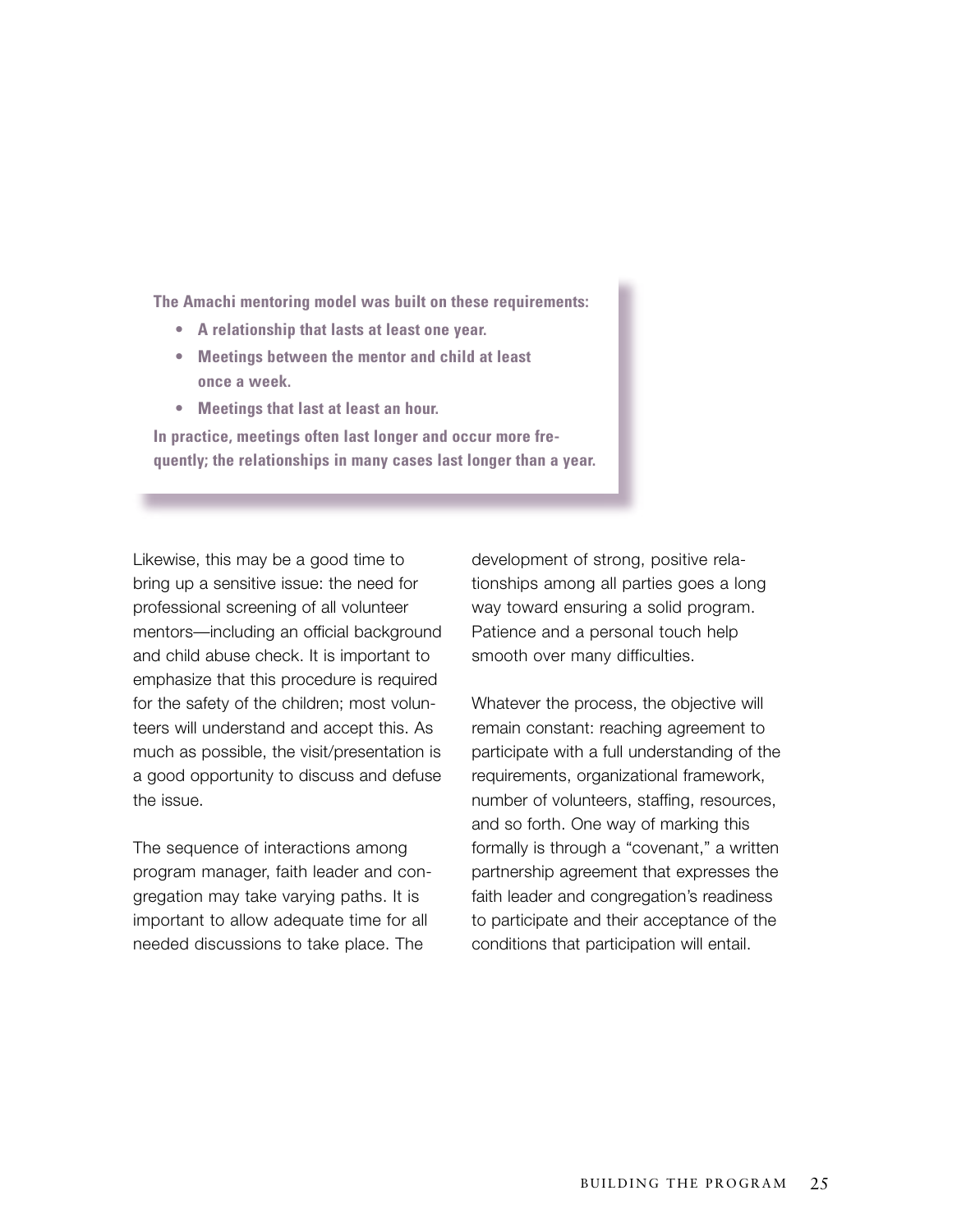## 2. Finding the children.

Only when a solid base of congregation volunteers has been identified should the process of recruiting the children begin. As noted earlier, this is the least straightforward operational dimension of the program, and the one that can be most challenging in practice, especially in large urban areas, where community membership often is anonymous, and tapping the bureaucracy for good information is difficult. As noted at the beginning of this guide, children of prisoners have long been an invisible population; making them visible can indeed be a challenge.

A number of possible avenues to identifying the children might be tried: community and human service organizations in target neighborhoods; public agencies, such as departments of children's services; sometimes even the churches themselves. Certainly, contacts with these organizations are useful in learning the terrain and understanding where in the lives of these children the program may intervene.

But—based on the experiences Amachi programs nationwide have had—these avenues seldom yield appreciable results. Frequently, confidentiality guidelines make it impossible for agencies to share the information they have. The most productive approach to making contact with the children has proved to be through their

**Having an "equilibrium" between the number of volunteers and the number of children can be a challenge in programs of this kind. In Big Brothers Big Sisters (BBBS) mentoring programs, families approach the programs and sign the children up; BBBS then recruits mentors. Amachi has always sought to have a pool of volunteers in place first, before recruiting children, because the children's family backgrounds suggested they might not be able to stay on a waiting list for an extended time. This meant that the volunteers might have to wait several weeks before a match. This, though, was far preferable to having to put off children once they had agreed to join the program.**

incarcerated parents. That, in turn, has meant working directly with correctional institutions.

While initially it may seem plausible to seek entrée to those institutions through prison chaplains (following the faith connection), the Amachi experience suggests that "starting at the top"—that is, by direct contact with the director of the correctional institution or system—is most effective. Chaplains and other volunteers will surely be important to bring into the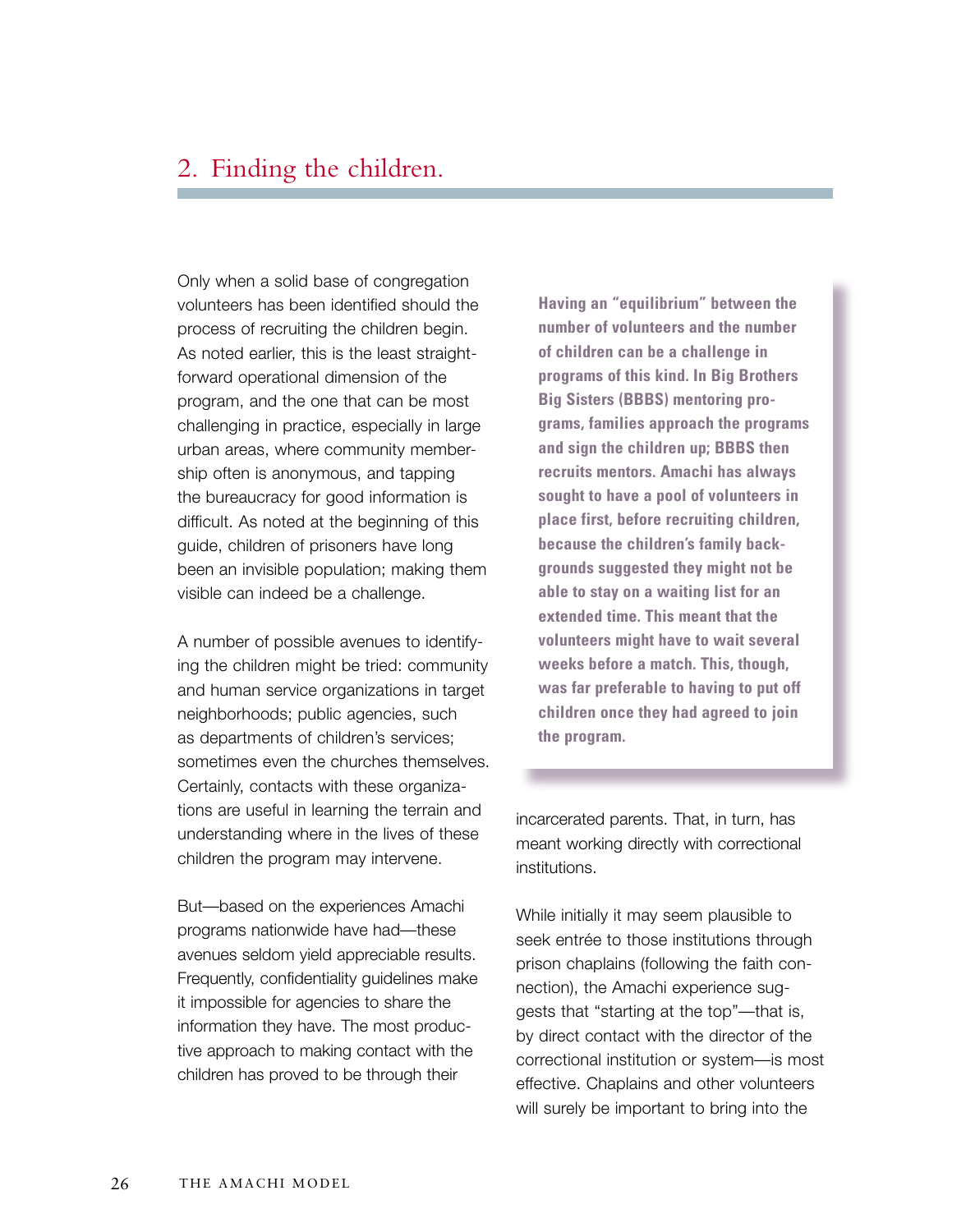**The most productive approach has proved to be through their incarcerated parents. The majority of prisoners reached will be male. However, in the Amachi experience, male prisoners have been far less likely to get involved in the program than the female prisoners who were contacted.**

process, and their relationship with individual prisoners will be of considerable use. But the director (sometimes titled commissioner, sometimes warden) has the overall authority to approve presentations to incarcerated parents, the knowledge of how those visits can be arranged most effectively using program staff, and the ability to facilitate the internal arrangements necessary for one-on-one visits with prisoners to take place. In addition, the director will also be able to enlist the support of social services staff within her or his institution, which may make the process go more easily.

Once the basic relationship with the correctional institution has been established, the next step is to inform incarcerated parents about the program. Communication with the incarcerated parent will vary from state to state and institution to institution. The leadership at each institution will decide how best to communicate with the incarcerated parents. Ideally the contact will be made within the cellblock. Program staff should start with a succinct presentation to a group of inmates, emphasizing the risks facing children of incarcerated parents. Next, it is critical to highlight the

value of mentoring relationships and how children can benefit. Each presentation should include a question and answer session. It is important to allow time for all present to ask questions and to answer each question carefully and fully. Once this is done, interested inmates should be asked to complete referral forms for the children being recommended for mentoring. Such forms should always contain background information on each child (name, age and gender), as well as contact information for the caregiver.

The next step is to make contact with the caregiver. This can be a challenge in its own right. Often, the families of the children are highly mobile and may have changed addresses without leaving forwarding information behind. Even when contact is made, there may be tension and suspicion on the part of the caregiver that needs to be addressed and overcome.

An added challenge is that the caregiver may not see the potential or need for the mentor, and thus be reluctant to participate. Here again, tact, persuasiveness and a clear emphasis on the "message" —the child's needs—must be maintained. In addition, the "faith-based" nature of the program can be important in overcoming initial resistance and enlisting the caregiver's support and the child's willingness to participate.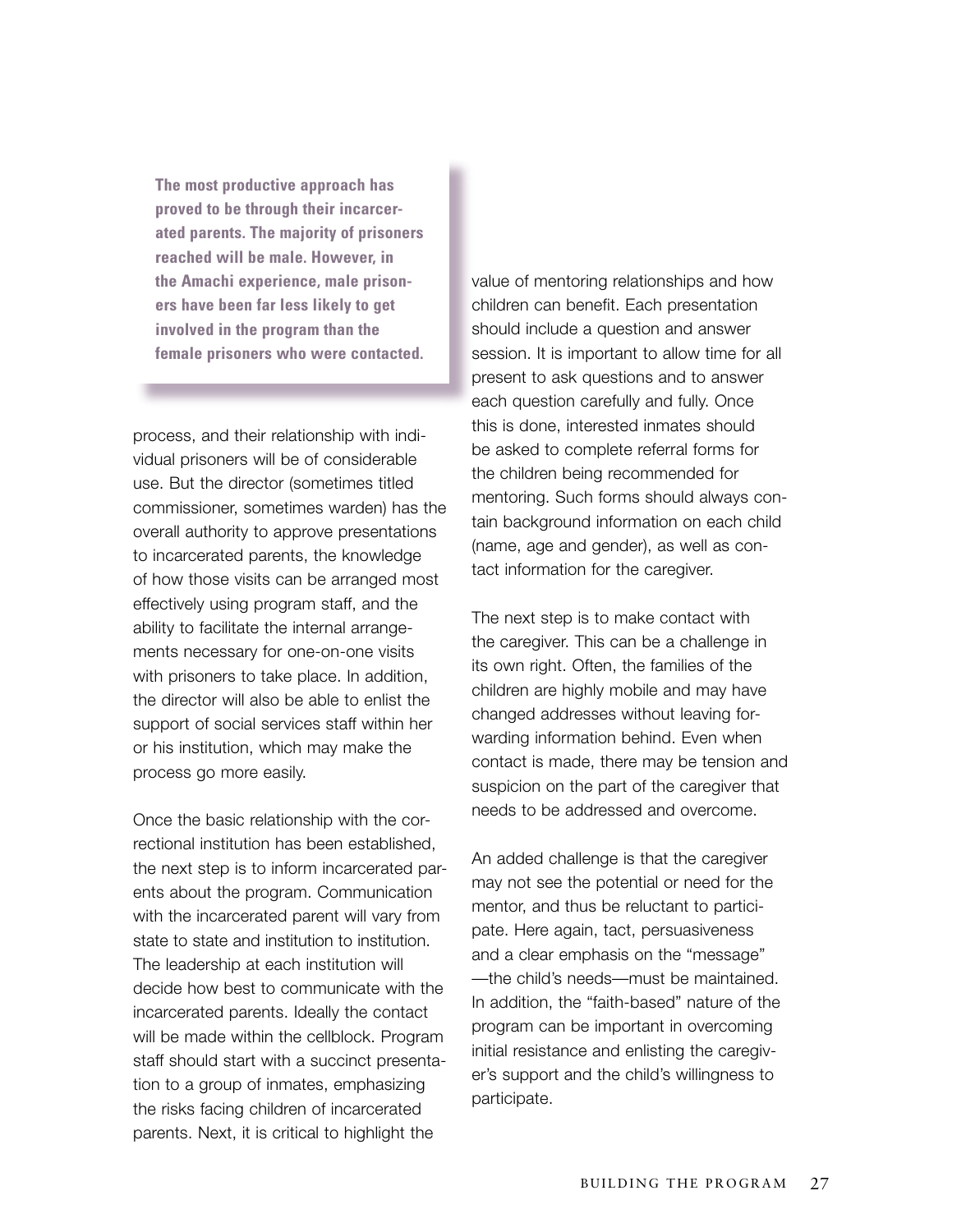## 3. The support organization.

**There are some 470 BBBS agencies, providing services in about 5,000 communities in all 50 states.**

Crucial to the operation of an effective MCP program is the involvement of an organization that brings professionalized knowledge and capability to the table. Amachi's experience has been that Big Brothers Big Sisters organizations have all the requisite experience and abilities needed to make the programs succeed. Development of a clear relationship with BBBS—or an equally qualified support organization—is an essential part of building the program.

At a minimum, the support organization needs to provide the following kinds of services:

- $\blacktriangleright$  Assistance with screening and matching volunteers;
- Ongoing support to the matches;
- $\blacktriangleright$  Problem resolution; and
- **Provision of case management ser**vices, or assistance with organizing and carrying them out.

While the relationship with the support organization may be somewhat formal in nature, it is most useful to the program if the relationship is a close and interactive one. Since success of the one-to-one matches is central to the success of the program, open-ended communication between the MCP program sponsor and its partner organization is the best way to go.

A subcontract or subgrant agreement needs to be developed: one that specifies the kinds of services that are to be supplied, the level of services (that is, how many matches) as well as the time frame within which the services are to be available. If the earlier planning activities have been successfully completed, much of the groundwork for crafting such an agreement will already be done.

**Volunteer recruitment can often be a matter of timing, and some research suggests that the reason people don't volunteer is that they're not asked. Thus it's always best for program staff to be prepared—having volunteer forms at the ready at all times may make the difference between casual interest and a fully recruited mentor.**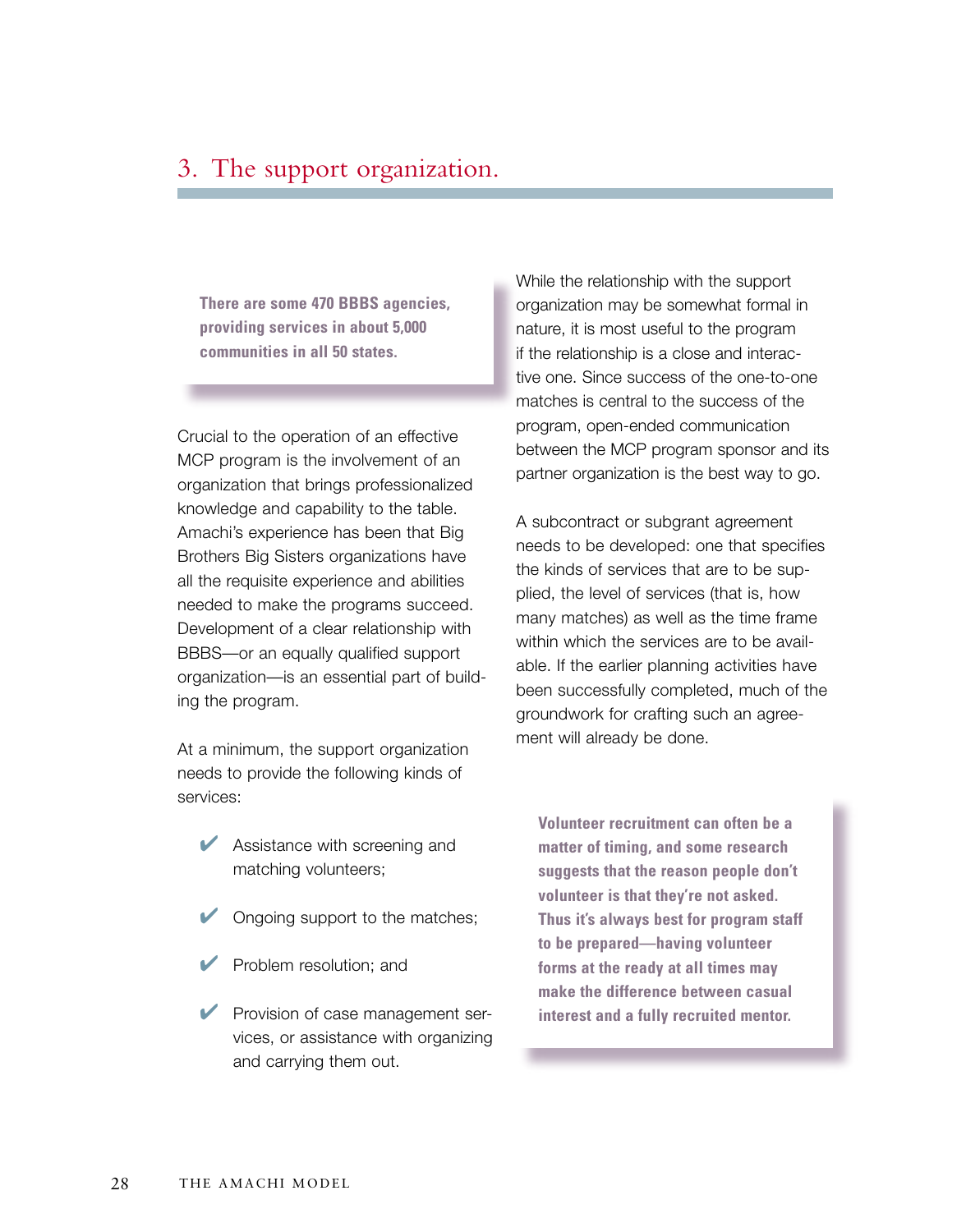## 4. Bringing on the volunteers.

With the major elements now lined up. direct program operations can begin successfully. The next step, then, is to develop a pool of volunteer mentors ready to be matched with children.

This phase flows naturally from the relationships that have already been developed with the congregations and the faith leaders. With the encouragement of the faith leader, individual congregants will come forward, ready to volunteer. Having a simplified application form handy that a potential volunteer can complete in a few minutes will encourage participation, streamline the process and make sure that a paper trail gets started for each potential mentor.

A personal discussion with each potential volunteer is important. This is the right time to explain in detail the expectations (time, frequency of meetings), the help that will be available to her or him (support from the program and from the mentoring support organization), as well as some of the challenges (dealing with low-income children and their families; the need for objectivity and a nonjudgmental demeanor). At this stage some individuals who first expressed interest may decide that mentoring in this context is not for them.

The volunteer screening process will be done in close coordination with the support organization. One key criterion—occasionally a delicate issue—must be addressed: Is the

congregant who has come forward going to be an appropriate and suitable mentor. It may be that, in the discussion with the congregant, it becomes clear to program staff that this individual is unlikely to establish or sustain a supportive and helpful mentoring relationship. In such a case, program staff must be diplomatic and skillful, decline the congregant's offer with thanks, but always act in the interests of the children.

Potential volunteers who have been positively screened (a process that must, as noted earlier, include an official background check) can then be matched with one of the children who have expressed a desire for a mentor. The support organization can be helpful in determining the "best" match between a mentor and a child, based on its experience with its other mentoring programs. The roles and responsibilities—who advises, who makes the final match decision—should be clearly worked out at the outset. It is important to remember that congregations will view the MCP program as the entity that has made the final choice.

With the first round of matches established, the "Building" phase has ended successfully, and program staff can look to the next round of responsibilities: managing the program effectively.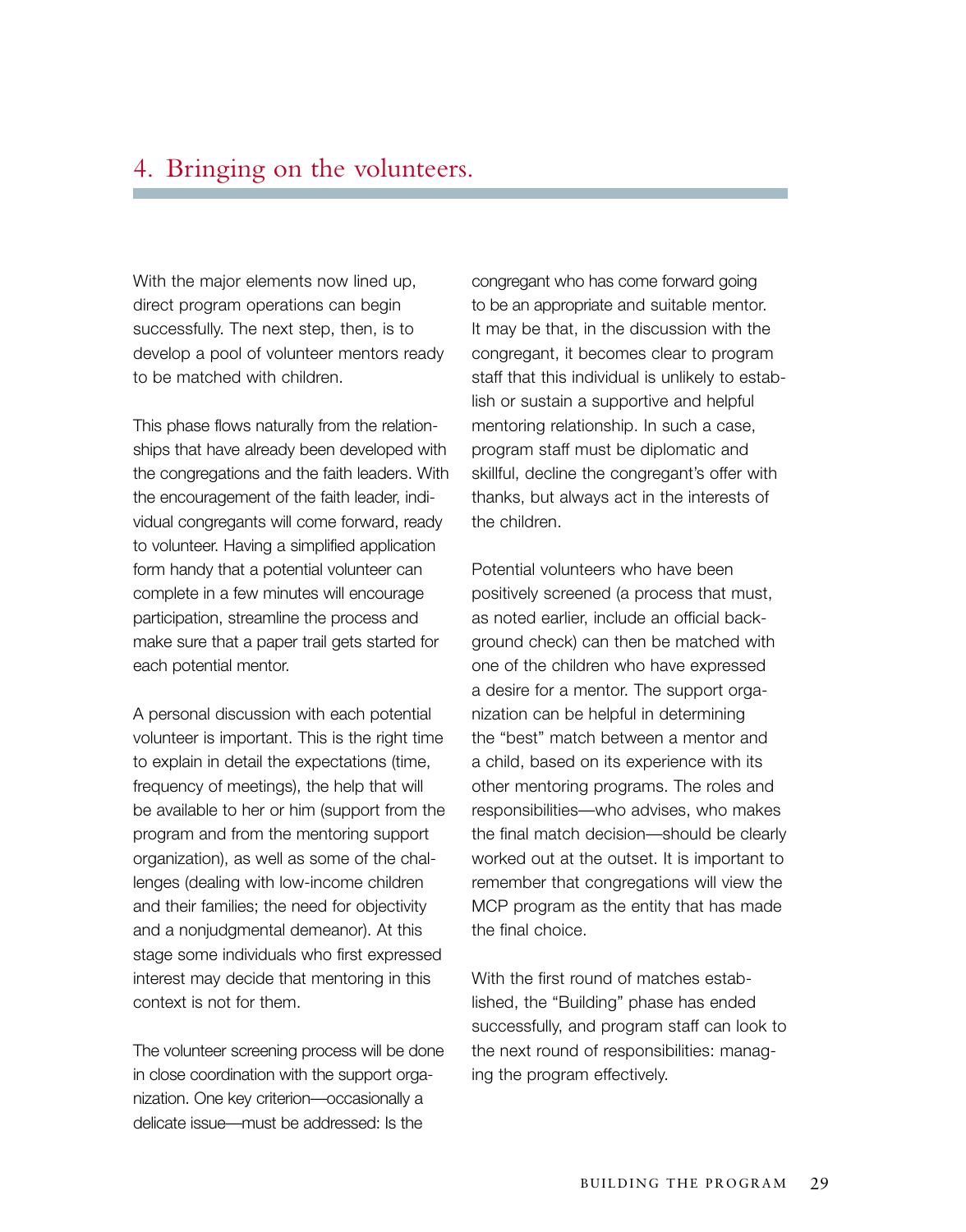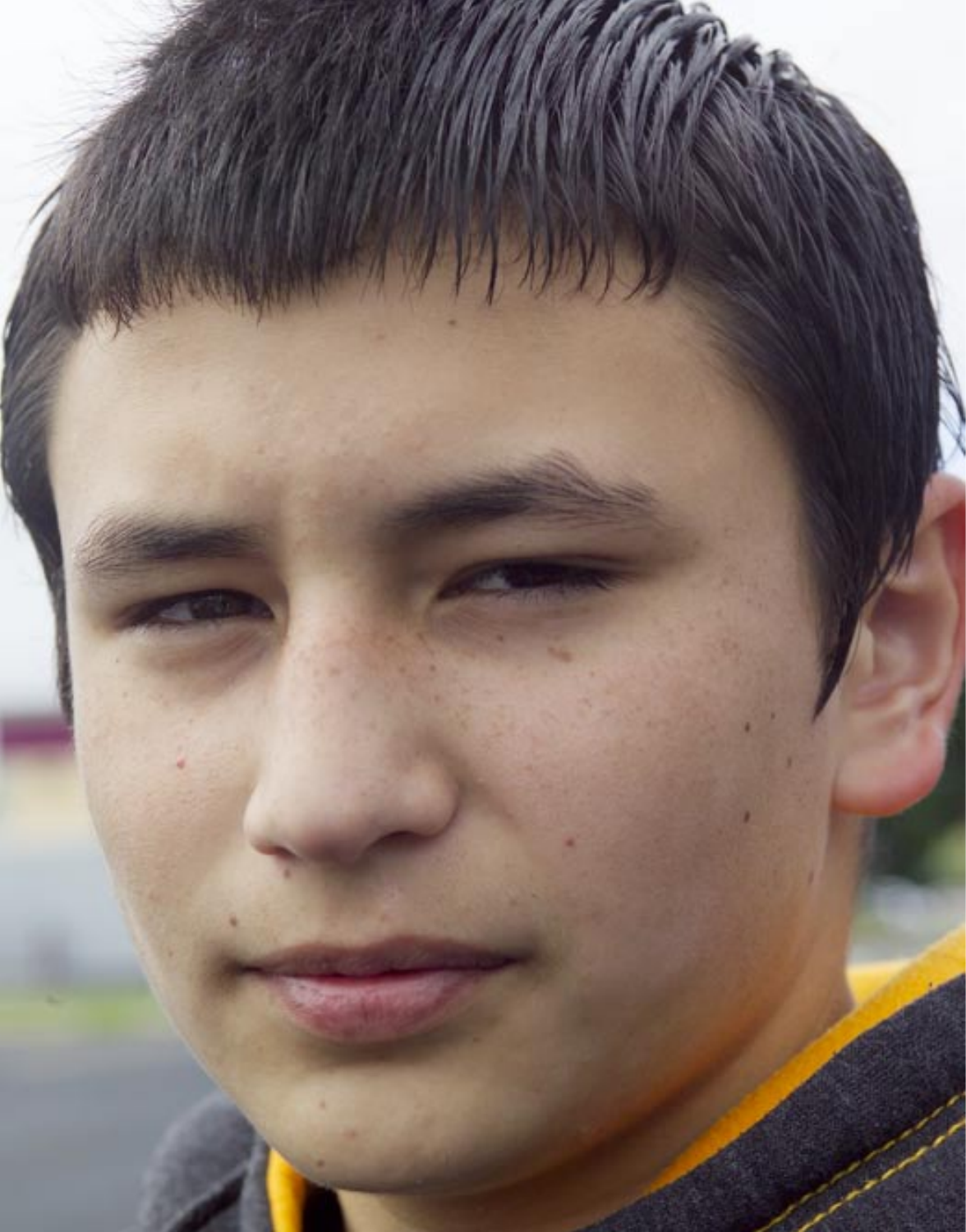## Managing the Program

ne observer has noted that human service programs<br>are like airplanes: it can be a challenge to get them c<br>the ground, but it's only when they are flying that the<br>important work begins. are like airplanes: it can be a challenge to get them off the ground, but it's only when they are flying that the important work begins.

Certainly, the Amachi experience suggests that the management phase—the set of tasks that need to be attended to on an ongoing basis once the program has started up—needs to be understood and addressed with care. At the same time, that experience has helped to identify the key responsibilities, and how they can be handled effectively.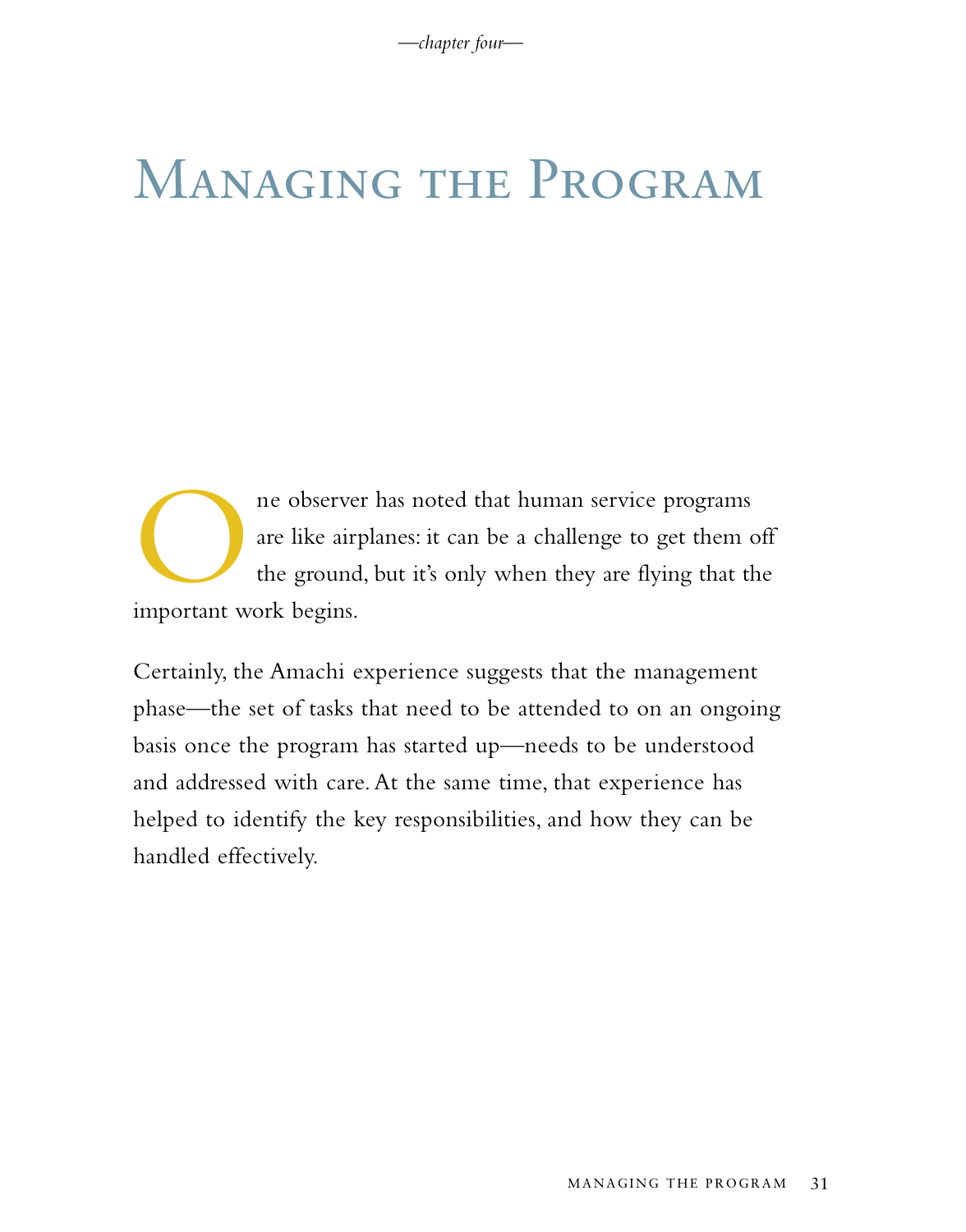## 1. Case management.

If the initial groundwork has been done well, the matching process will go smoothly. Before long, the program will have a solid number of matches underway, and each one needs to be carefully tracked and managed. That is the role of case management.

This is where the expertise and functions of the support organization come strongly to the fore. As each mentoring relationship (the "case") unfolds, the program will need to track its progress and success. Somewhat separately, it also will have to assess how the child is faring, whether the volunteer mentor is encountering any special challenges in her or his connection with the child, and whether the child's family is comfortable and accepting of this new, "outside" relationship the child is building.

As part of its agreement with Amachi in Philadelphia, BBBSSEPA provided "mentor support coordinators" who worked closely with Amachi staff (particularly the church volunteer coordinators) to keep track of these evolving issues. Their experience enabled them to identify problems early on when they could be addressed most easily, and work closely in cases where serious challenges emerged. They also supported some of the more routine yet still important functions: case files, record-keeping, written progress notes, etc. Their presence helped maintain the "professional" quality of the program while also permitting the natural strengths of the faith-based organizations to be tapped effectively.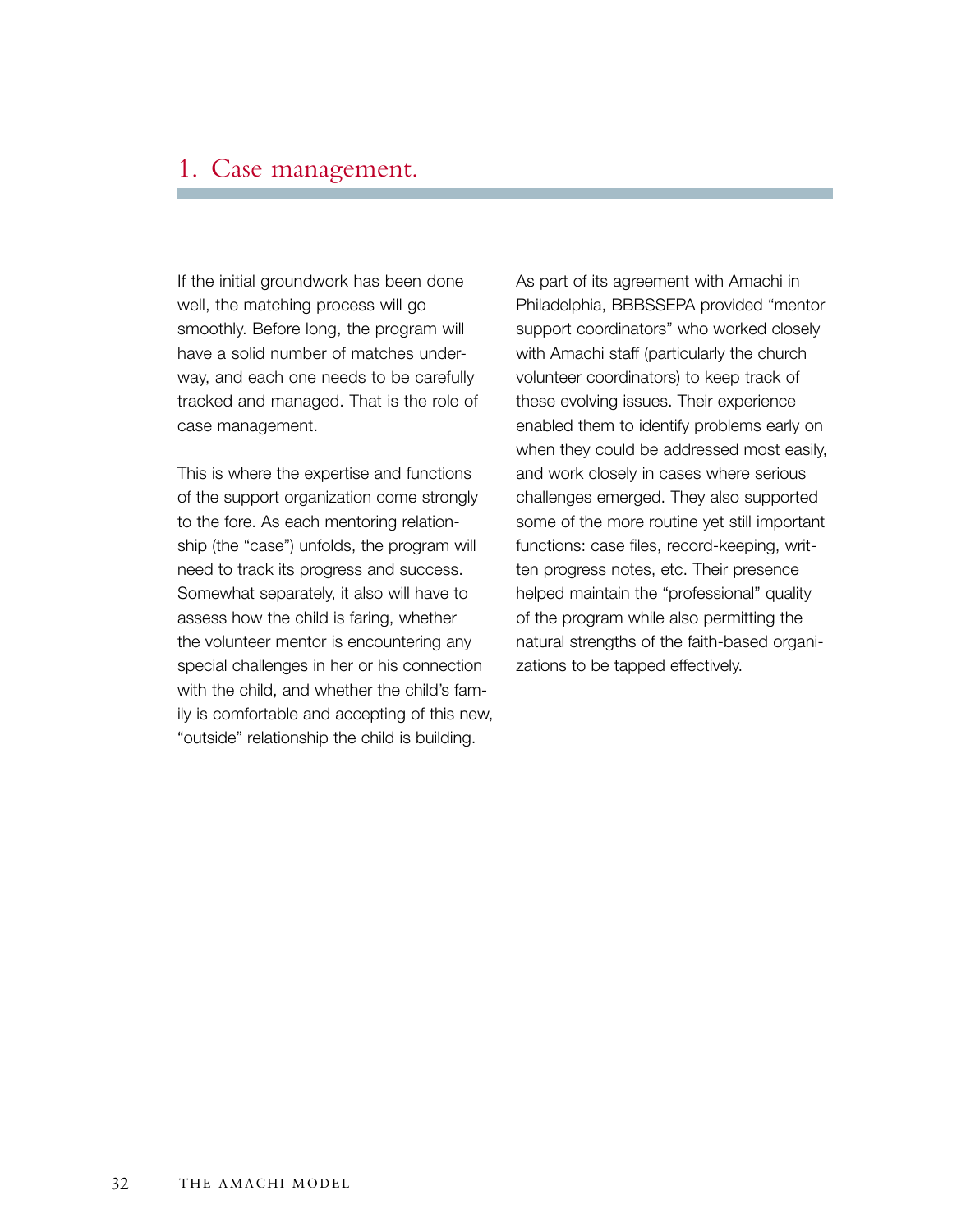## 2. Communication and relationships.

Keeping all of the stakeholders and partners "plugged in" as the program unfolds is an often-overlooked task. Frequently the day-to-day demands of operating the program take precedence, and too little effort is put to making sure everyone stays informed about progress.

Nonetheless, this is an essential management step, both for public relations value and for the smooth implementation of the program. Both the ministers and congregations of the participating faith organizations will want regular information on the success of their involvement. In particular, it is imperative that the faith leaders be kept in the loop, for their intervention and help will be needed from time to time if unexpected problems crop up.

If the program is able to deploy CVCs, the task of maintaining relationships is greatly simplified. Part of their role can be to provide informal communication to both the faith leader and congregants about the program's progress and successes. Being on site at the faith organization means they also can provide early warning about problems that congregant-volunteers may be experiencing, and deal with them quickly.

Preparing regular and frequent reports about the program should also be built into the management process. These need not be extensive or complicated. Short written summaries can easily be prepared, and shared with the faith organizations. Again, the emphasis should be on open, personal, one-to-one relationships with faith leaders; written communication should supplement but not replace this.

Finally, other partners and stakeholders in the program need to be kept informed. Funders will want to know how their investment is paying off. Public agencies and officials also should be brought into the communication circle. Their interest will be important as the program matures and new sources of support are sought. And, if the program can establish positive relationships with local media, "getting the word out" can have a measurable impact on building and enhancing the program's reputation in the local community.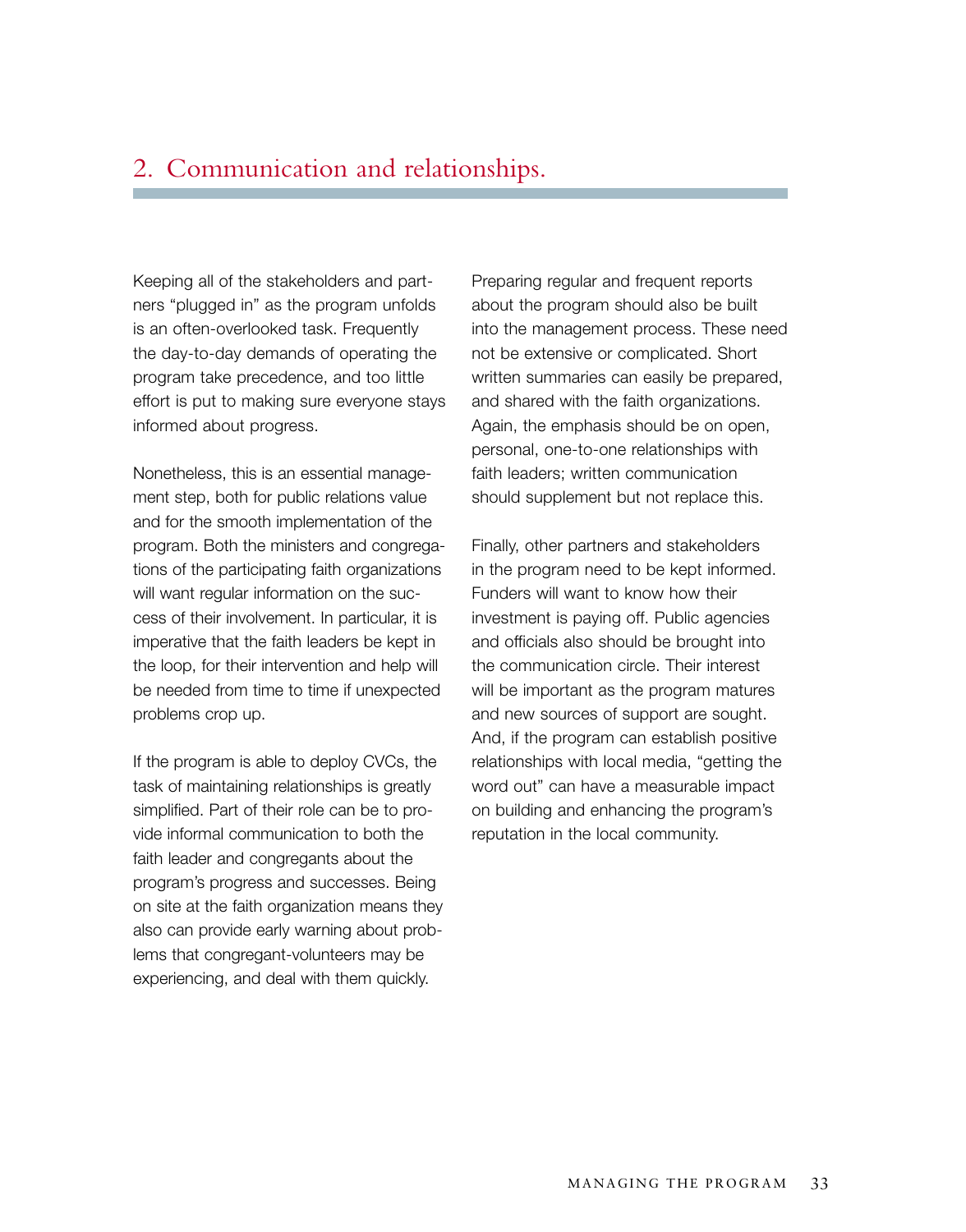## 3. Technical assistance and support.

Even well-designed, well-planned and well-implemented programs will sometimes need special attention and resources focused on spot problems and issues that arise. As the program moves into full operational swing, its managers must be prepared to handle the challenges that individual aspects of the program (or individual faith organizations) may pose.

The kinds of issues that arise will of course vary. CVCs at one faith organization may be asked to take on more responsibilities than they should, or may not be carrying out their stated responsibilities in a way that fits well with that organization. The right information may not be getting back to the faith leader and congregation about the program. Interactions among CVCs, program leadership and mentor support coordinators may not be occurring smoothly.

Oftentimes these problems can be addressed effectively with focused technical assistance, involving just one or two of the congregations. Sometimes, a meeting with one individual may be all that is required. In other situations, the technical support may need to be more broadly extended to all the partner organizations. Additional staff training or group meetings and discussions with all the partners may be necessary to address problems that appear more widespread or systemic in nature. The professional support organization is usually an important source of advice and resources for resolving issues and solving problems.

Maintaining positive relationships and good communication among all the actors is one of the best ways to identify issues that arise. But program managers need to be prepared to respond to those issues quickly and effectively. Ignoring problems, or responding to them slowly, only makes for larger problems later on that will require yet more time and resources to resolve.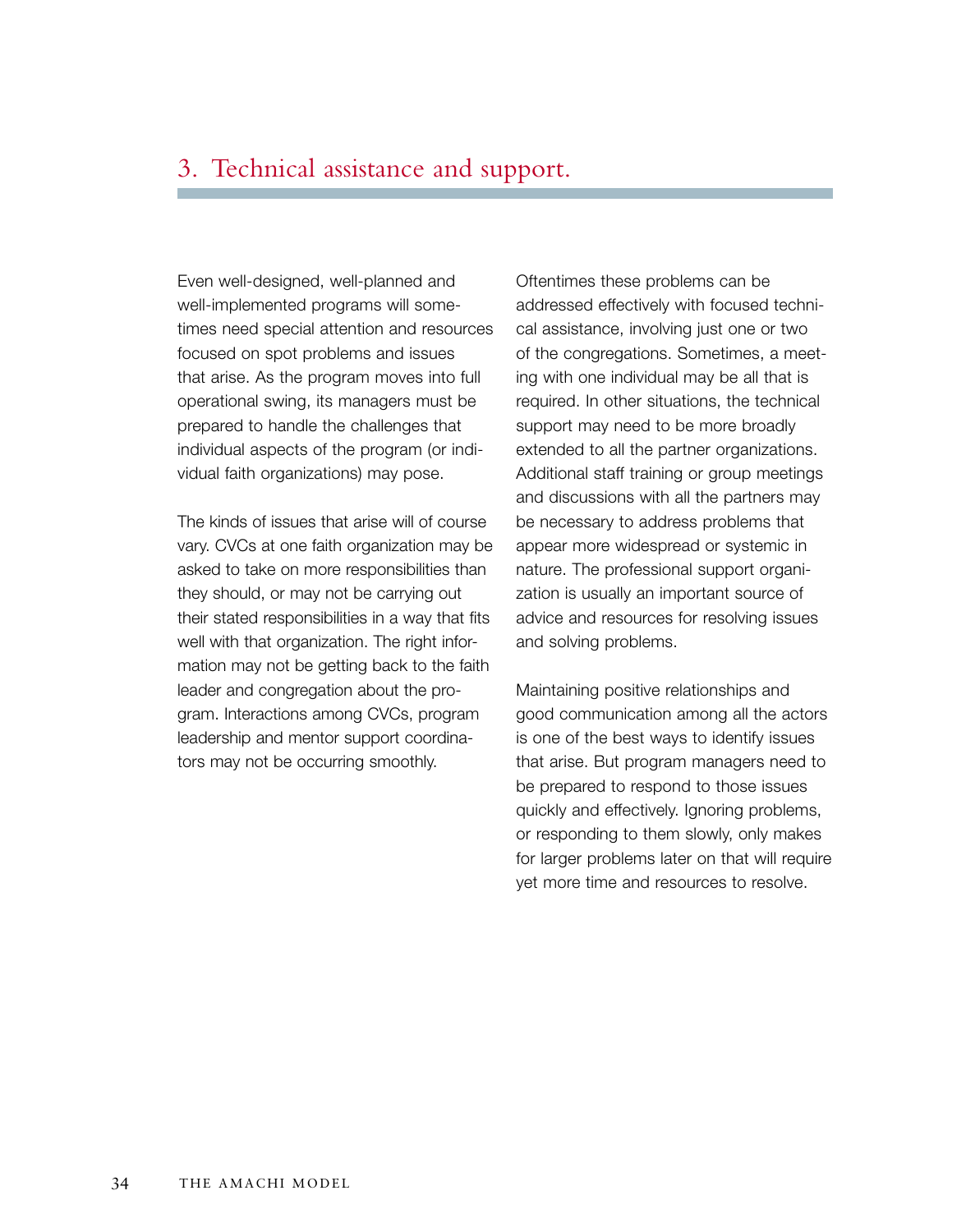## 4. Fiscal management.

Maintaining visible and high standards of integrity regarding program funds is a fundamental task of program management. And while this may seem a fairly obvious point to emphasize, the involvement of faith organizations means that special attention must be paid to fiscal issues.

Many faith organizations, especially smaller, storefront churches, may have minimal financial "control" systems in place. If they are to be involved in handling "passthrough" funds for any aspect of the program, it may be necessary, upfront, to provide technical assistance on establishing accounts, procedures for expending funds, and steps for recording transactions.

If federal funds are involved, care must be taken to ensure that all guidelines regarding their use by "faith-based" organizations are carefully observed. And the sponsoring organization, which is the direct recipient of the funds, must likewise have in place financial systems and safeguards that will satisfy any requirements regarding use of public funds.

**Amachi programs usually solve the problem of fiscal controls by directly handling most disbursements, which guarantees that fiscal integrity is maintained, but also means that Amachi has to provide the extra bookkeeping and capacity for checkwriting and disbursement of funds.**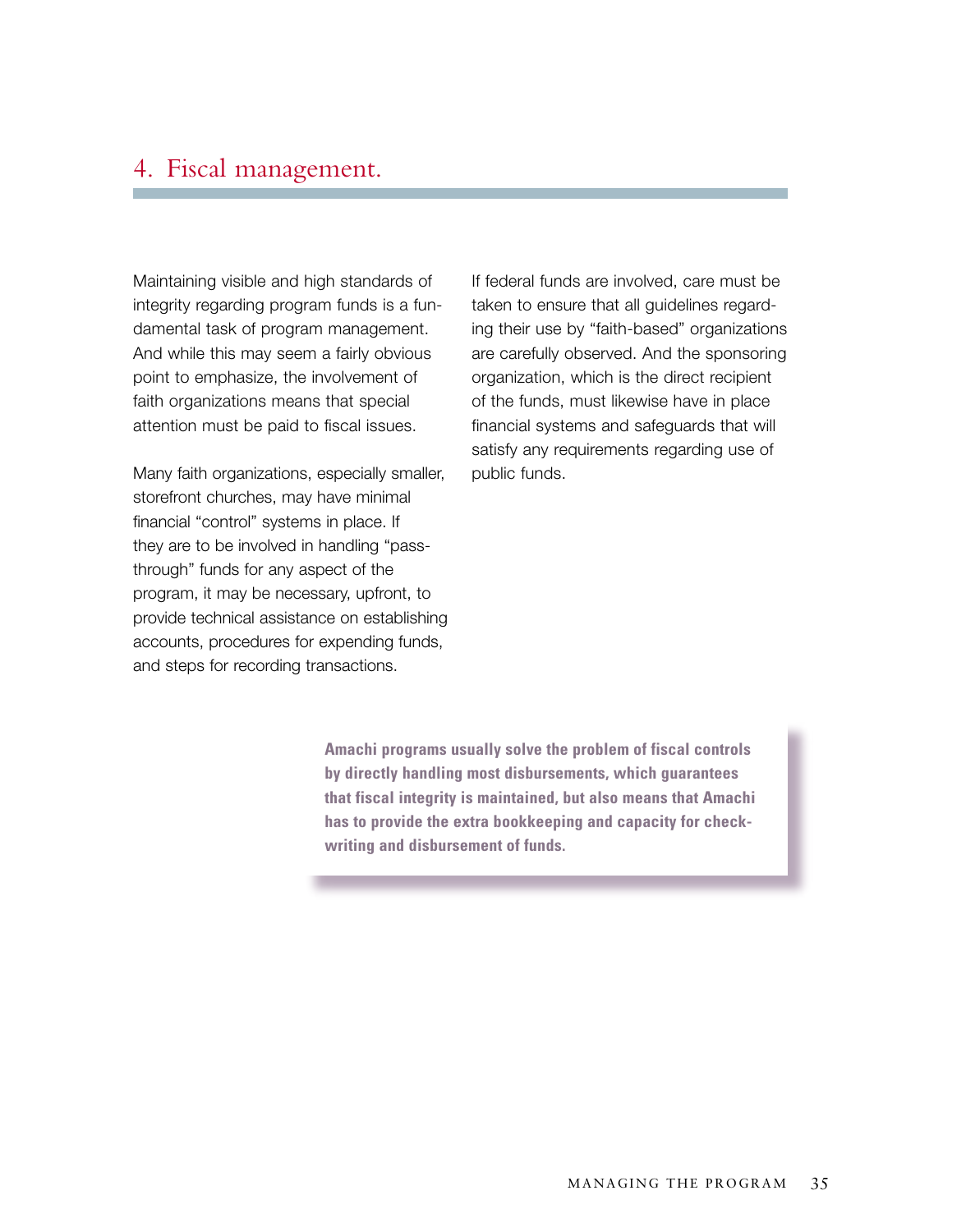## 5. Documenting results.

Program accountability has become a byword in the human service field. Both public and philanthropic funding sources are increasingly concerned to know whether the support they give to programs produces the results that have been promised. It therefore is critical to take a resultsoriented approach to MCP programs, and make sure that outcomes can be fully and carefully documented.

A strong reporting and documentation approach does more. It provides ongoing management information that permits program managers to gauge their own success, identify areas where more attention is needed, maintain high performance standards, and compile feedback and data that serve all the partner organizations well.

An approach like that used by Amachi in Philadelphia can serve as a starting point. Based in part on the reporting and data collection used by BBBS, Amachi tracked numbers of matches, frequency of contacts, and the kinds of activities mentors and mentees engaged in. Again, the role of CVCs was highly instrumental in making this work. They were able to manage much of the paperwork and ensure that reasonable standards were established and maintained in collecting the data.

Using these data, Amachi then could generate monthly reports for each of the congregations, as well as an aggregate report on the program. This permitted the work of mentors in each congregation to be assessed fairly and thoroughly, and also allowed the program to look at its overall performance and identify areas of strength and weakness.

Resource limitations are often cited as a reason why effective program accountability measurement does not take place. Experience with Amachi programs nationwide suggests that resources must be dedicated to this activity. It both provides critical and timely management information, and helps to establish a credible record of success that can help in sustaining the program over time.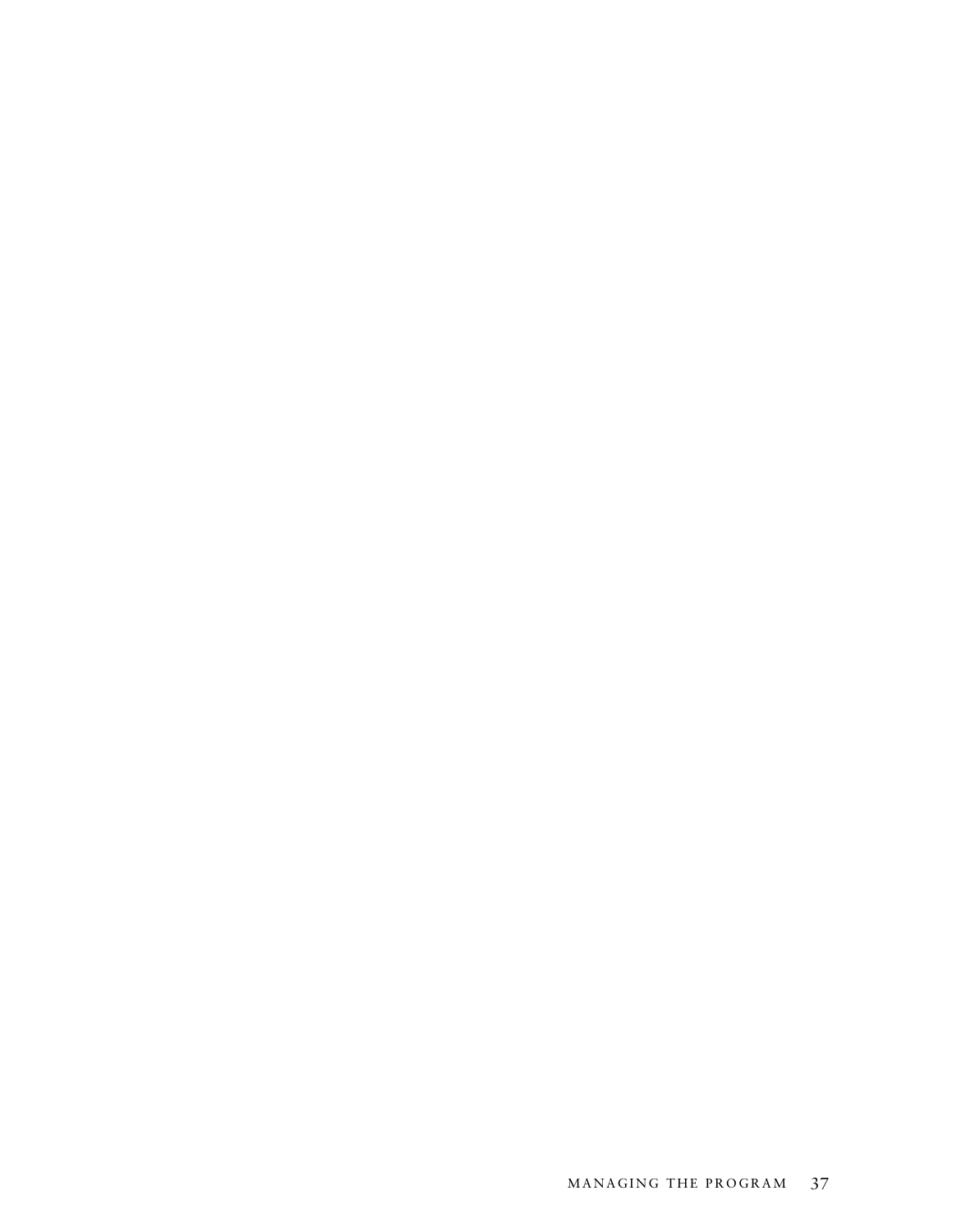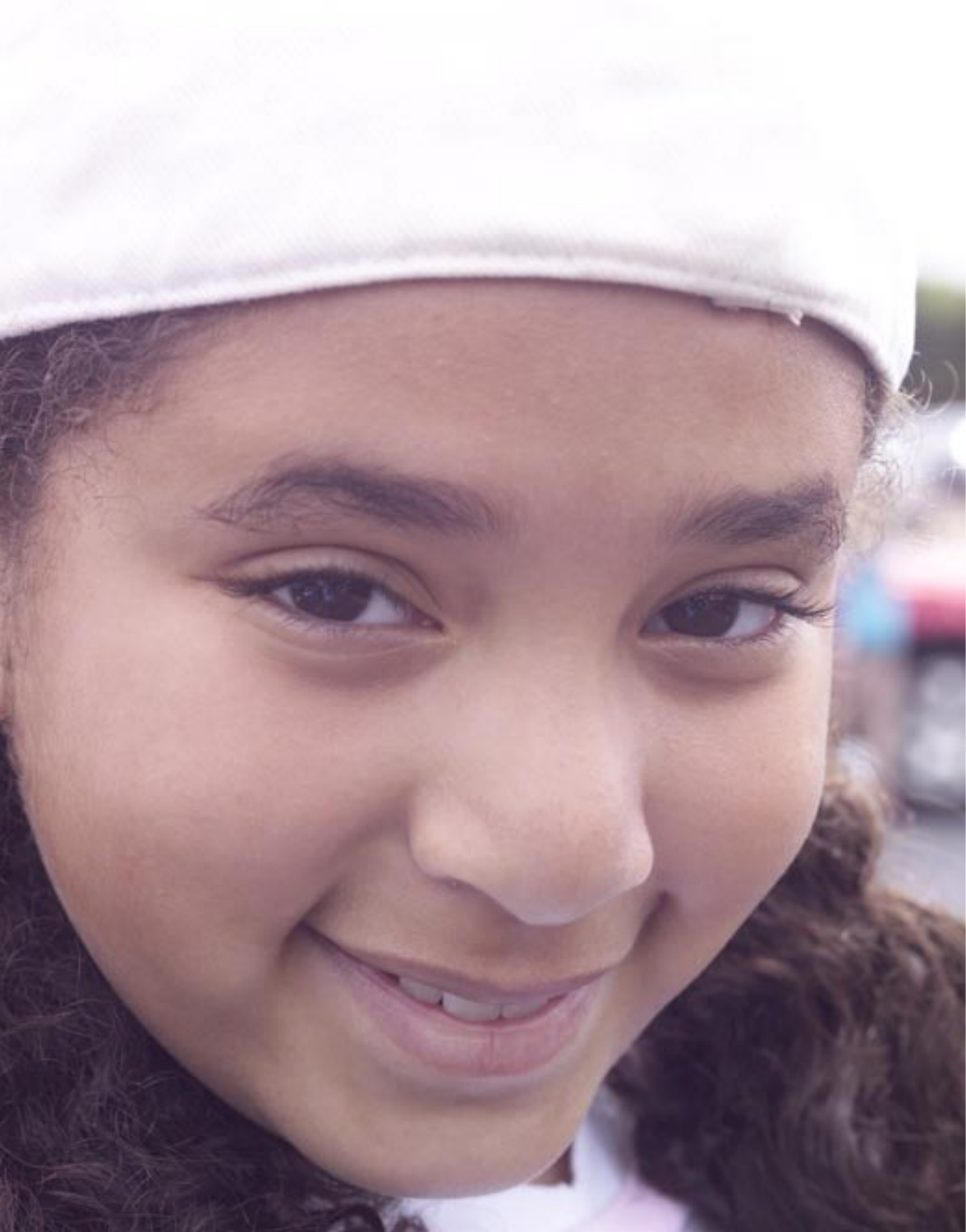## MOVING AHEAD

This guide should make clear that creating and sustaining a viable program to mentor children of prisoners is neither an easy nor a straightforward effort. The Amachi experience to data shows that there is work and shellag viable program to mentor children of prisoners is neither an easy nor a straightforward effort. The Amachi experience to date shows that there is work and challenge in building these programs and a series of demanding tasks that must be completed carefully and successfully to achieve positive results.

The value of a deliberate and careful approach to new programs centers on the children the programs are intended to serve. Too often a good program idea is not matched with the planning, the research, the legwork, the implementation effort and the management needed to produce a successful result. In the end, it is the intended recipients—in this case the children of prisoners—who suffer when their needs are not addressed effectively.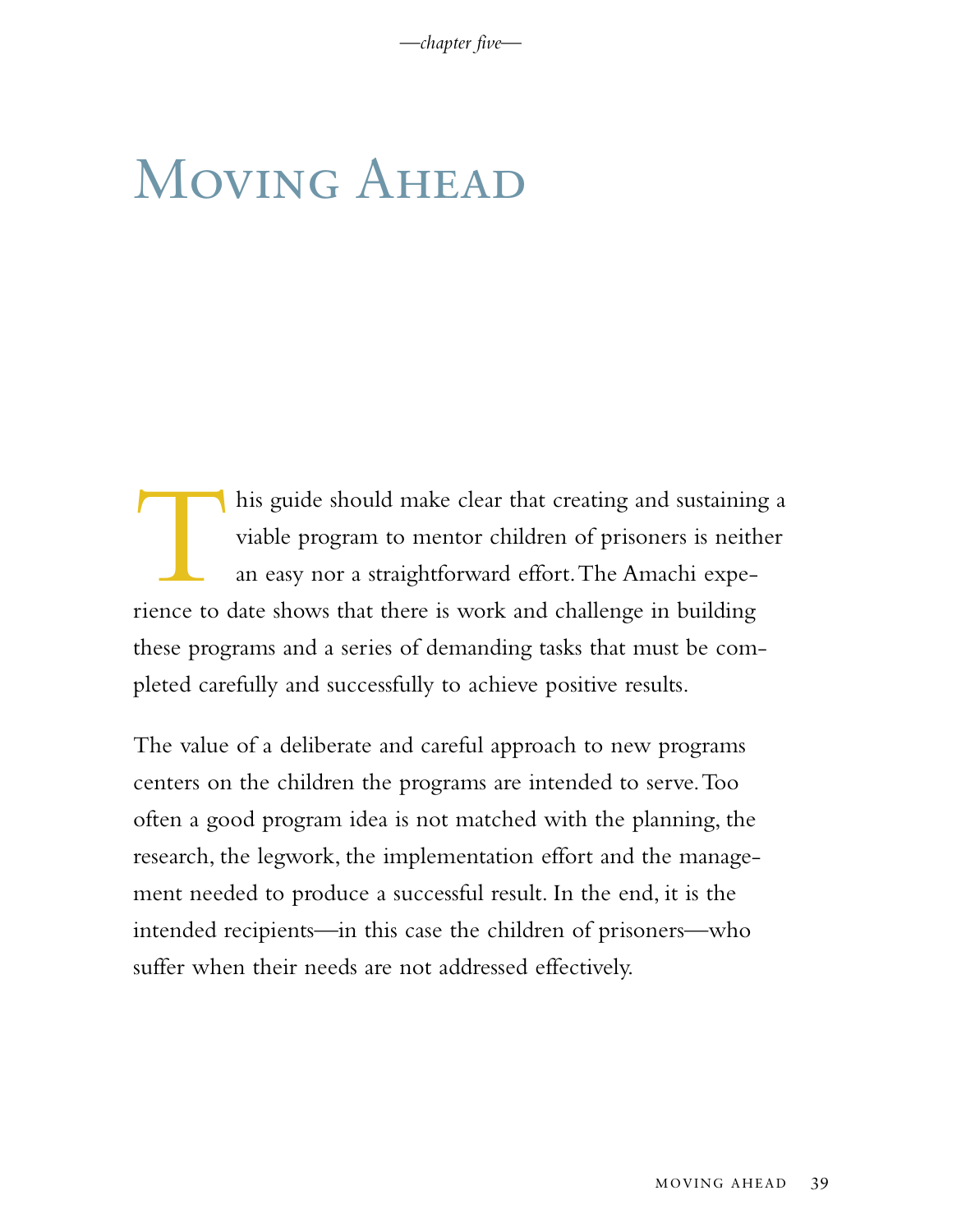Hopefully, this guide will provide resources, information and direction to local planners who can commit themselves to establishing sound programs of high quality. They may require more time, work and consideration in the early going; but these are the programs that will, over the long term, provide the greatest benefit to the "invisible" population of children of prisoners who so badly need them.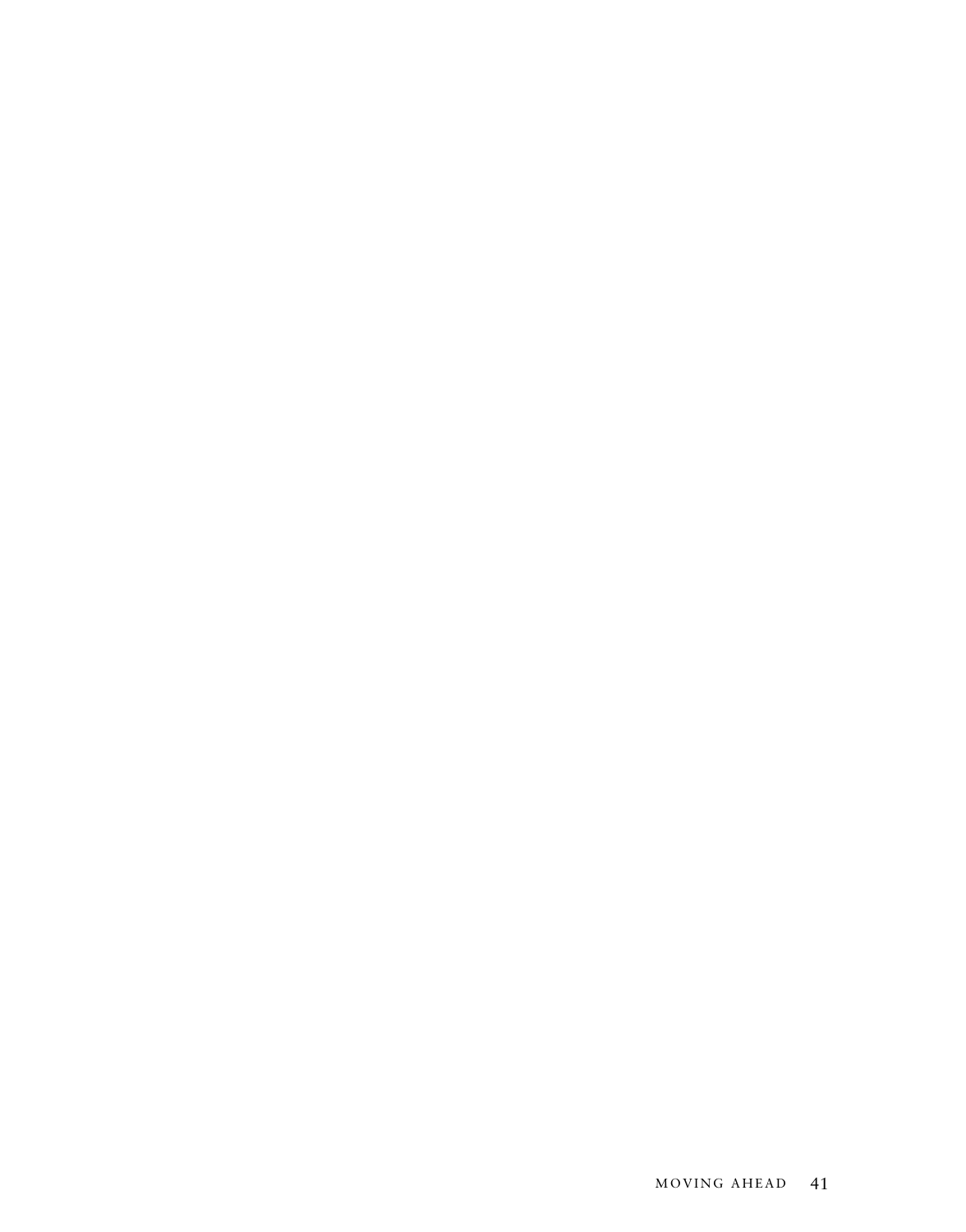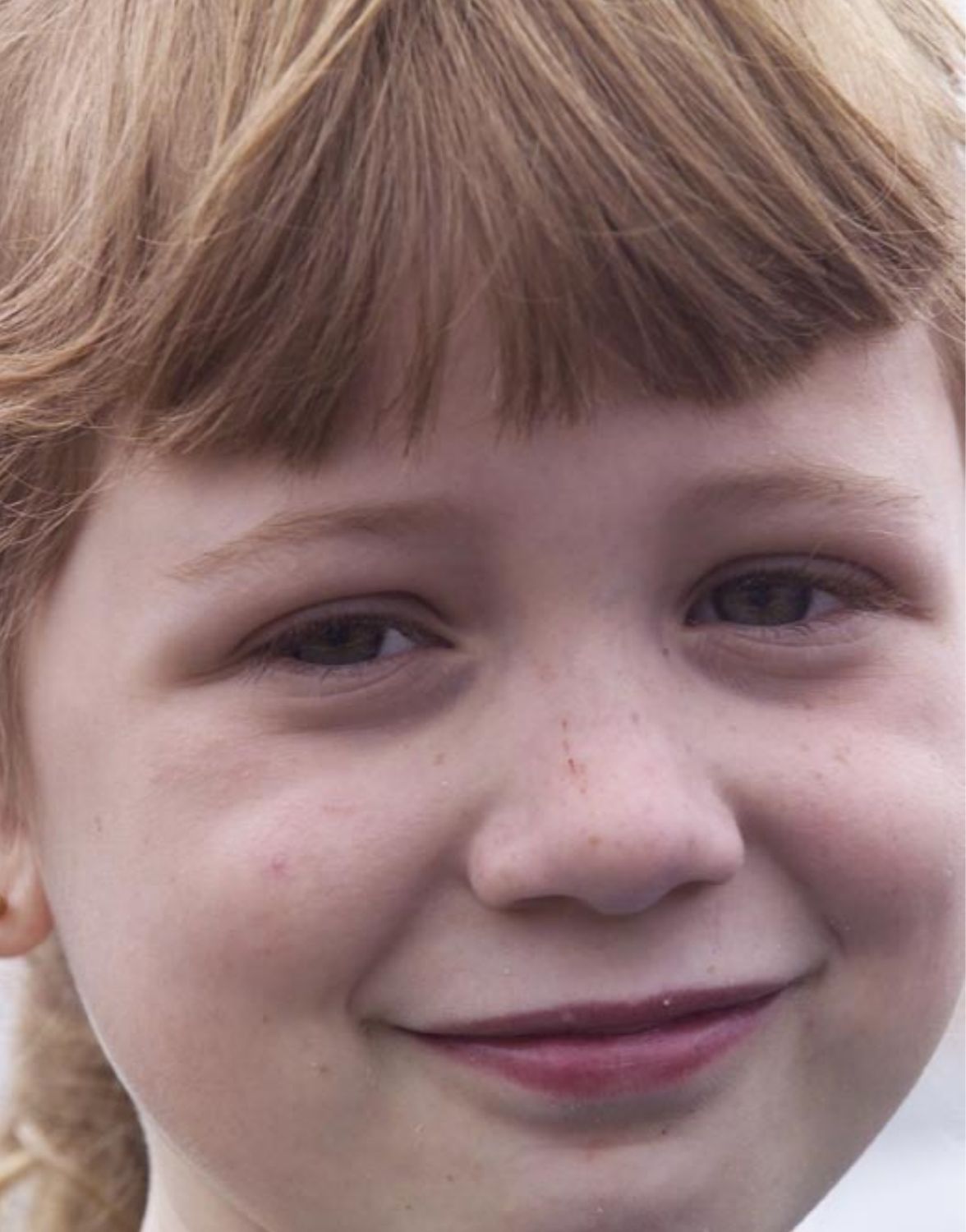## Resources and Information for Program Designers and Planners

### **ORGANIZATIONS**

#### **Public/Private Ventures (Amachi)**

2000 Market Street, Suite 600 Philadelphia, PA 19103 215-557-4400 www.ppv.org www.amachimentoring.org

#### **Big Brothers Big Sisters of America**

230 North 13th Street Philadelphia, PA 19107 215-567-7000 www.bbbsa.org

### **The National Crime Prevention Council**

1000 Connecticut Avenue, NW 13th Floor Washington, DC 20036 202-466-6272 www.ncpc.org

#### **Prison Fellowship**

44180 Riverside Parkway Lansdowne, VA 20176 1-877-478-0100 www.pfm.org

#### **Child Welfare League of America**

440 First Street, NW 3rd Floor Washington, DC 20001 202-638-2952 www.cwla.org

#### **Federal Bureau of Prisons**

320 First Street, NW Washington, DC 20534 202-307-3198 www.bop.gov

### **Corporation for National and Community Service**

1201 New York Avenue, NW Washington, DC 20525 202-606-5000 www.nationalservice.org

#### **United States Department of Health and Human Services**

200 Independence Avenue, SW Washington, DC 20201 202-619-0257 www.hhs.gov

#### **United States Department of Education**

400 Maryland Avenue, SW Washington, DC 20202 1-800-872-5327 www.ed.gov

#### **Community Capacity Development Office (formerly The Executive Office for Weed and Seed, EOWS)**

810 Seventh Street, NW Washington, DC 20531 202-616-1152 www.ojp.usdoj.gov/ccdo/welcome.html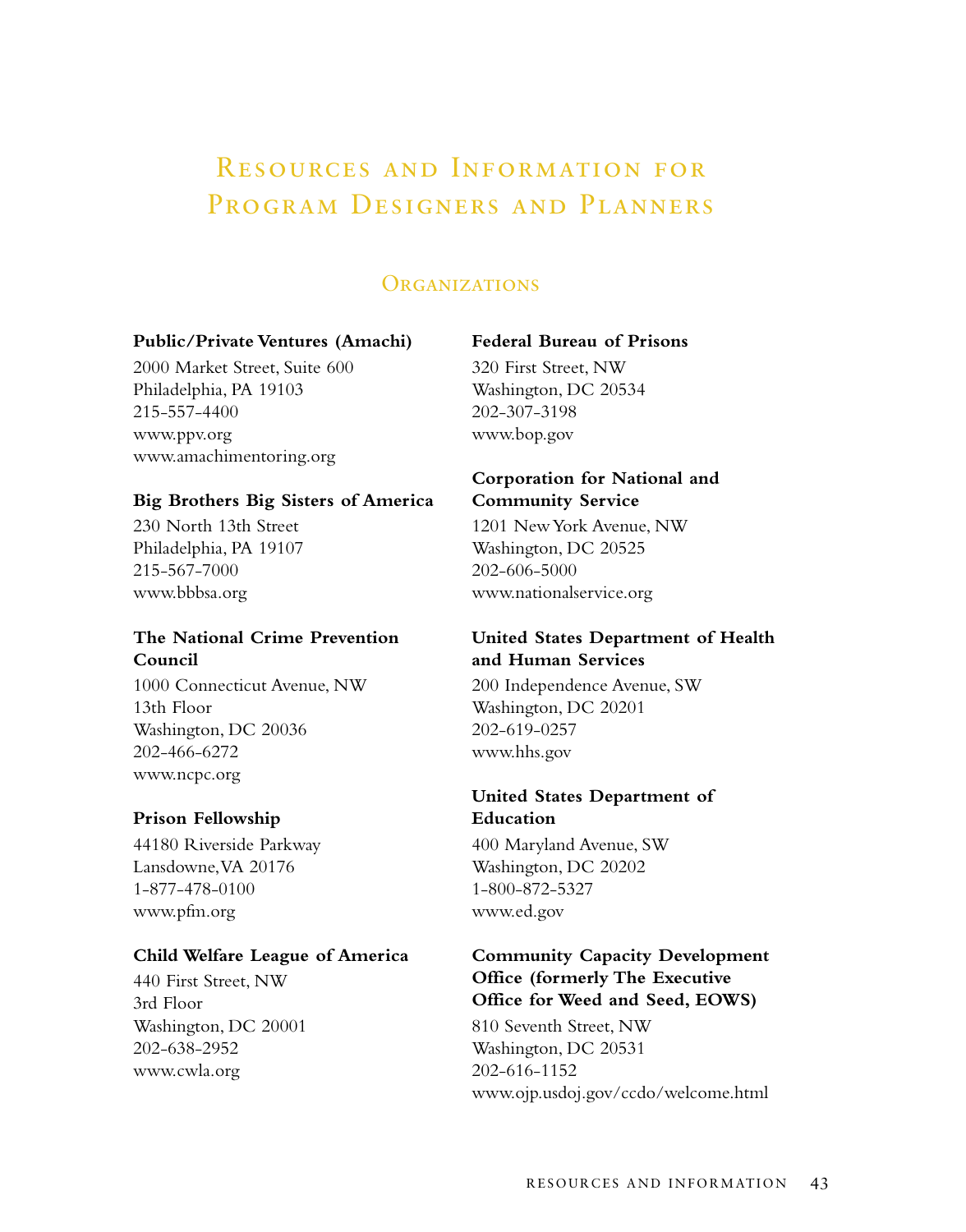### **PUBLICATIONS**

*Amachi In Brief,* by Chelsea Farley, February 2004, available at www.ppv.org

*Amachi: Mentoring Children of Prisoners in Philadelphia*, by Linda Jucovy, June 2003, available at www.ppv.org

*Making a Difference: An Impact Study of Big Brothers/Big Sisters,* by Joseph P. Tierney and Jean Baldwin Grossman, with Nancy Resch, (Reissue of 1995 study) September 2000, available at www.ppv.org

*Measuring the Quality of Mentor-Youth Relationships: A Tool for Mentoring Programs*, by Linda Jucovy, August, 2002, available at www.ppv.org

*People of Faith Mentoring Children of Promise: A Model Partnership Based on Service and Community,* National Crime Prevention Council, February 2005 (Reprint of January 2004 report), available at www.ncpc.org

*The Promise and Challenge of Mentoring High-Risk Youth: Findings from the National Faith-Based Initiative,* by Shawn Bauldry and Tracey A. Hartmann, March 2004, available at www.ppv.org

*What Happens to Children?* Child Welfare League of America, Federal Resource Center for Children of Prisoners, available at www.cwla.org/programs/incarcerated/ cop\_whathappens.htm.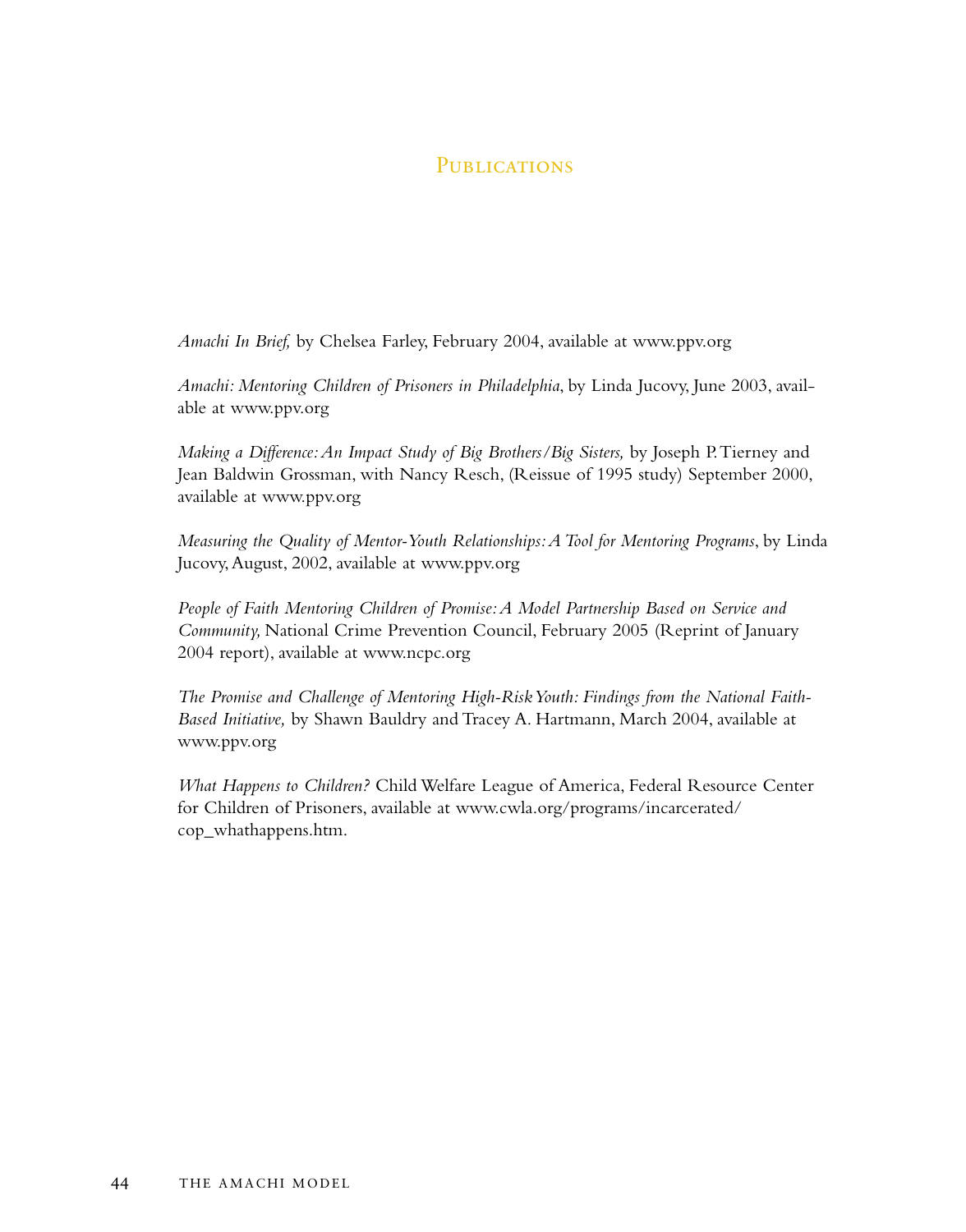## AMACHI ALL STARS

#### **Big Brothers Big Sisters of Central Maryland**

3600 Clipper Mill Road, Suite 250 Baltimore, MD 21211 410-243-4000

#### **Big Brothers Big Sisters of Eastern Missouri**

4625 Lindell Boulevard, Suite 501 St. Louis, MO 63108 314-361-5900

#### **Big Brothers Big Sisters of Greater Charlotte**

2424 North Davidson Street, Suite 110 Charlotte, NC 28202 704-377-3963

#### **Big Brothers Big Sisters of Metro Atlanta**

100 Edgewood Avenue, Suite 710 Atlanta, GA 30303 404-601-7000

#### **Big Brothers Big Sisters of Metropolitan Milwaukee**

1915 North Dr. Martin Luther King Drive, Suite 210 Milwaukee, WI 53212 414-258-4778

### **Big Brothers Big Sisters of North Texas**

901 Summit Avenue Fort Worth, TX 76102 817-877-4277

#### **Big Brothers Big Sisters of Southeastern Pennsylvania**

123 South Broad Street Suite 2180 Philadelphia, PA 19109 215-790-9200

#### **Kansas Big Brothers Big Sisters**

219 North St. Francis Wichita, KS 67202 316-263-3300

#### **Path of Life Ministries**

3340 Durahart Street Riverside, CA 92507 909-786-9048

#### **Pittsburgh Leadership Foundation**

100 Ross Street, 4th Floor Pittsburgh, PA 15219 412-281-3752

#### **Volunteers in Prevention, Probation, and Prisons, Inc.**

Michigan Building 220 Bagley Street, Suite 1020 Detroit, MI 48226 313-964-1110